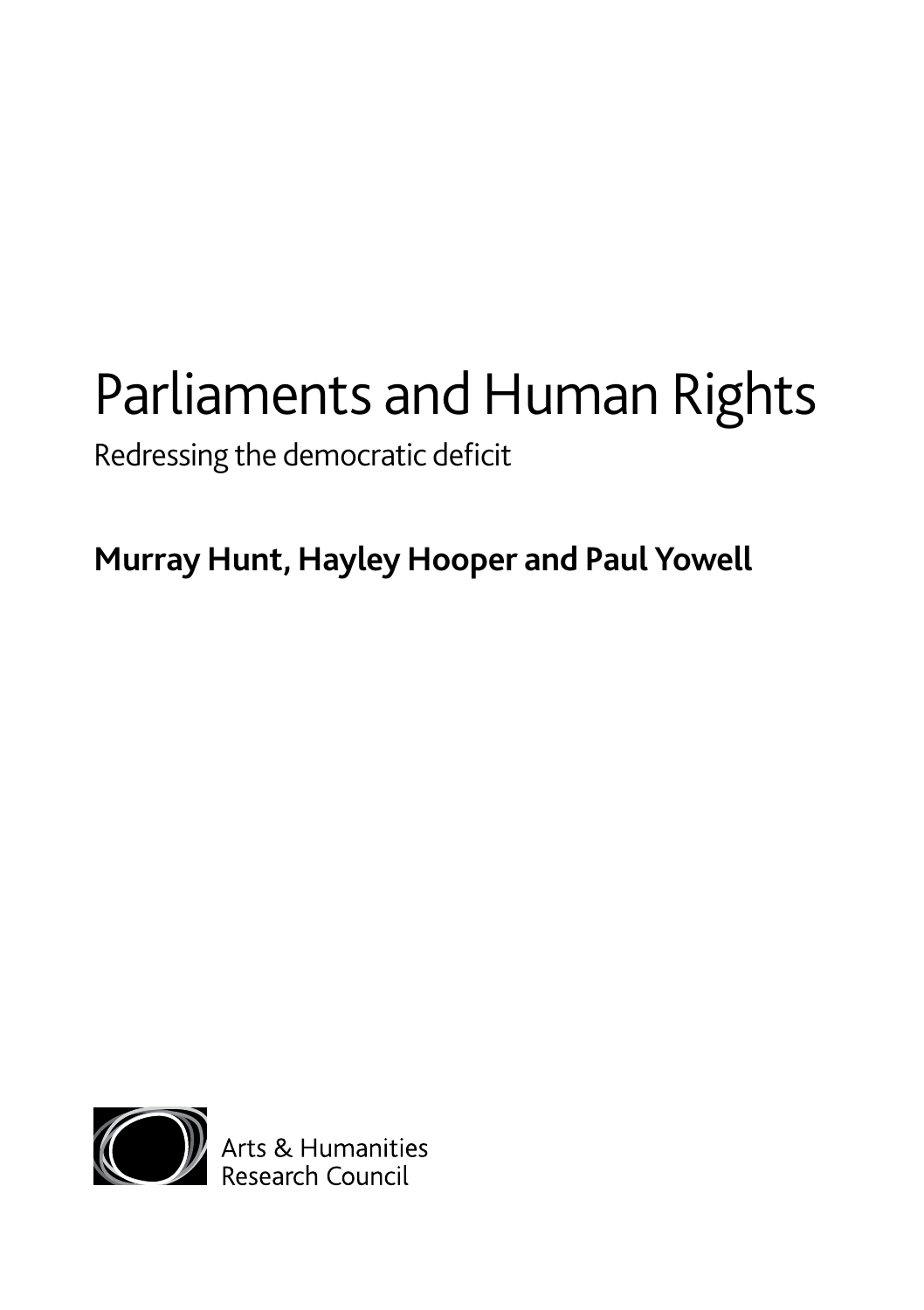**Murray Hunt** has been the Legal Adviser to the UK Parliament's Joint Committee on Human Rights since 2004. Prior to that he was a practising barrister specialising in human rights and public law. He is a Visiting Professor in Human Rights Law at the University of Oxford.

**Dr. Paul Yowell** is a Lecturer in Law at New College, University of Oxford.

**Hayley Hooper** is a Lecturer in Law at Trinity College, University of Oxford.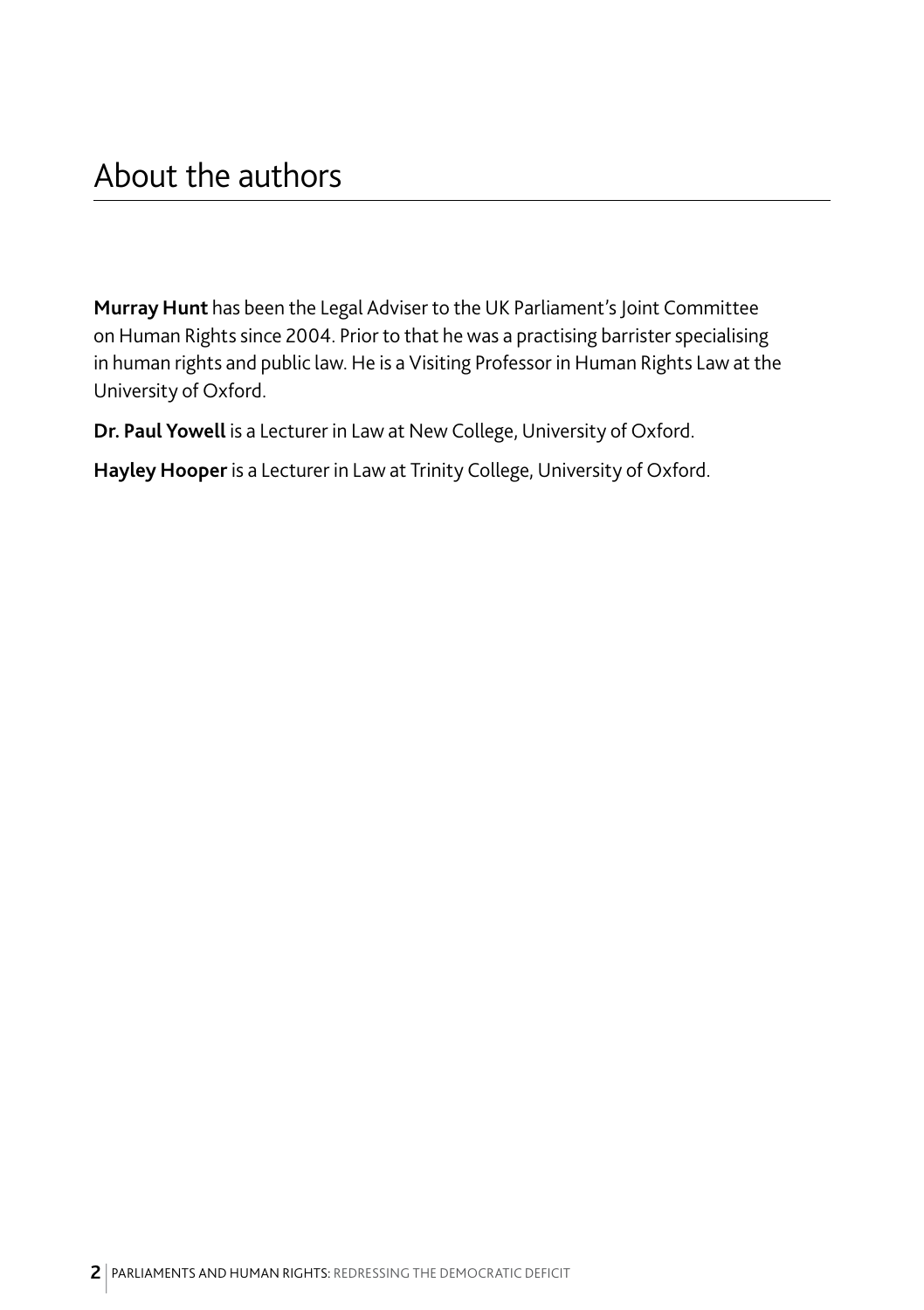This Report summarises the main research findings of the AHRC-funded research project *Parliaments and Human Rights*. It is intended to provide the background to a 2 day conference organised by the AHRC in London on 17th and 18th April 2012 on *Redressing the Democratic Deficit in Human Rights*.

The overarching purpose of the conference is to provide a forum for practitioners and scholars to discuss how to redress the democratic deficit in human rights by:

- 1. identifying practical ways in which parliaments can play a more active role in the protection and realisation of human rights; and
- 2. considering how courts, in turn, could respond to such an enhanced role for parliaments.

To that end, the conference has the following more specific objectives:

- **•** To take stock of the UK Parliament's current role in relation to human rights, and of the courts' current approach to Parliament's role, by presenting research findings about parliaments and human rights
- **•** To connect current practice in parliaments and courts with relevant current debates in legal and political theory
- **•** To inform discussions about the role of national parliaments at the High Level Conference on the Future of the European Court of Human Rights at Brighton on 19 and 20 April 2012 and debate about the content of the Brighton Declaration
- **•** To discuss a draft set of Principles and Guidelines on the Role of Parliaments in the Protection and Realisation of Human Rights
- **•** To initiate a process leading to the adoption of an internationally agreed set of Principles and Guidelines on the Role of Parliaments in the Protection and Realisation of Human Rights
- **•** To consider some concrete recommendations about how the UK Parliament can enhance its role in the protection and realisation of human rights and how courts in turn could respond.

This paper provides the necessary background for the first of these objectives: taking stock of the role the UK Parliament already plays in relation to human rights, and of the courts' approach to that role. It is intended only to be a summary of the principal findings. Sections two and three of the paper are substantially the work of Paul Yowell and Hayley Hooper respectively. More detailed papers, going beyond this summary of research findings, will be presented by the authors at the conference itself.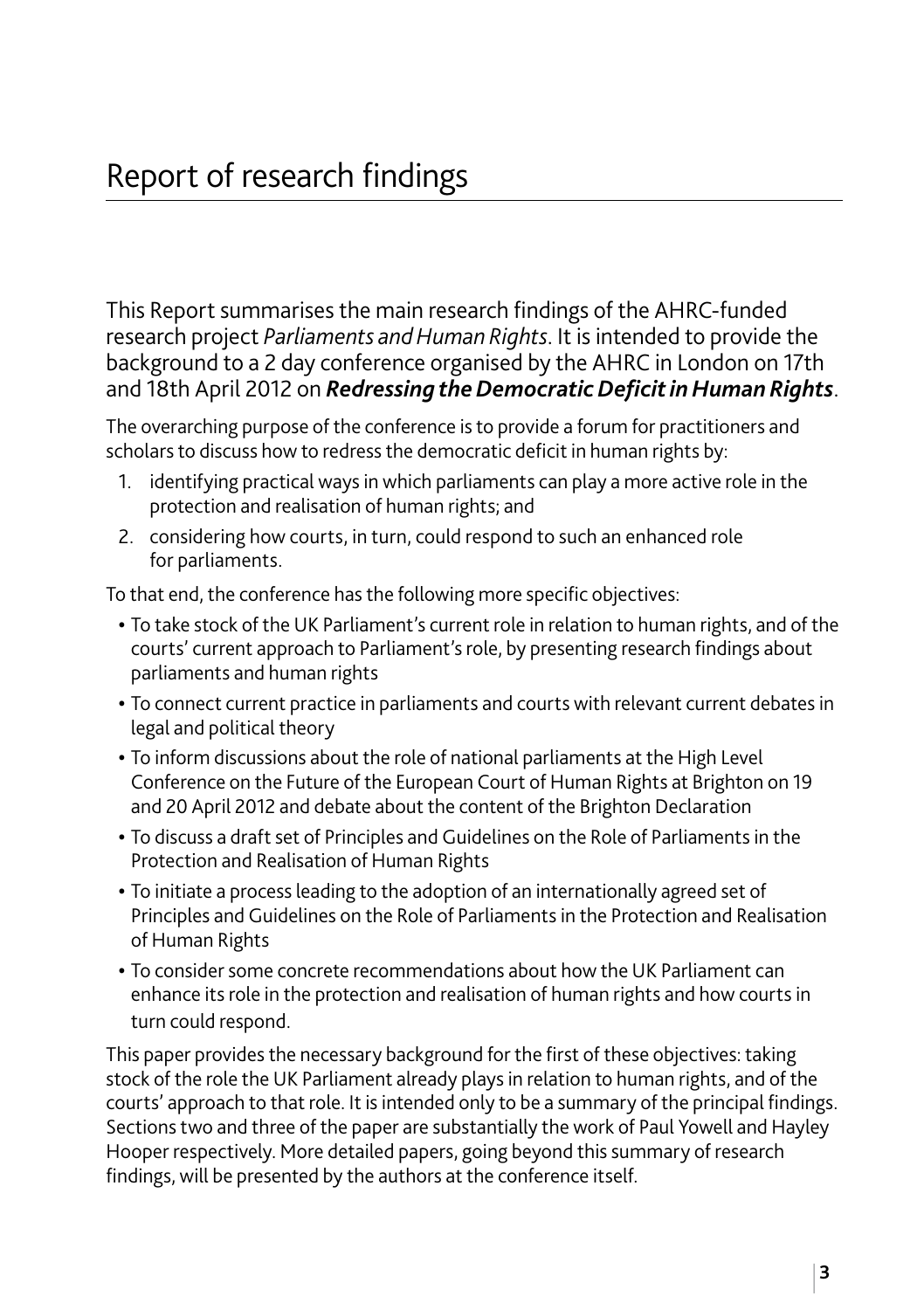# **Contents**

| <b>Executive Summary</b>                                                                        | 6  |
|-------------------------------------------------------------------------------------------------|----|
| I. Introduction                                                                                 | 9  |
| The Democratic Deficit in Human Rights                                                          | 9  |
| Parliament's Obligations and Responsibilities<br>in Relation to Human Rights                    | 13 |
| The Place of This research in the Academic Literature                                           | 14 |
| Research Objectives and Methodology                                                             | 17 |
| II. Parliamentary References to JCHR reports                                                    | 19 |
| Defining and quantifying substantive references                                                 | 19 |
| The increase in substantive references in 2005-2010                                             | 22 |
| Who uses JCHR reports in Parliament and how?                                                    | 24 |
| Comparison of users of JCHR reports by House                                                    | 25 |
| Comparison of use of JCHR reports by political party                                            | 27 |
| What uses are made of JCHR reports in Parliament?                                               | 30 |
| In which contexts are JCHR reports referred to?                                                 | 31 |
| The range of conceptions of human rights                                                        | 32 |
| Modes of Argumentation in JCHR References                                                       | 34 |
| Representation of Marginal Groups and Vulnerable<br>People                                      | 34 |
| Evaluating the effect of JCHR Reports on the Quality<br>of Parliamentary Debate on Human Rights | 37 |
| 1. Use of human rights sources                                                                  | 37 |
| 2. Use of proportionality                                                                       | 40 |
| 3. Has the work of the JCHR framed, stimulated<br>or influenced debate in Parliament?           | 41 |
| 4. Has the work of the JCHR led to more informed<br>debate in Parliament?                       | 42 |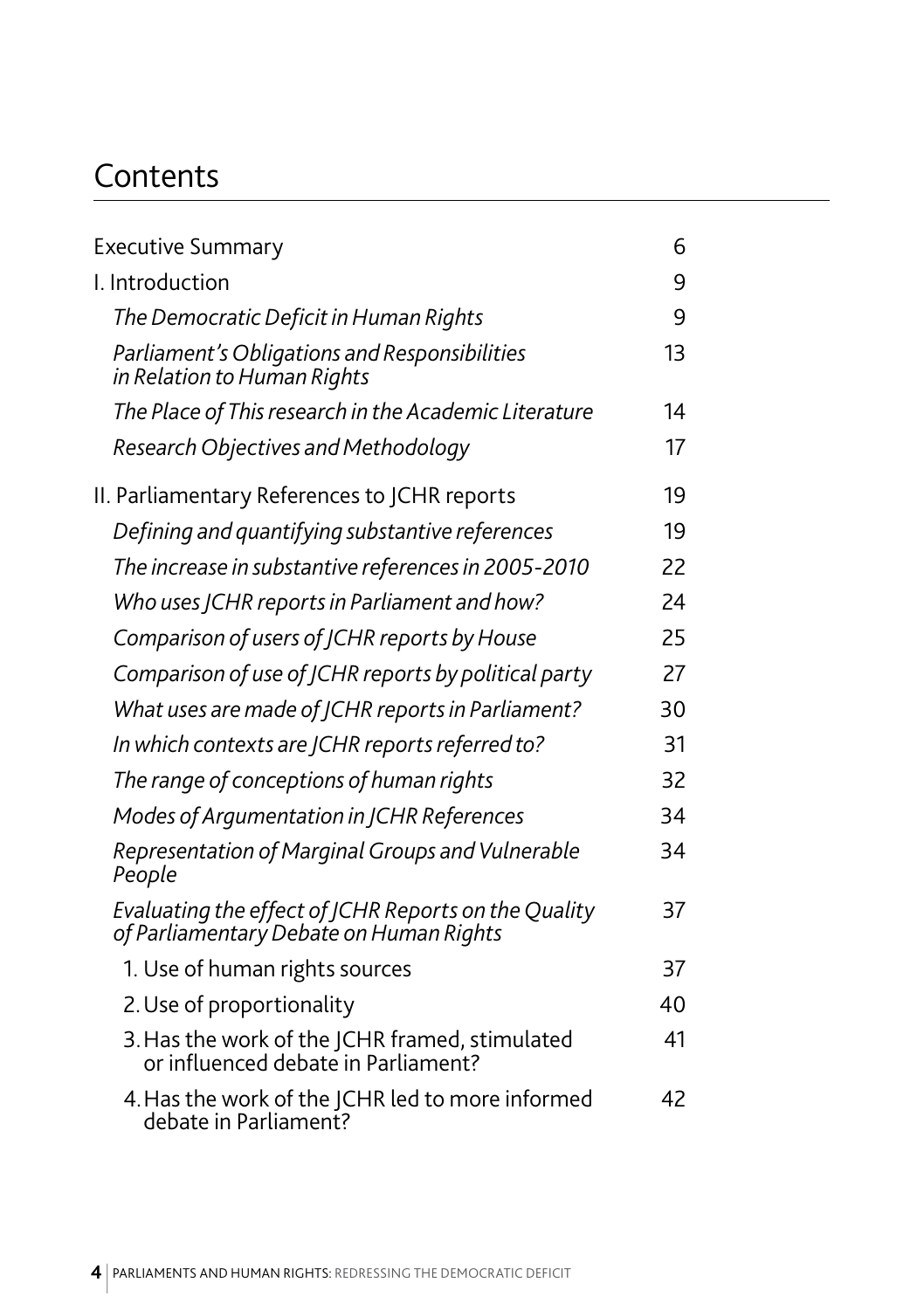| 5. Has the work of the JCHR led the Government<br>to provide more detailed justification for laws<br>and policies affecting human rights?        | 42 |
|--------------------------------------------------------------------------------------------------------------------------------------------------|----|
| Amendments and Related Impact                                                                                                                    | 43 |
| III. Judicial References to JCHR Reports                                                                                                         | 45 |
| Introduction                                                                                                                                     | 45 |
| Methodology                                                                                                                                      | 46 |
| Quantitative Findings                                                                                                                            | 46 |
| Constitutional propriety of judicial references to<br><b>JCHR</b> reports                                                                        | 49 |
| Types of reference to/use of JCHR Reports by Courts                                                                                              | 50 |
| 1. Reference to JCHR Report as Part of<br>"Background Information"                                                                               | 50 |
| 2. Reference to JCHR's views as being potentially<br>persuasive                                                                                  | 52 |
| 3. Reference to JCHR reports as evidence of<br>parliamentary consideration (or lack of<br>consideration) of human rights compatibility<br>issues | 54 |
| Appendix                                                                                                                                         | 59 |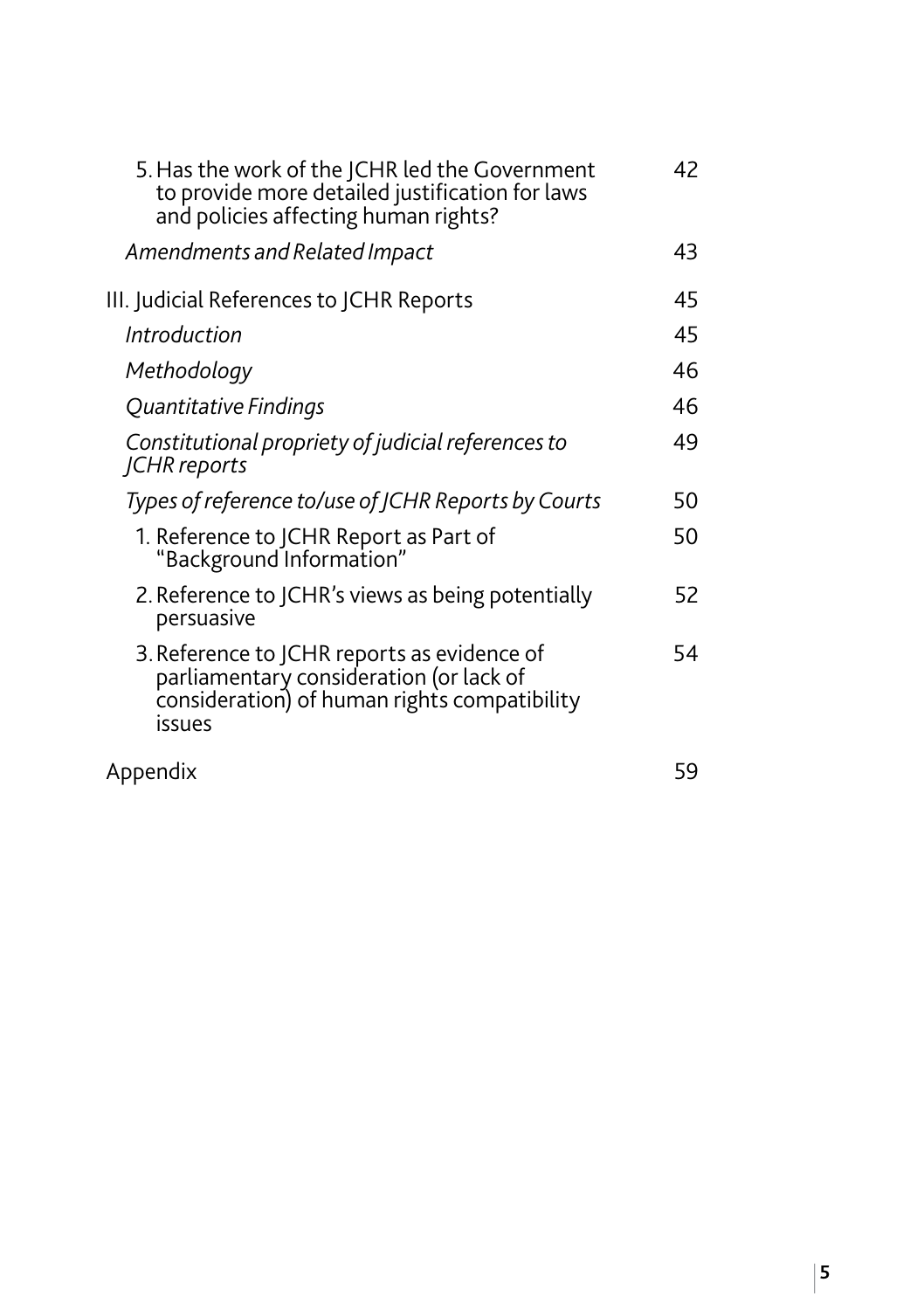Human rights today suffer from a democratic deficit. Debates about whether human rights are inherently undemocratic are nothing new, but in the UK they have reached a new intensity in recent times. Criticisms of court decisions on human rights for being profoundly undemocratic and calls for repeal of the Human Rights Act reflect concerns that democracy is being subverted by unaccountable judges who are sidelining Parliament.

Yet paradoxically there appears to be a new consensus, not only about the value of human rights, but about the importance of giving them legal protection through some form of legal instrument. Critics of the European Court of Human Rights and of the Human Rights Act are often in favour of the European Convention on Human Rights and of a UK Bill of Rights. The choice between the Courts and Parliament as the guardians of human rights is increasingly rejected. In place of that old dichotomy there is now widespread agreement that all branches of the State – Parliament, the Executive and the Judiciary – have a shared responsibility for the protection and realisation of human rights. What explains the paradox that this emerging consensus about the shared responsibility for protecting legally recognised human rights is accompanied by new levels of dissensus about who has the final say?

One explanation may be that the institutional machinery for the protection and realisation of human rights has not caught up with the new consensus: it still depends almost exclusively on legal mechanisms which involve judges giving individuals remedies against democratically elected decision-makers. This institutional focus on legal remedies, and corresponding neglect of the institutional forms of parliamentary protection of human rights, encourages a distracting focus on the question of ultimate authority: "who decides?" Persistent disagreement about the answer to that fundamental question threatens the new consensus about the worth of human rights and of giving them legal form. It diverts attention from the much more pressing question: what changes to our institutional mechanisms are necessary in order to give effect to the new consensus about the shared responsibility for protecting and realising legally recognised human rights in a way that is compatible with our tradition of parliamentary democracy.

This report summarises the main findings of a research project which has sought to provide the resources to begin to address that urgent question. Since 2000 the UK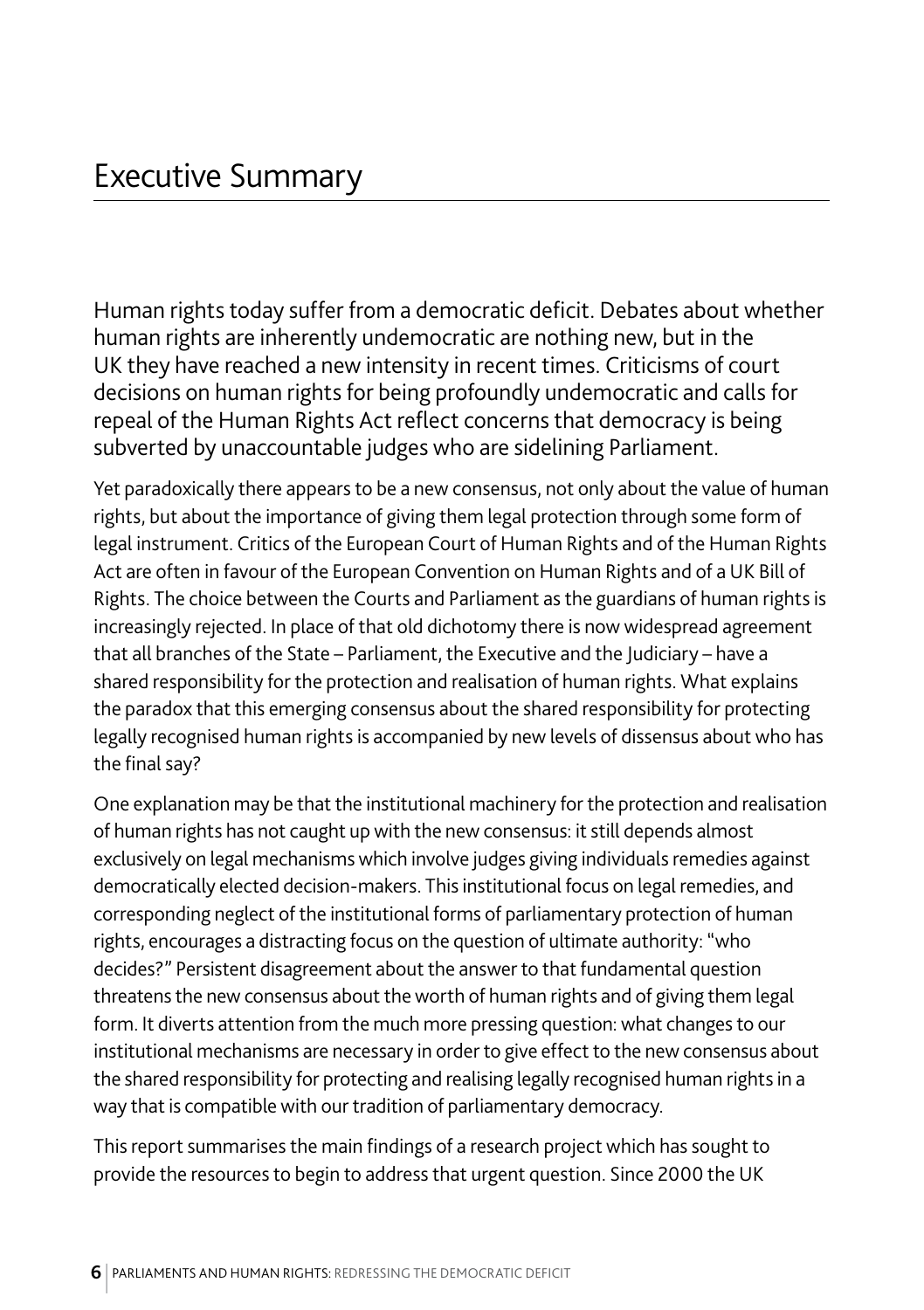Parliament's Joint Committee on Human Rights ("JCHR") has tried to enhance the role of Parliament in protecting and realising human rights. The research considered both parliamentary materials and court judgments referring to the work of the JCHR with two broad aims in mind:

- To assess how, if at all, debate about human rights in Parliament changed between 2000 and 2010; and
- To assess whether and, if so, to what extent courts have considered parliamentary debates about human rights when deciding human rights compatibility issues previously considered by Parliament.

The research of parliamentary materials found that in the 2005-10 Parliament, there were 1,006 substantive references to the work of the JCHR, compared to just 23 such references between 2000 and 2005. Most of these references involved legislative scrutiny of various kinds, including specific proposals for amendments to bills; broad recommendations for change in law or policy; and consideration of the UK's compliance with its international human rights obligations. A significant number of members of both Houses made reference to the work of the JCHR (241 in total), but the references were concentrated among 7 members who accounted for 35% of all references (6 of these 7 were JCHR members), and another 36 members who accounted for 32%. The remaining 33% of references were spread among 198 members.

References to JCHR reports were more common in the House of Lords (which accounted for 66% of the total) than the House of Commons (34% of the total). Most of the members who made frequent use of JCHR reports were in the House of Lords, and this led to more detailed scrutiny and sustained debate regarding many of the issues raised in JCHR reports in the House of Lords than in the House of Commons. The most common contexts in which JCHR reports were referred to were counter-terrorism and criminal justice and procedure, accounting for around one third of the total.

Members who referred to JCHR reports engaged in a variety of modes of argumentation in addition to discussion of the analysis and conclusions of the JCHR report itself. These included citation of various human rights instruments and decisions of the UK courts and the European Court of Human Rights, and argumentation based on aspects of the proportionality inquiry: necessity, less restrictive alternatives, and balancing of interests. Evidence generated by the JCHR was frequently referred to by both members and nonmembers of the JCHR. The JCHR ensured that attention was paid in the legislative process to the rights of a large range of vulnerable persons and marginal and minority groups. A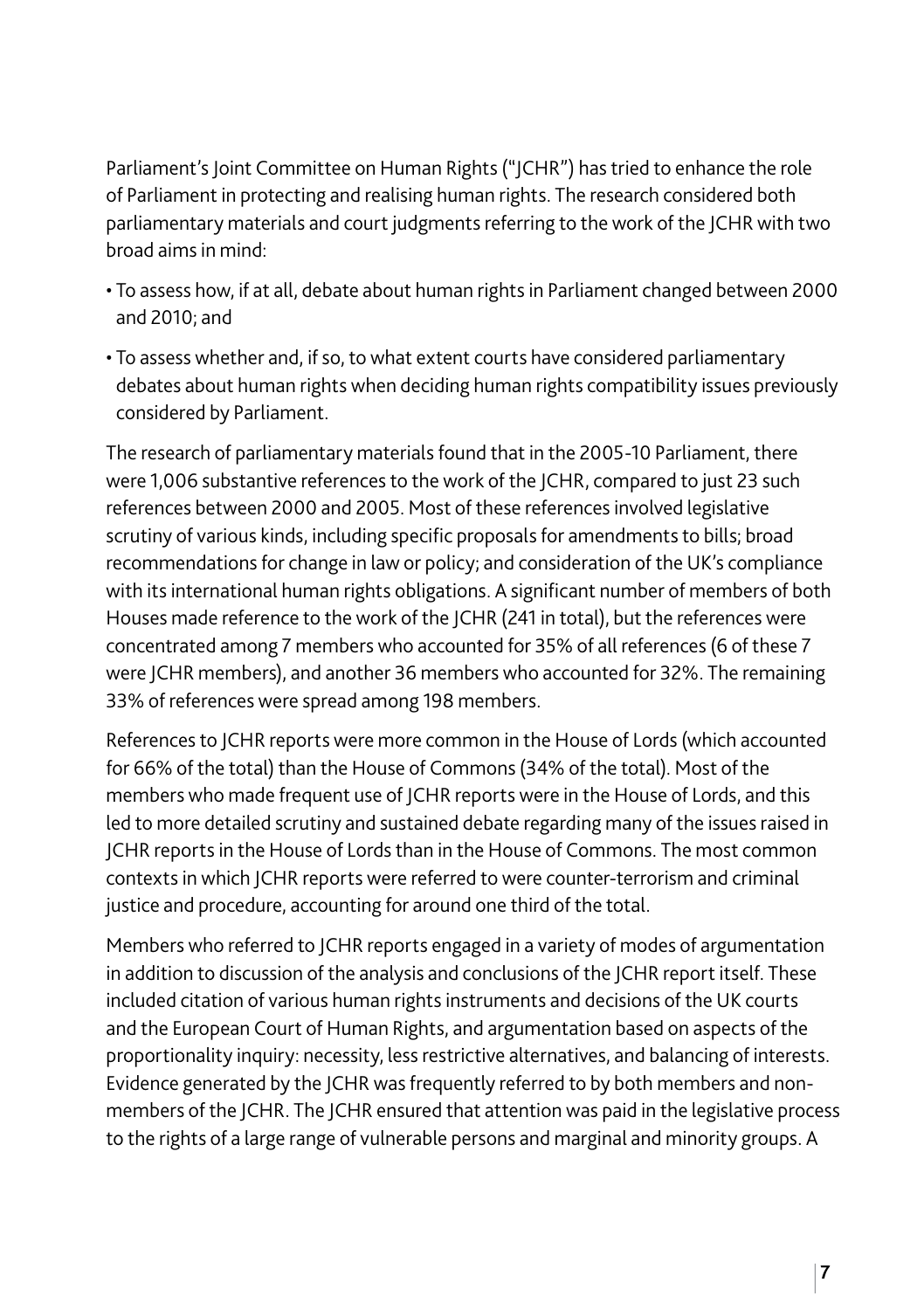majority of all JCHR references involved discussion of the rights of one or other vulnerable or marginal groups.

References to JCHR reports often drew substantive responses by Government ministers and representatives, and resulted in sustained dialogue about the justification for legislative measures and whether or not bills or existing law should be changed or amended, in which reasons and evidence were offered on both sides of an issue. In at least 16 references to work of the JCHR, the Government amended or agreed to amend a bill on the basis of recommendations by the JCHR, and in other references the Government agreed to issue guidance about the interpretation or application of law in response to JCHR concerns.

The research of court judgments found that the JCHR or its work has to date been cited in 72 cases, including 11 cases in the Court of Appeal, 12 cases in the House of Lords and 2 in the Supreme Court. The scale of the reference to and use of JCHR reports by courts suggests that judges do not generally consider it to be constitutionally problematic to refer to such materials. However, there is a lack of rigour by courts in defining the precise purposes for which a report or material in a report is being referred to. Three broad types of reference were identified: reference to JCHR reports as "background information"; reference to the JCHR's views as being potentially persuasive on a substantive human rights question; and reference to reports as evidence of parliamentary consideration (or lack of consideration) of human rights compatibility issues, as a reason for deferring (or not deferring) to Parliament's view of compatibility.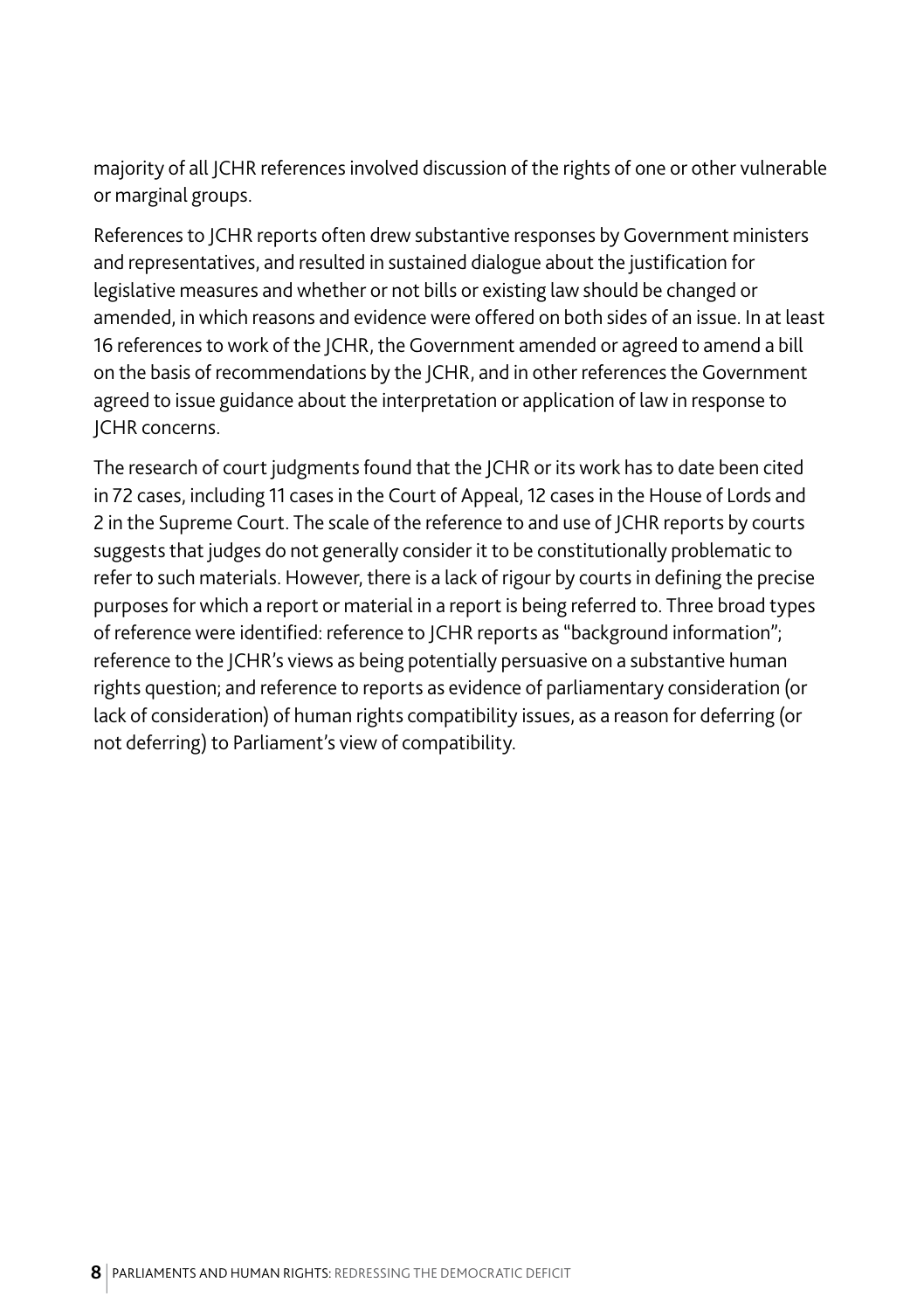#### **The Democratic Deficit in Human Rights**

The idea of "human rights" has a problem. It is not a new problem. Ever since the language of human rights entered the public discourse, controversy has raged about the proper relationship between the idea of human rights and the idea of democracy. Everyone has a view, not just about what counts as a "human right", or whose rights should prevail when they come into conflict, but about who, in a democracy, are the legitimate guardians of human rights. Some people think it should be the courts; some people think it should be the representatives of the people in the elected legislature. Debate about whether the idea of human rights is undemocratic is as old as the idea of human rights itself.

Today in the UK, however, it is a debate which is being played out with a new ferocity. Decisions of the European Court of Human Rights and of our own courts under the Human Rights Act are widely criticised, by both commentators in the media and elected politicians, for being profoundly undemocratic.1 Government ministers at the highest level join in the criticism.<sup>2</sup> Experienced lawyers call on the Government to ignore decisions of the European Court of Human Rights.<sup>3</sup> There are calls to withdraw from the European

<sup>1</sup> See in particular the criticisms of the decisions of the European Court of Human Rights in the Abu Qatada case, *Othman v UK* (Application no. 8139/09, 17 January 2012) in which deportation of the radical preacher to Jordan was prevented because of the risk that he would be tried there using evidence obtained by torture; of *Hirst v UK* (*No. 2*) [2005] ECHR 681 concerning prisoner voting; and of the decision of the UK Supreme Court concerning the lack of an opportunity for independent review of the indefinite requirement to be on the sex offenders' register in R (*on the application of F*) and *Thompson v Secretary of State for the Home Department* [2010] UKSC 17.

<sup>2</sup> See e.g. the comments of the Prime Minister on the prisoner voting case, *Hirst v UK* ("It makes me physically ill even to contemplate having to give the vote to anyone who is in prison", HC Deb 3 November 2010 col 921) and the Prime Minister's and Home Secretary's comments on the Supreme Court decision in the sex offenders register case, *F and Thompson* ("how completely offensive it is, once again, to have a ruling by a court that flies in the face of common sense" and "The Government is appalled by the ruling. ... It is time to assert that it is Parliament that makes our laws, not the courts; that the rights of the public come before the rights of criminals; and, above all, that we have a legal framework that brings sanity to cases such as these": HC Deb 16 February 2011 cols 955 and 959)

<sup>3</sup> See e.g. the backbench motion proposed by, amongst others, Rt Hon Jack Straw MP and Dominic Raab MP inviting the House of Commons to maintain the statutory prohibition on prisoners voting notwithstanding the decision of the Grand Chamber of the European Court of Human Rights in *Hirst v UK*.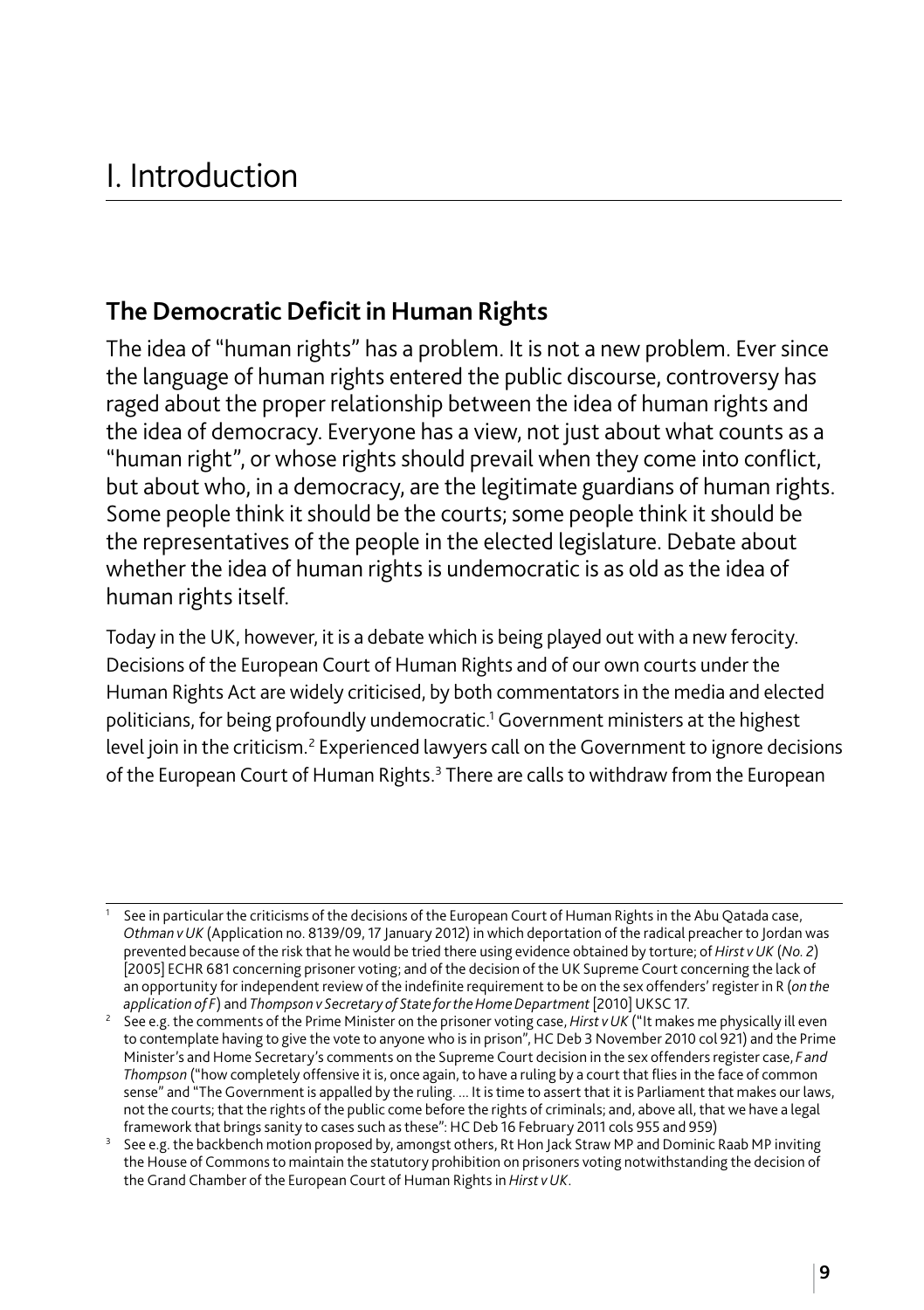Convention on Human Rights, whether temporarily<sup>4</sup> or permanently,<sup>5</sup> and to renegotiate its terms.<sup>6</sup> Some call for a "democratic override" whereby Parliament can vote to ignore a decision of the European Court of Human Rights.7 There are calls to repeal the Human Rights Act, again with sympathetic backers at the top of Government.<sup>8</sup> The Government has established a Commission on a Bill of Rights, one of the tasks of which is to investigate the creation of a UK Bill of Rights. The thread which runs through this critique is that democracy is being subverted: unelected, unaccountable judges are thwarting the will of Parliament, which is therefore being sidelined by the courts.

Yet paradoxically, there is today a new consensus about, not only the importance of human rights, but the importance of the legal protection of human rights. Until fairly recent times, human rights and democracy were often considered to be in opposition to each other. The legal protection of human rights was considered by many to be undemocratic, because of the power it gave to unelected judges to interfere with the laws of democratic parliaments. Things have changed. There appears to be an emerging consensus that human rights are a good idea and that their legal protection is also a good idea. Many critics of the European Court of Human Rights are wholly in favour of the European Convention on Human Rights.<sup>9</sup> Many opponents of the Human Rights Act are in favour of a UK Bill of Rights, with a significant role for the courts.<sup>10</sup> It is no longer seen as the preserve of the judiciary to protect human rights against the other two branches: there is widespread agreement that all branches of the State – Parliament, the Executive

<sup>4</sup> *Withdraw from human rights law to deport Qatada, say Tory MPs*, The Telegraph, 22 February 2012; and see Peter Bone MP's Private Members Bill, European Convention on Human Rights (Temporary Withdrawal) Bill.

<sup>5</sup> European Convention on Human Rights (Withdrawal) Bill.

<sup>6</sup> *Bringing Rights Back Home: Making Human Rights compatible with Parliamentary Democracy in the UK* (Policy Exchange, Michael Pinto-Duschinsky, February 2011).

 $^7$  See e.g. the side-letter dated 28 July 2011 to the Deputy Prime Minister and Lord Chancellor from the Chair of the Commission on a Bill of Rights concerning Reform of the European Court of Human Rights; Michael Howard, *Parliament must redefine human rights*, The Telegraph, 23 November 2011; Michael Pinto-Duschinsky article in the Guardian on resigning from the Commission, C*ommission must not compromise by recommending Bill identical to HRA*, The Guardian, 13 March 2012; and the suggestion of Dominic Raab MP that "rulings such as that on Abu Qatada, which create new law, should be subject to free votes in Parliament": *The Strasbourg Court is still a cranks' paradise*, The Telegraph, 24 January 2012.

 $8$  Speech of the Home Secretary, Rt Hon Theresa May MP to the Conservative Party conference, September 2011.

<sup>9</sup> Dominic Raab MP, for example, says that "few question the list of fundamental freedoms in the European Convention": *The Strasbourg Court is still a cranks' paradise*, The Telegraph, 24 January 2012. See, to similar effect, Jonathan Fisher QC, arguing that the UK should not withdraw from the ECHR in *Rescuing Human Rights* (Henry Jackson Society, March 2012); Michael Pinto-Duschinsky, "It is not my desire – nor that of any Commission members – to attempt to abandon the rights set out under the ECHR. A British Bill of Rights would be ECHR-plus": *Commission must not compromise by recommending Bill identical to HRA*, The Guardian, 13 March 2012.

<sup>10</sup> In some cases, opponents of the Human Rights Act favour a British Bill of Rights under which UK courts would have stronger powers, including the power to strike down legislation which is incompatible with the Bill of Rights: see e.g. Dominic Raab MP in debate with Shami Chakrabarti, Director of Liberty, *The conversation: Judging rights from wrong*, The Guardian, 8 October 2011.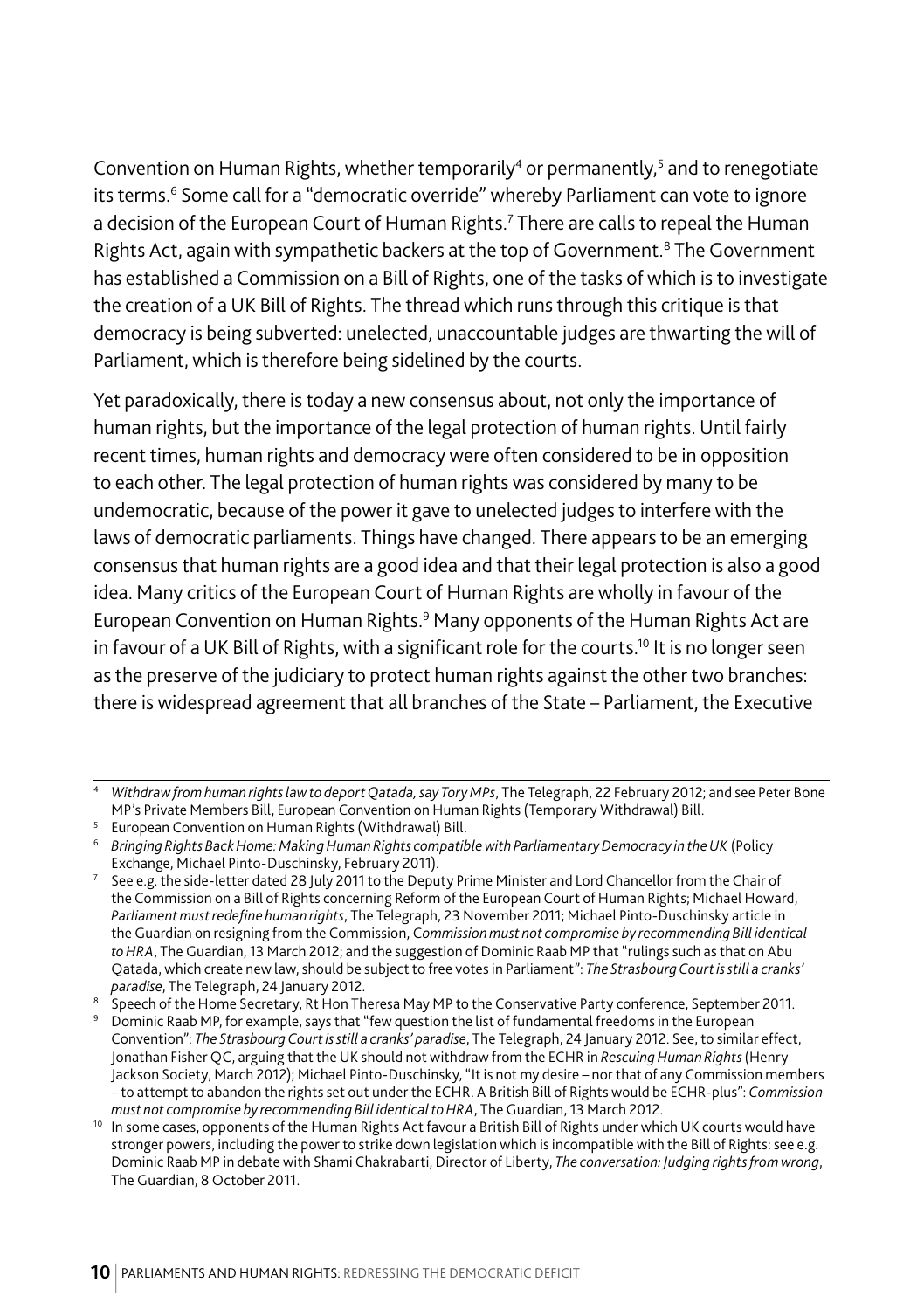and the judiciary – have a shared responsibility for the protection and realisation of human rights. Increasing numbers of commentators and practitioners reject as false the choice between courts and parliament. As the Lord Chancellor, the Rt Hon Kenneth Clark MP recently said in evidence to the Joint Committee on Human Rights, "It is not just a question of who rules – Parliament or the courts. Any liberal democracy needs both."11 Academic advocates of "political constitutionalism" appear to welcome a role for courts as part of the appropriate institutional machinery for rights-protection, at least under certain conditions.12 Yet this emerging consensus in favour of human rights and the desirability of their protection by legal instruments is accompanied by new levels of dissensus about who has the final say, courts or Parliament. What explains this paradox?

One possible explanation is that the institutional machinery for the protection and realisation of human rights has not caught up with the new consensus. The critique from democracy is not without foundation. Democracies throughout the world profess their commitment to human rights, but in most of those democracies the institutional machinery for realising that commitment is profoundly undemocratic: it depends primarily on unelected judges providing legal remedies for individuals whose rights have been violated, usually, by elected decision-makers. As a result, there is a genuine and profoundly felt impression that elected decision-makers are not taken sufficiently seriously by courts, and human rights discourse is everywhere bedevilled by a permanent crisis of democratic legitimacy.

The problem, then, for the idea of human rights is not the mere fact of disagreement about their content, or about which rights should prevail when they come into conflict, or about the justifications for interfering with or derogating from them. Disagreement about such matters is not only inevitable, but is a good thing, something positively to be wished for in a functioning democracy. The problem is the persistence of fundamental disagreement about the answer to the ultimate question: "who decides?" Such persistent disagreement threatens the fragile new consensus about the worth of human rights and of giving them legal form. To always ask "Who should have the final word on human rights?" can be an unhelpful distraction from the task which, it seems, everyone agrees is urgent: more effective implementation of human rights. There is consensus, it seems, not just about the rights in the ECHR being fundamental. but about there being a "shared responsibility" for protecting and implementing

 $11$  Oral evidence, 20 December 2011, Q 11 (HC 1726-i).

<sup>&</sup>lt;sup>12</sup> See e.g. Richard Bellamy, "Political Constitutionalism and the Human Rights Act" (2011) 9 International Journal of Constitutional Law 86; Jeremy Waldron, "The Core of the Case Against Judicial Review" (2006) 115 Yale Law Journal 1346.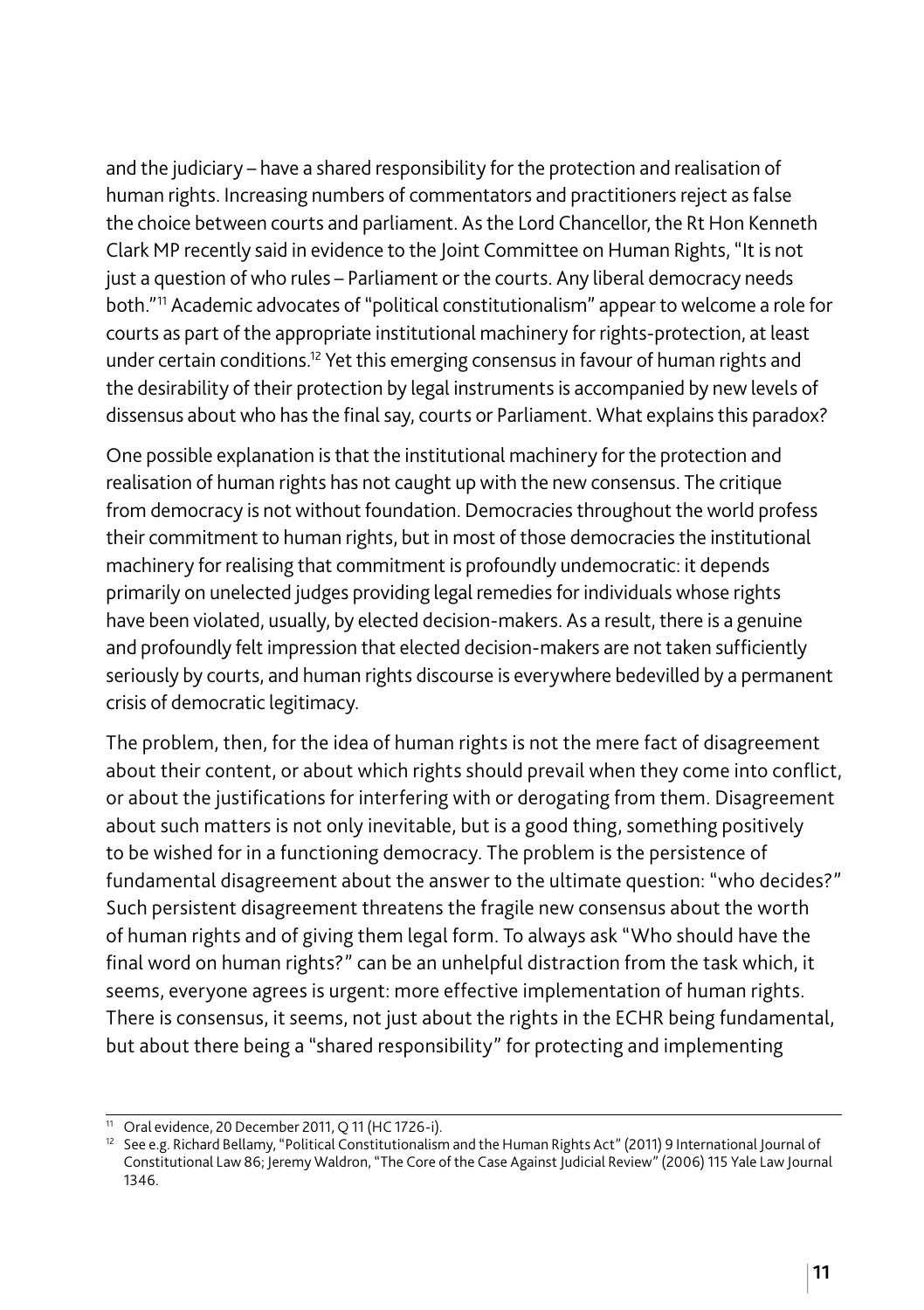those rights. The real issue is the institutional forms for giving effect to that shared responsibility.13

This research has therefore been undertaken in the conviction that much more pressing than the "who decides" question is the question about the detail of the institutional mechanisms for the effective implementation of human rights. Abstract debates about ultimate decision-making authority can get in the way of much more urgent debates about how best to protect and realise rights that all agree are fundamental. Democratic considerations are extremely important in designing and operating those mechanisms, but approaching every human rights question through the prism of "who decides" can paradoxically prevent proper engagement with those democratic considerations. In the UK at least, with its strong tradition of parliamentary democracy, there is agreement about the answer to that question at the level of ultimate authority: Parliament can decide, if it wishes, to withdraw from the European Convention on Human Rights or to repeal the Human Rights Act. So long, however, as it remains a signatory to the Convention, debating the question of who has ultimate authority, Parliament or the European Court of Human Rights, is an obstacle to the much more pressing question of how to ensure practical and effective realisation of the rights in the Convention in a way which is compatible with the UK's tradition of parliamentary democracy.

For some, the current air of crisis has been manufactured by "rights sceptics" who are opposed to the very idea of human rights. For others, there is a profound sense of disconnect between their genuinely held convictions about human rights and the current institutional arrangements for their protection and realisation.<sup>14</sup> Perception, misperception or fact, something needs to be done to redress the debilitating democratic deficit that afflicts human rights. If the emerging consensus about the shared responsibility of courts and Parliament for the protection and promotion of human rights is to survive, there must be a constructive and imaginative response to the powerful critique from democracy. That response must be at every level, theoretical and practical. Moreover, the theory must be informed by the practice, and the practice informed by the theory.

<sup>&</sup>lt;sup>13</sup> Michael Pinto-Duschinsky, for example, writing about his resignation from the UK Commission on a Bill of Rights, said "There is broad agreement about rights themselves but deep division about how those rights are to be adjudicated": *Commission must not compromise by recommending Bill identical to HRA*, The Guardian, 13 March 2012.

<sup>14</sup> In a fascinating exchange on the Today Programme on BBC Radio 4 on 29 February 2012, for example, the Director of Liberty, Shami Chakrabarti, described Dominic Raab MP as "a well known rights sceptic", to which Mr. Raab responded that in fact he has been one of the strongest libertarian voices in the current Parliament.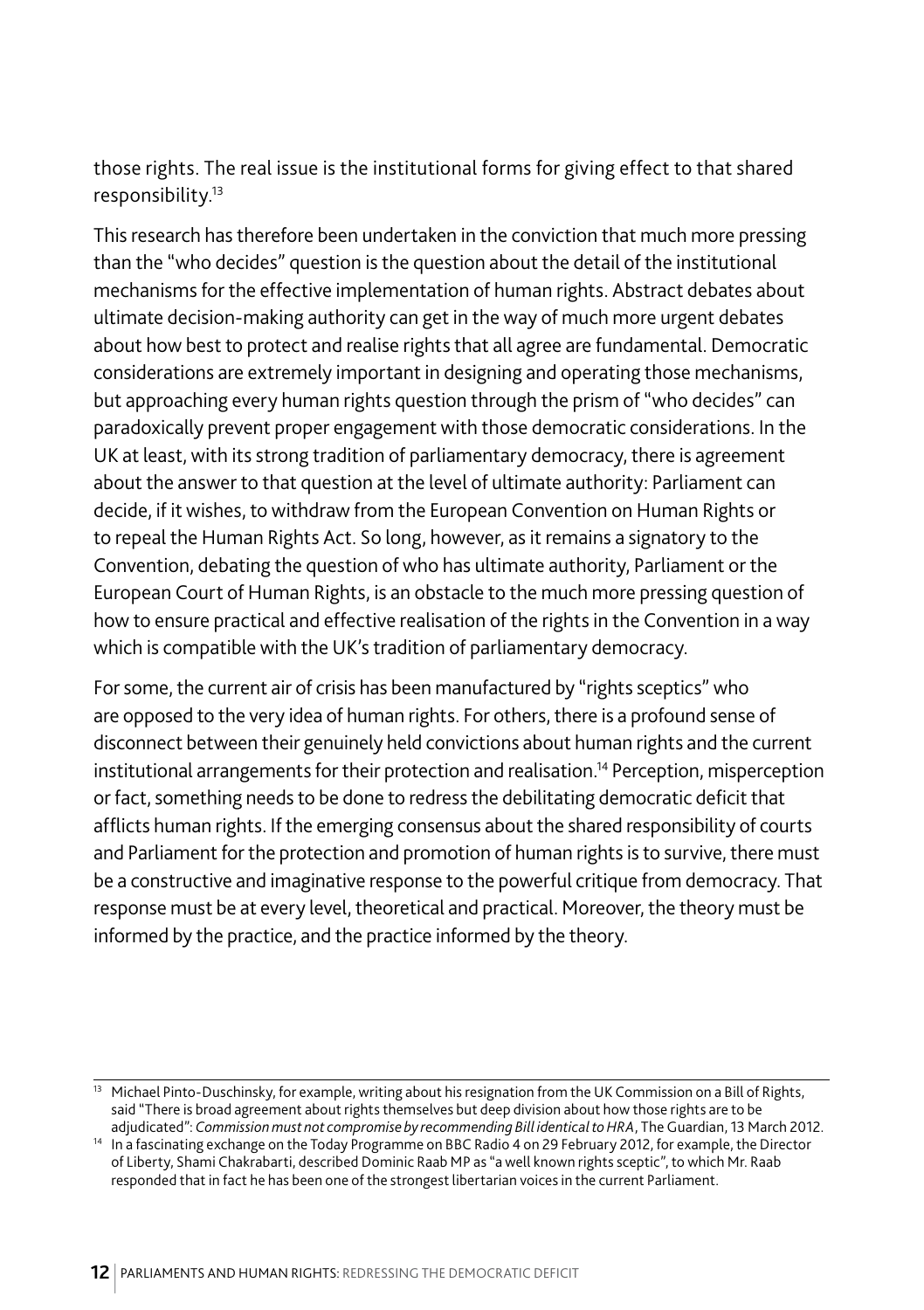#### **Parliament's Obligations and Responsibilities in Relation to Human Rights**

Since 2000 the UK's parliamentary human rights committee, the Joint Committee on Human Rights ("the JCHR"), has sought to confront the democratic deficit in human rights discourse by enhancing the role of Parliament in protecting and realising human rights.

As part of the State, Parliament shares with all the other organs of the State (including the Executive and Judiciary) the obligations to respect, protect and fulfil the human rights to which the State has bound itself by international treaty to respect and protect. Parliament is therefore obliged to protect and promote human rights. It must respect human rights itself, by refraining from unjustifiably interfering with human rights, for example by passing legislation which itself violates human rights or which confers a power on others which is likely to be exercised in a way which violates human rights. But this does not discharge its obligations in relation to human rights. It must also protect human rights against unjustifiable interference by the Executive and by third parties, and it must seek to fulfil human rights where there is an obligation on the State to take action to give effect to a human right and that action can be taken or initiated by the legislature. Parliament's obligations and responsibilities in relation to human rights therefore have both negative and positive dimensions. Parliament's unique responsibility for the State's legal framework make it the best-placed institution of the State to realise human rights in the sense of making the necessary adjustments to the legal framework to ensure that human rights are adequately protected and fulfilled.

The JCHR has sought to assist Parliament to perform this task in a variety of ways<sup>15</sup> It scrutinises for human rights compatibility all the legislation which the Government brings before Parliament. It also seeks to facilitate parliamentary scrutiny of the Executive's record on human rights generally, in relation to all policy, not just draft legislation. It helps Parliament to scrutinise the adequacy of the Government's response to court judgments finding a violation of human rights. It scrutinises the UK's compliance with the main UN human rights treaties and seeks to increase Parliament's role in the implementation of the obligations contained in those treaties, as well as in the scrutiny of new treaties with human rights implications prior to their ratification. It has conducted thematic inquiries into issues where there is cause for concern about the UK's record on human rights, and

<sup>&</sup>lt;sup>15</sup> For a fuller account of the work of the JCHR, and of the different forms of parliamentary engagement with human rights that the JCHR has sought to encourage, see M. Hunt, "The Impact of the Human Rights Act on the Legislature: A Diminution of Democracy or a New Voice for Parliament?" (2010) EHRLR 601.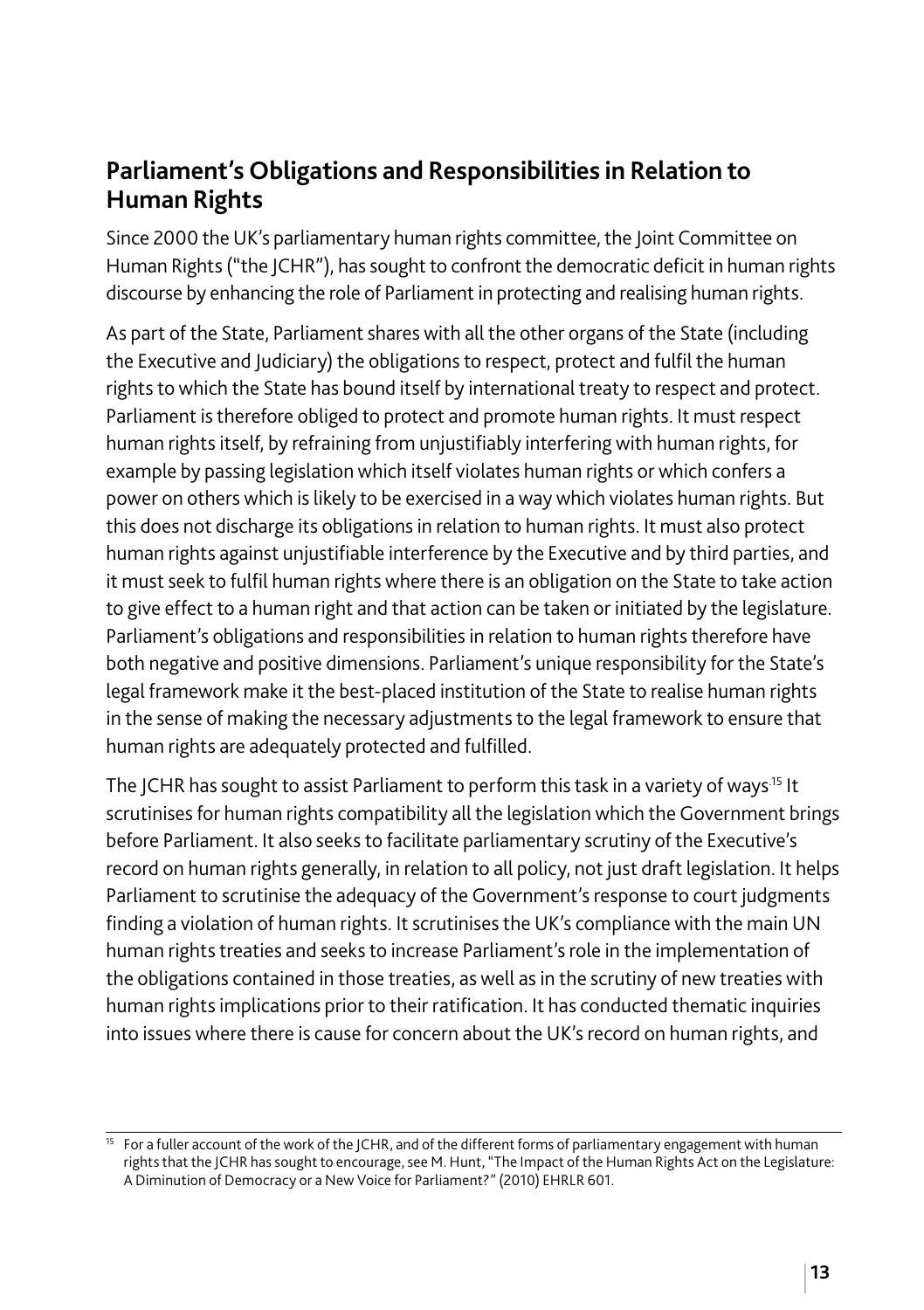it has sought to ensure ongoing parliamentary involvement in the monitoring of the institutional machinery for the protection and fulfilment of human rights.

In 2006 an important review of the work of the JCHR was conducted by Professor Francesca Klug and Helen Wildbore of the LSE, and the Committee adopted a number of significant changes to its working practices in the light of the findings and recommendations of that report.<sup>16</sup> Since that date, however, there has been no systematic attempt to assess whether the existence of this particular institutional mechanism has had any effect on the amount and quality of debate about human rights in Parliament. Nor has there been any systematic attempt to ascertain whether the debate about human rights taking place in Parliament has influenced in any way the approach or decisions of courts when considering human rights questions arising under legislation passed since 2000.

# **The Place of This research in the Academic Literature**

Traditionally, most of the academic literature about human rights has been court-centred: it focuses principally on legal decisions by courts adjudicating in human rights disputes, rather than the role of legislatures in relation to human rights. In the last two decades, however, there has been growing academic interest in parliamentary as opposed to judicial models of human rights protection, in which the role of scrutinising laws and policies for compatibility with human rights is carried out by the legislature rather than the courts. The earliest sustained account of a parliamentary model of human rights protection was given by a UK lawyer, David Kinley in 1993, in his path-breaking book *The European Convention on Human Rights: Compliance without Incorporation*, in which he proposed a system of pre-legislative scrutiny of all legislation for compliance with the Convention.<sup>17</sup> Since then, the legislative model has gained ground throughout the common law world. In the US, for example, Mark Tushnet has argued for the Constitution to be taken away from the Courts,<sup>18</sup> and Jeremy Waldron has mounted a sustained critique of judicial review.<sup>19</sup> arguing that human rights are better protected through legislatures than courts. In Canada, Janet Hiebert has argued for recognition of a

<sup>16</sup> See annex to *The Committee's Future Working Practices*, HL Paper 239, HC 1575 (Twenty-third Report of Session

<sup>2005-06).</sup> 17 D. Kinley, *The European Convention on Human Rights: Compliance without Incorporation* (Dartmouth, 1993).

<sup>18</sup> M. Tushnet, *Taking the Constitution Away from the Courts* (1999).

<sup>19</sup> J. Waldron, "The Core of the Case Against Judicial Review" (2006) Yale Law Journal 115; *Law and Disagreement* (Oxford University Press, 1999).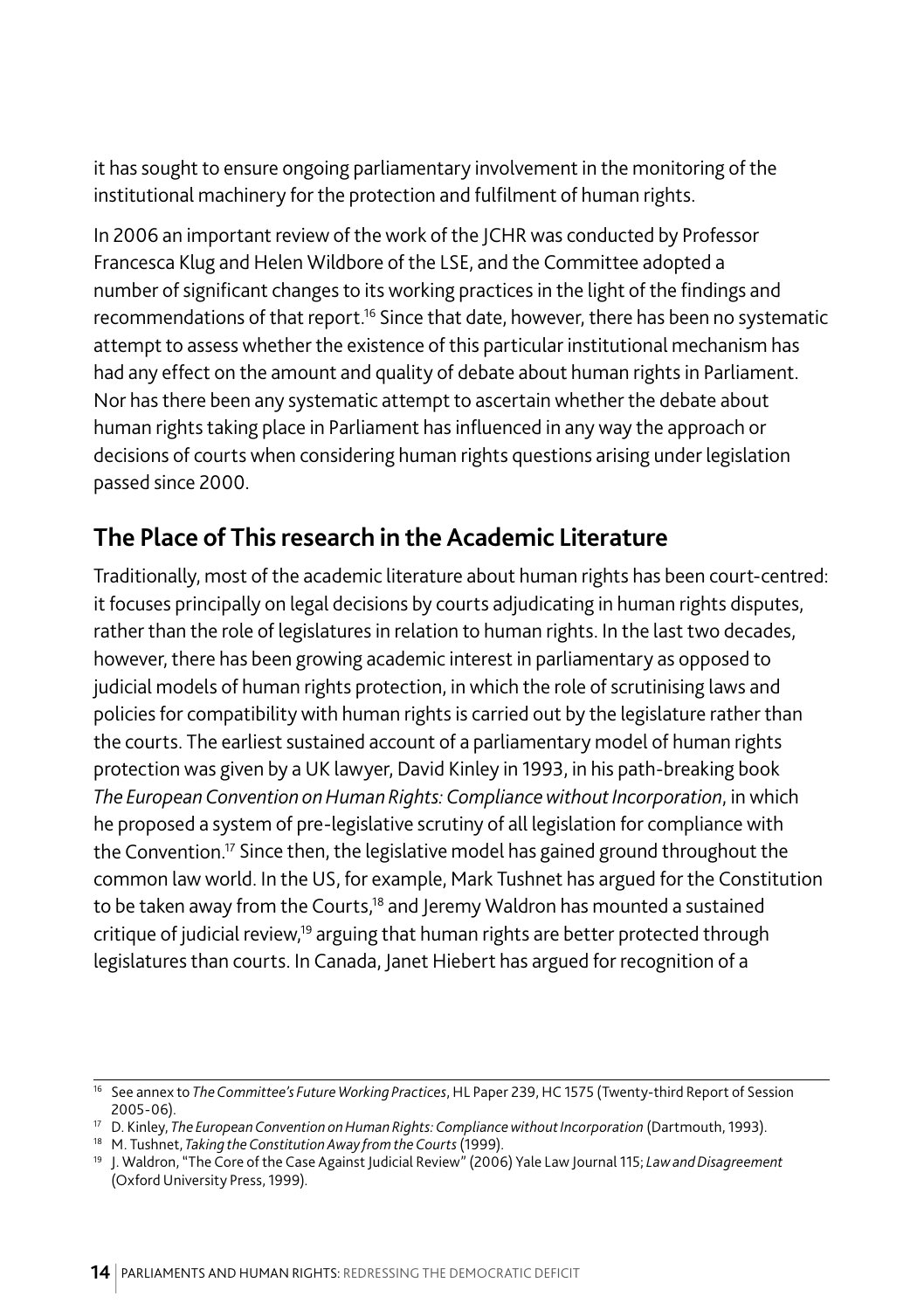distinctive "parliamentary model of rights protection",<sup>20</sup> while in Australia, Tom Campbell, Jeffrey Goldsworthy and Adrienne Stone have also argued consistently in favour of the protection of human rights through the development of institutions and processes not involving courts.<sup>21</sup>

In *Law and Disagreement* (1999) Jeremy Waldron observed that legal theorists had neglected the study of legislatures.<sup>22</sup> One reason he offered for this is that they tend to view the legislative process as dominated by bargaining and compromise among selfinterested groups; or, worse, corrupted by the media hype, campaign contributions, and base populism that can influence electoral politics.<sup>23</sup> Thus legal theorists are drawn to the study of courts, case law, and the adjudicative process, which they see as a model of calm, reflective reason in comparison to the partisan bickering of the legislature; and as a result tend to leave the study of legislatures to political scientists.<sup>24</sup> Waldron urged study of the structures and processes of legislative reasoning with the analytical precision given to the study of adjudication and cases.<sup>25</sup> In recent years a wide range of work by legal scholars has appeared which goes in this scholarly direction, from works that focus on the practical issues of legislatures addressing human rights, through works addressing the general role of legislatures within a constitutional polity,<sup>26</sup> to those of a more general theoretical nature about legislative structure and reasoning and deliberative processes.<sup>27</sup> The title of

- $\frac{23}{24}$  Ibid. 8-10, 28-32.
- 

 $25$  Ibid. 32-33.

 $\frac{20}{20}$  I. Hiebert, "Parliament and the Human Rights Act: Can the ICHR help facilitate a culture of rights?" (2006) 4 International Journal of Constitutional Law 1; "Parliamentary Bills of Rights: An Alternative Model?" (2006) 29 MLR 7; "New Constitutional Ideas: Can New Parliamentary Models Resist Judicial Dominance when Interpreting Rights?" (2004) 82 Texas Law Review 1963; "Interpreting a Bill of Rights: The Importance of Legislative Rights Review" (2004) 35 British Journal of Political Science 235.

<sup>21</sup> Tom Campbell, Jeffrey Goldsworthy and Adrienne Stone (eds), *Protecting Rights Without a Bill of Rights* (Ashgate, 2006) and *Protecting Human Rights: Instruments and Institutions* (Oxford University Press, 2003).

<sup>22</sup> J Waldron, *Law and Disagreement* (Oxford University Press, 1999) 9-10.

<sup>26</sup> E.g., R Bauman and T Kahana, *The Least Examined Branch: The Role of Legislatures in the Constitutional State* (Cambridge University Press, 2006); K Ziegler, D Baranger, et al., *Constitutionalism and the Role of Parliaments* (Hart, 2007); C Zurn, *Deliberative Democracy and the Institutions of Judicial Review* (Cambridge University Press, 2007); GCN Webber, *The Negotiable Constitution: On the Limitations of Rights* (Cambridge University Press, 2009); N Devins and L Fisher, *The Democratic Constitution* (Oxford University Press, 2004); N Devins and K Whittington, *Congress and the Constitution* (Duke University Press, 2005); R Bellamy, *Political Constitutionalism: A Republican Defence of the Constitutionalism of Democracy* (Cambridge University Press, 2007); A Tomkins, 'The Role of the Cours in the Political Constitution' (2010) 60 University of Toronto Law Journal 1

<sup>27</sup> E.g., WR McKay and C Johnson, *Parliament and Congress: Representation and Scrutiny in the Twenty-First Century* (Oxford University Press, 2010); R Ekins, *The Nature of Legislative Intent* (Oxford University Press, 2012) (forthcoming).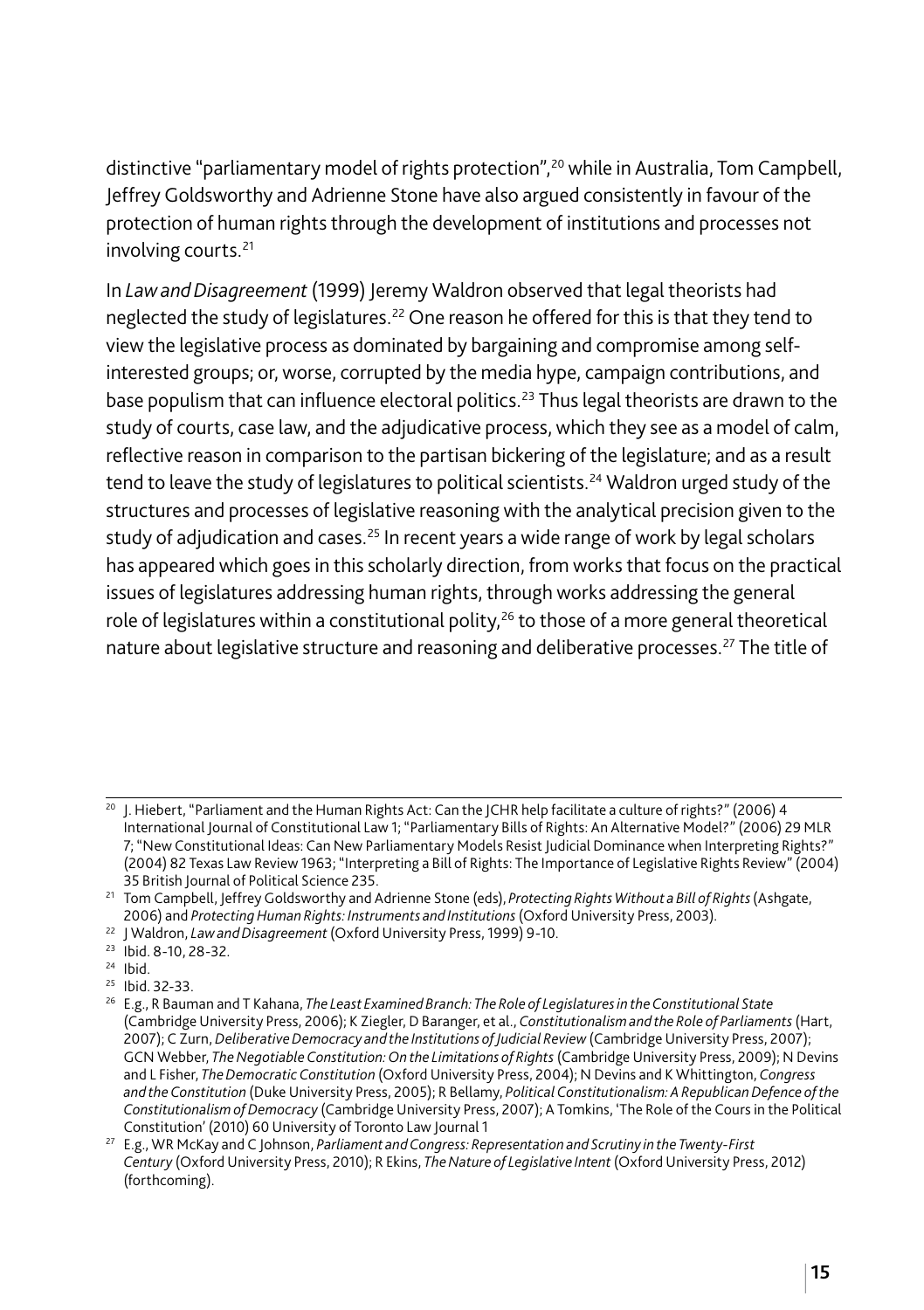one of these works, *The Least Examined Branch*, gives an indication of how some scholars still view the general understanding of legislatures by legal theorists.<sup>28</sup>

Some of the recent literature about parliamentary models of human rights protection advocates parliamentary scrutiny of law and policy for human rights compatibility as an *alternative* to judicial review for such compatibility: it argues that consideration of human rights questions should be kept in the only democratically legitimate forum of the legislature and out of the necessarily undemocratic and therefore illegitimate forum of the courts. For some of these writers, this is desirable, because, as Evans and Evans observe, there is persistent and inevitable conflict both over what rights are and how they should apply in particular circumstances, and there are both institutional and democratic reasons for preferring that these decisions are made by legislators.<sup>29</sup> This is an understandable temptation, given the historic dominance of constitutional models in which courts are indeed supreme over both governments and parliaments in matters of human rights. However, it underestimates the extent to which the effective protection and fulfilment of human rights requires *both* courts and legislatures to play a significant role in the implementation of human rights norms.

The premise of this research project, by contrast, is that the effective protection and fulfilment of human rights in a modern democracy requires *both* courts and legislatures to play a significant role in the implementation of human rights norms. It proceeds within the conceptual framework provided by recent work in legal theory conceiving of a democratic legal order which includes human rights as a "culture of justification": that is, a culture in which all exercises of power, or failures to exercise power, which affect human rights must be justified by reference to publicly available reasons which must be open to independent scrutiny for compatibility with society's fundamental commitments.<sup>30</sup> On this approach, human rights scrutiny by parliaments should complement, not replace, the different scrutiny to which courts also subject public justifications for interfering with or failing to protect human rights.

<sup>28</sup> R Bauman and T Kahana, *The Least Examined Branch: The Role of Legislatures in the Constitutional State* (Cambridge University Press, 2006).

<sup>&</sup>lt;sup>29</sup> Carolyn Evans and Simon Evans, "Legislative Scrutiny Committees and Parliamentary Conceptions of Human Rights" [2006] PL 785.

 $^{30}\,$  The idea of a "culture of justification" was first explored by Etienne Mureinik, see e.g. "A Bridge to Where? Introducing the Interim Bill of Rights", South African Journal on Human Rights 10 (1994) 31, and has been taken forward by others, most notably by David Dyzenhaus, see e.g. "Proportionality and Deference in a Culture of Justification" (forthcoming) and "Dignity in Administrative Law: Judicial Deference in a Culture of Justification" (forthcoming in Constitutional Studies). See also M. Hunt, "Reshaping Constitutionalism" in J. Morison, K. McEvoy and G. Anthony (ed.s), *Judges, Transition and Human Rights* (Oxford: Oxford University Press, 2007) and "Sovereignty's Blight: Why Contemporary Public Law Needs the Concept of 'Due Deference'" in N. Bamforth and P. Leyland (ed.s), *Public Law in a Multi-layered Constitution* (Oxford: Hart Publishing, 2003), and the literature referred to therein.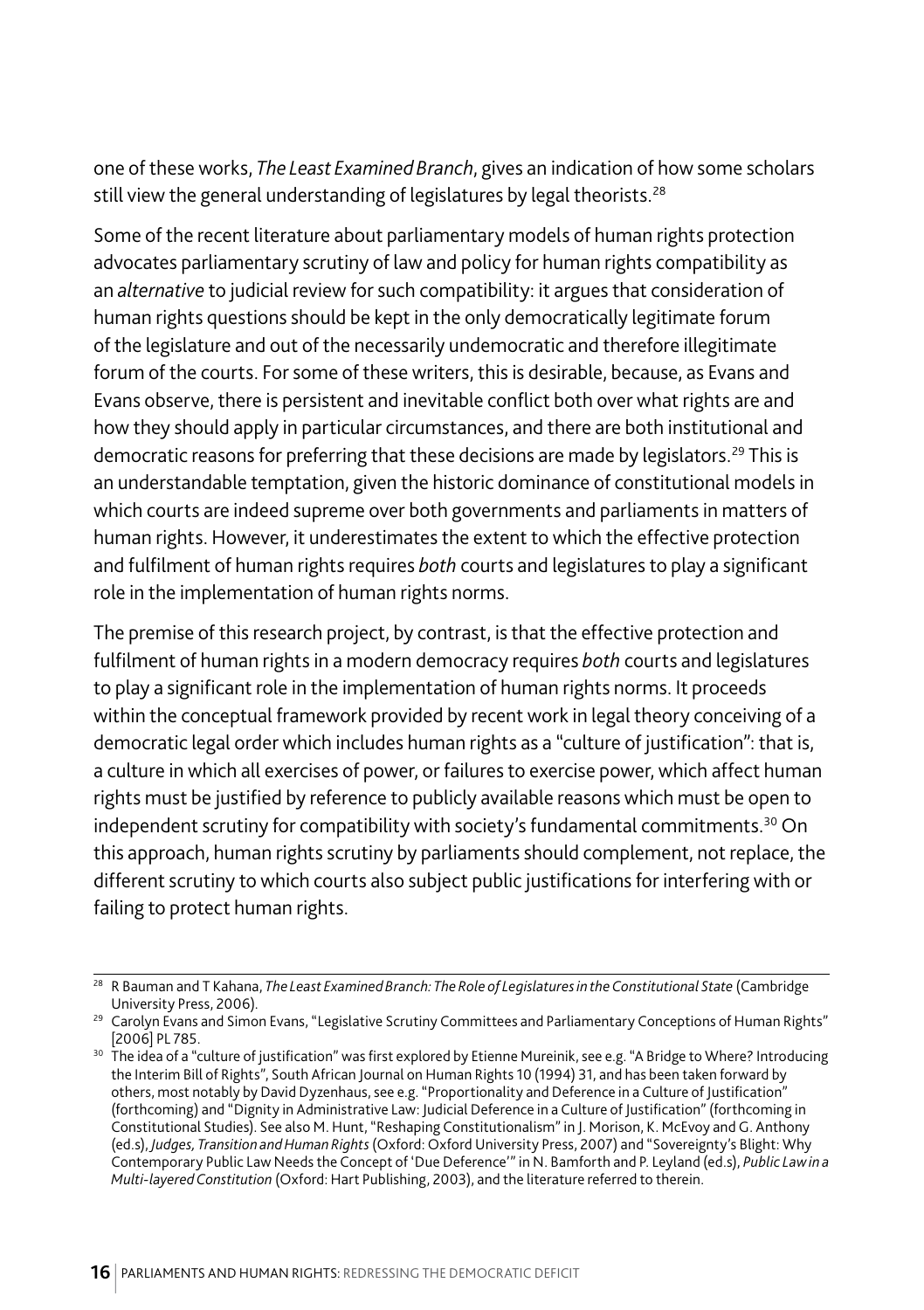This normative framework determined the research questions for the more empirical analysis of the relevant parliamentary and legal materials. It raises a number of interesting questions which have begun to be explored in the academic literature.<sup>31</sup> but without the benefit of a systematic study of what has been taking place in Parliament and the courts over the last decade. Has the legal framework of the Human Rights Act empowered Parliament to demand justifications from the Executive in relation to laws, policies and action or inaction affecting human rights? Do human rights and associated concepts such as necessity and proportionality increasingly frame the debate which takes place in Parliament about laws and policies affecting human rights? Does parliamentary debate about such measures more closely resemble the structures of justification which characterize human rights adjudication by courts and, if so, does this amount to an undesirable legalisation or judicialisation of political debate which constrains parliamentarians and distorts the issues, or has it enhanced Parliament's ability to hold the Executive to account? Is Parliament's consideration of human rights compatibility questions treated by courts as relevant to their subsequent determination of the same compatibility issues, and, if so, how do they consider it to be relevant? What use is being made of parliamentary material evidencing Parliament's consideration of the human rights issues in subsequent court proceedings? Should courts ever defer to parliamentary determinations of compatibility questions and what does Parliament need to do to earn such deference?

# **Research Objectives and Methodology**

The overarching aims of this research project, therefore, were twofold:

- to arrive at a preliminary assessment of how, if at all, debate about human rights in Parliament changed during the decade between the coming into existence of the JCHR in 2000 and the end of the Parliament in May 2010; and
- to assess whether and, if so, to what extent courts have considered parliamentary debates about human rights when deciding human rights compatibility issues which have previously been considered by Parliament.

The research work therefore fell into two distinct parts: that concerning parliamentary references to human rights<sup>32</sup> ("the Parliament project") and that concerning judicial

<sup>31</sup> See e.g. David Dyzenhaus, "Are legislatures good at morality? Or better at it than the courts?" (2009) 7 International Journal of Constitutional Law 46.

<sup>&</sup>lt;sup>32</sup> Paul Yowell worked on the 2006-07, 2007-08 and 2008-09 sessions of the 2005-10 Parliament and Hayley Hooper on the 2000-2005 Parliament and the 2005-06 and 2009-10 sessions of the 2005-10 Parliament.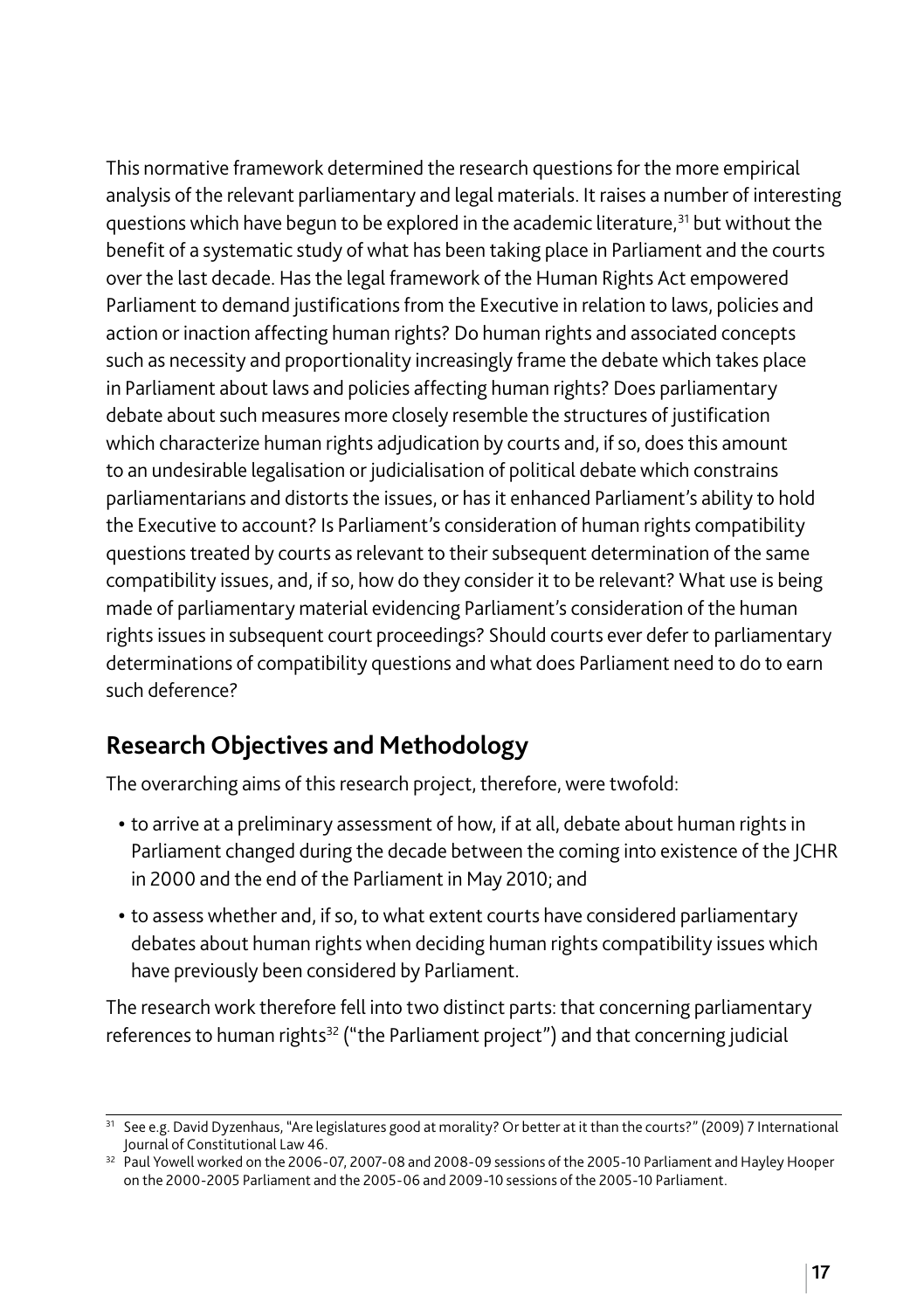reference to parliamentary material about human rights ("the Court project").<sup>33</sup> The structure of this Report reflects that fact. Some of the more interesting implications of this research, however, concern the interaction between these two types of review for human rights compatibility, in both Parliament and the Courts.

For the Parliament part of the project, a methodology was devised for identifying, logging and evaluating the most relevant parliamentary references to human rights between 2000 when the JCHR came into being and the end of the 2005-10 Parliament in May 2010. In order to capture what are likely to be the most relevant parliamentary proceedings it was decided to search for references to the JCHR. Relevance criteria were developed (explained below) and applied to each reference and those crossing the relevance threshold were systematically logged in a database. This work has generated 23 entries for the period 2000 to the end of the 2001-05 Parliament, and 1006 entries for the 2005-10 Parliament.

For the Courts part of the project, a methodology was devised for identifying, logging and evaluating relevant judicial references to parliamentary material concerning human rights between 2000 when the JCHR came into being and today.<sup>34</sup> Again in order to identify what are likely to be the most relevant judicial references it was decided to search for judicial references to the JCHR. Relevance criteria were developed and all judicial references to the JCHR crossing the substantive relevance threshold were systematically logged in a database.

The database entries that our research have generated are available on the project's website.<sup>35</sup> We hope that we have created a useful research resource which will facilitate further evaluative research of the many interesting questions that are thrown up by this material. There remains considerable work to be done in working out, both in theoretical and practical terms, the relationship between these two types of human rights review, legislative and judicial. We hope that this report makes a useful start to that project, by identifying some of the most relevant questions, making available a searchable resource in the form of tables of the relevant materials, and offering some preliminary findings based on our own initial evaluation of those materials.

<sup>&</sup>lt;sup>33</sup> Hayley Hooper conducted all of the research of judicial references to parliamentary material on human rights.

<sup>&</sup>lt;sup>34</sup> Since this part of the project involved consideration of a smaller amount of material it was decided that it should be brought as up to date as possible rather than stop at the end of the 2010 Parliament like the Parliament Project.

<sup>35</sup> www.ahrc.ac.uk/About/Policy/Pages/Policypublications.aspx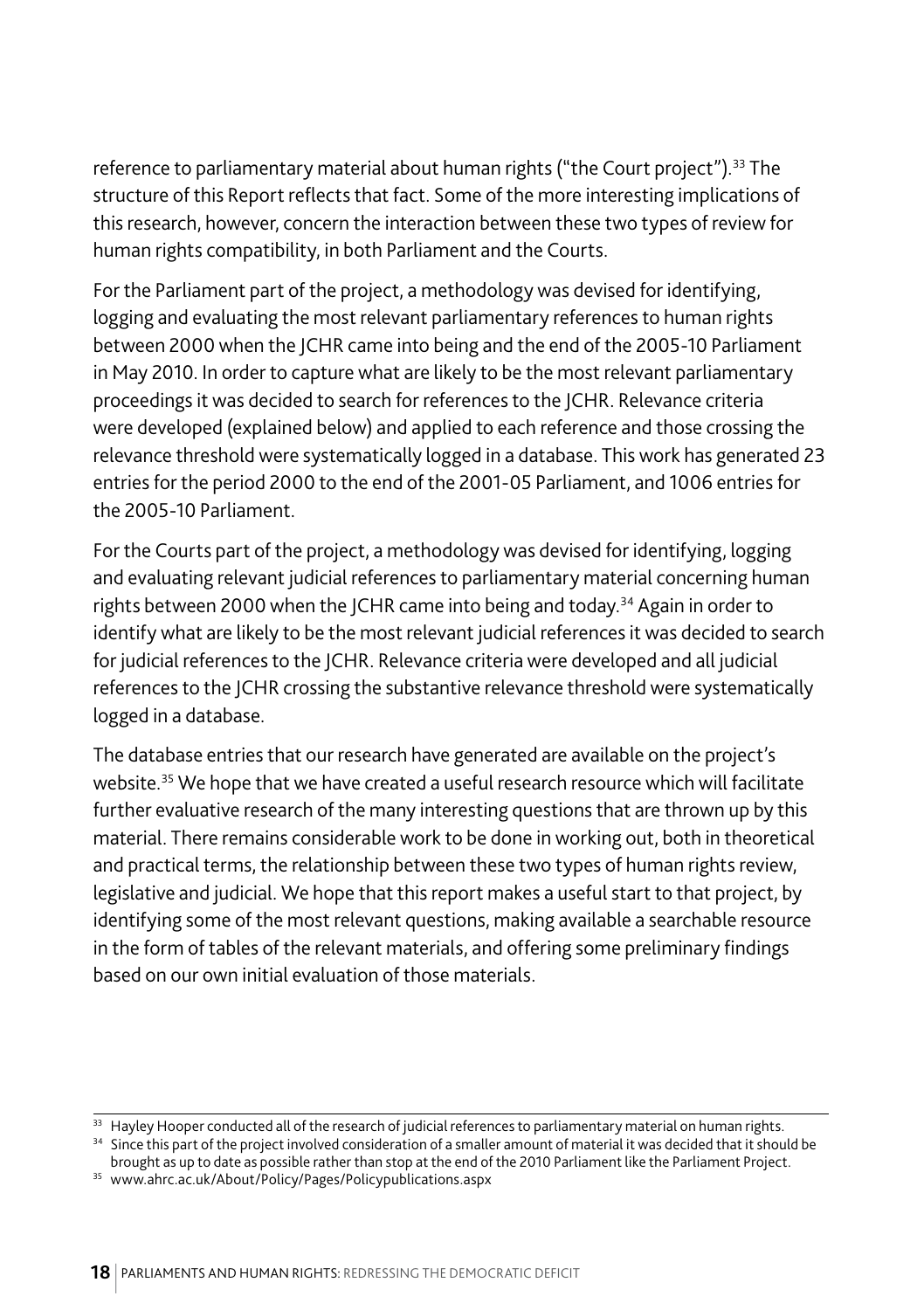#### **Defining and quantifying substantive references**

Our research aimed to identify all the instances in which a member of Parliament relied on a JCHR report in parliamentary proceedings or otherwise specifically represented or discussed the views or work of the JCHR. We call such instances "substantive references to ICHR reports" (or in short form, "ICHR references").<sup>36</sup>

To identify them we first searched an electronic database for all mentions of the JCHR from the time of its coming into being in 2000 until the end of the 2005-10 Parliament. We then selected "substantive references" according to relevance criteria, as a subset of total "mentions". The mentions of the JCHR that do not count as substantive references by our criteria are not entirely irrelevant to understanding the role of the JCHR in Parliament during this period, but their relevance is marginal to this project. For purposes of analysis, classification, and evaluation, we thought it best to focus on the instances of core relevance, that is, the "substantive references". Our method of search and selection is described in the text box below. The total number of substantive references to JCHR reports by parliamentary session is represented in Table 1 and Figure 1.

| Parliamentary Session | JCHR Sub. References | Mentions of JCHR |
|-----------------------|----------------------|------------------|
| 2000-01               | 0                    | 31               |
| 2001-02               | 6                    | 10               |
| 2002-03               | 5                    | 14               |
| 2003-04               | 8                    | 25               |
| 2004-05               | 4                    | 6                |
| 2005-06               | 258                  | 353              |
| 2006-07               | 210                  | 408              |
| 2007-08               | 246                  | 411              |
| 2008-09               | 204                  | 342              |
| 2009-10               | 88                   | 154              |
| <b>Total</b>          | 1029                 | 1754             |

#### *Table 1*

<sup>36</sup> In a large majority of "substantive references", a JCHR report is either cited or informs the content of the discussion; however, we use the term to encompass discussions of the work or views of the JCHR outside the context of a particular report.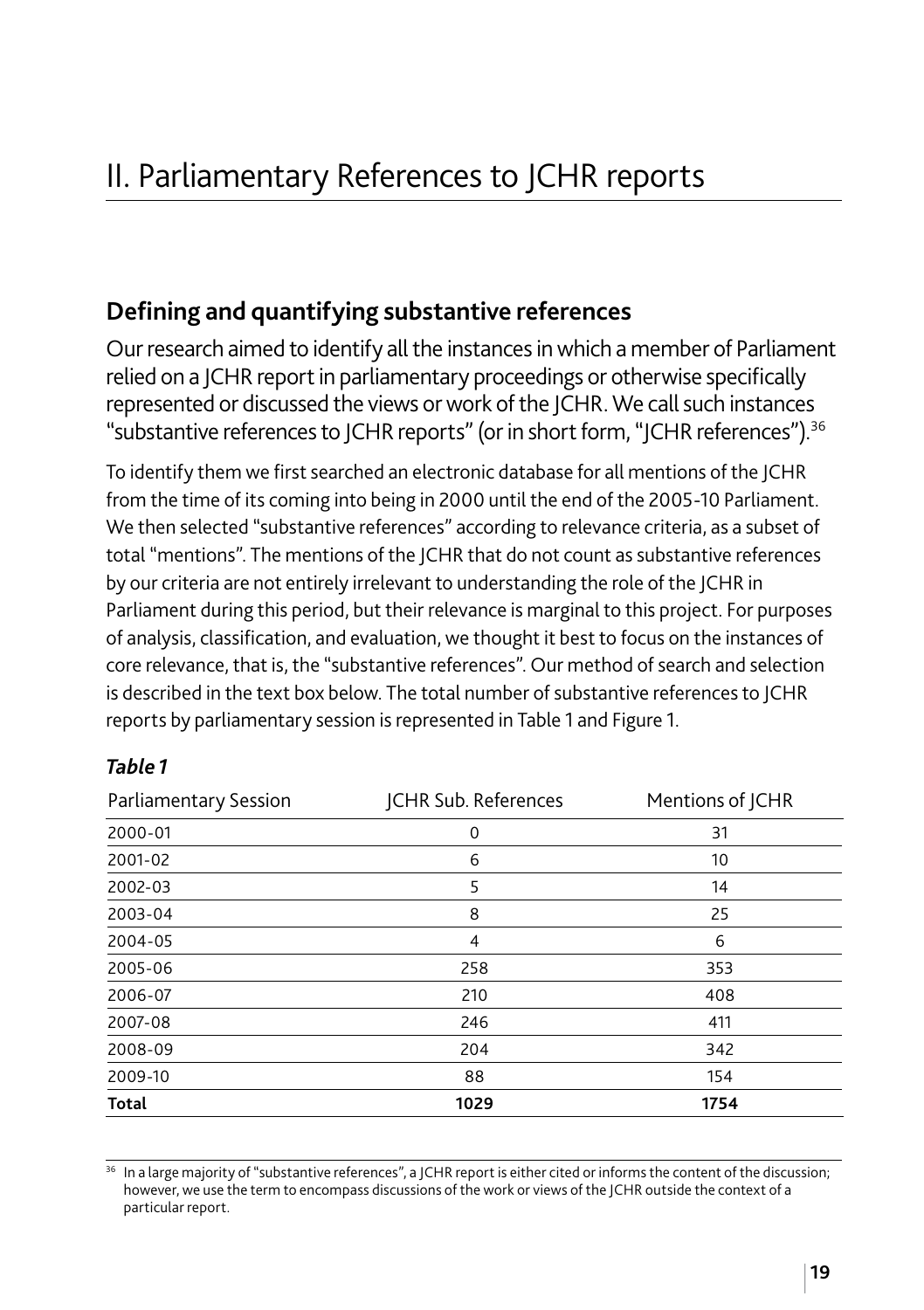*Figure 1 – JCHR Sub. References and Mentions, 2000-10*



*Methodology*

To find mentions of the JCHR we searched the JUSTIS Parliament database maintained by the Justis Publishing Ltd., London with the following terms using Boolean logic: "joint committee on human rights" or JCHR or ("joint commitee" within 1 "human rights").We define substantive references to JCHR reports as the subset of total mentions of the JCHR that meet one or more of the following relevance criteria:

- 1. specific reference to the content of a JCHR report
- 2. reference to specific views or positions of the JCHR on particular issues, including members of the committee speaking explicitly or implicitly on behalf of the JCHR
- 3. commendation of a JCHR report
- 4. discussion of particular influence of JCHR on an issue
- 5. discussion of oral evidence given to the JCHR or written evidence gathered by the JCHR
- 6. reference to the JCHR's conclusion that a particular bill is or is not compatible with human rights, as well as references to the JCHR's silence on a bill to support an inference that the JCHR considers the bill to be compatible with human rights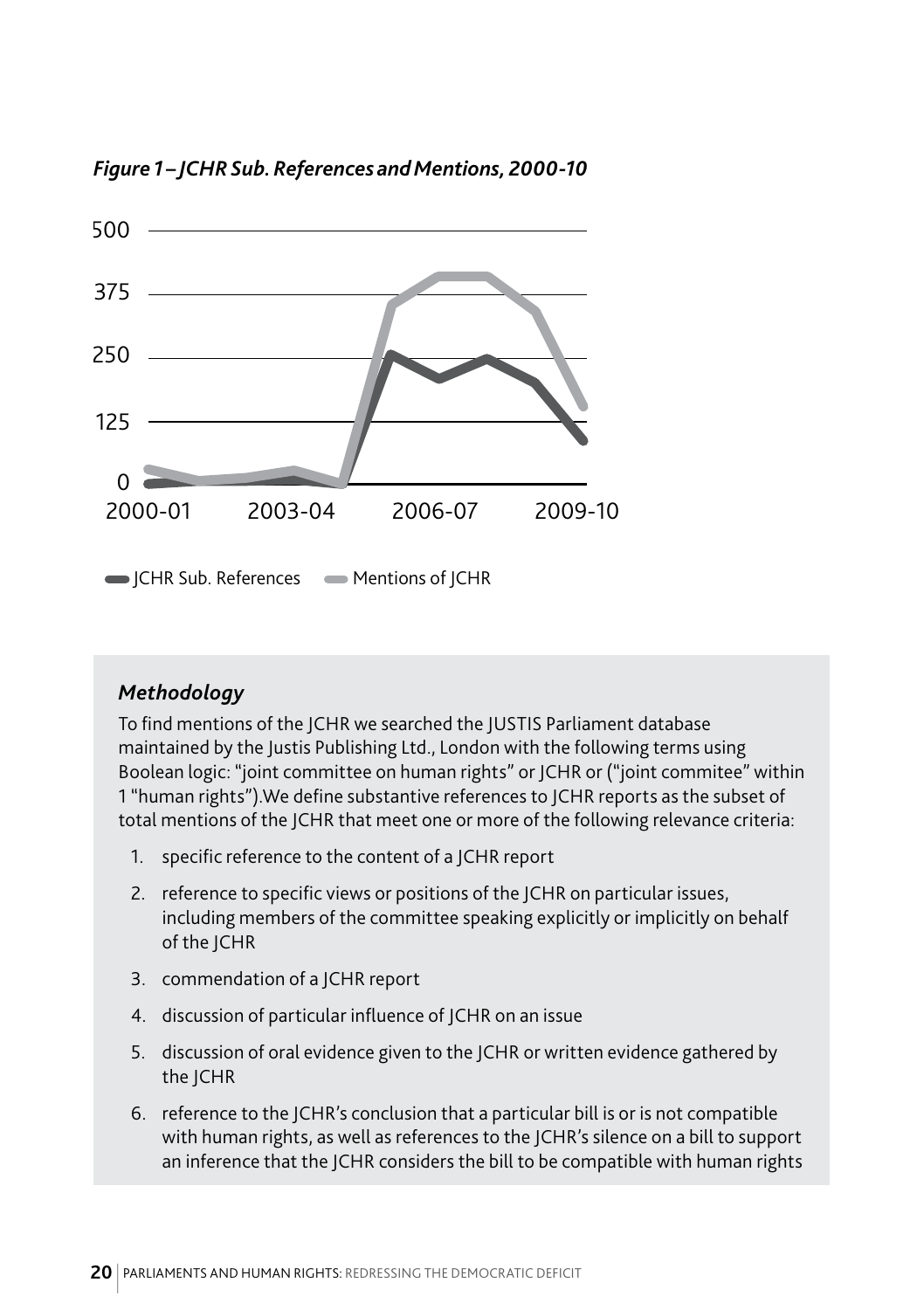7. discussion of amendments moved by or directly influenced by the JCHR or JCHR members substantive Government responses to JCHR proposals including discussion of action taken or that will be taken and promises to scrutinise a bill in the light of JCHR analysis.

By our relevance criteria a "substantive reference" to a JCHR report does not include the following:

- 1. mere acknowledgment of a someone as a member of the JCHR including a declaration of interest arising from such membership (however, identification of someone as a member of the JCHR that contextually implies a claim to speak on behalf or with the authority of the JCHR is counted as a substantive reference)
- 2. general praise for or commendation of the work of the JCHR as a whole or of someone's participation in the JCHR (as opposed to discussion of the particular influence of the  $|CHR\rangle$
- 3. indications that scrutiny of a bill by the JCHR will occur in the future
- 4. mere acknowledgment by the Government that a JCHR report will be considered as part of routine parliamentary procedure (however, specific promises of serious scrutiny in response to particular JCHR claims are counted as substantive references)
- 5. mention of JCHR as only one of a number of committees or other organisations who support a claim or conclusion or hold a view (however, if the JCHR is providing leadership among other groups, this is counted as a substantive reference)
- 6. instances in which a JCHR report was tagged as relevant to proceeding in Parliament but was not specifically discussed during that proceeding.

Although there is not always a bright line between a substantive reference and a mere mention, the criteria we have employed are designed to identify the most relevant uses made of JCHR reports in parliamentary proceedings between 2000 and the end of the 2005-2010 Parliament.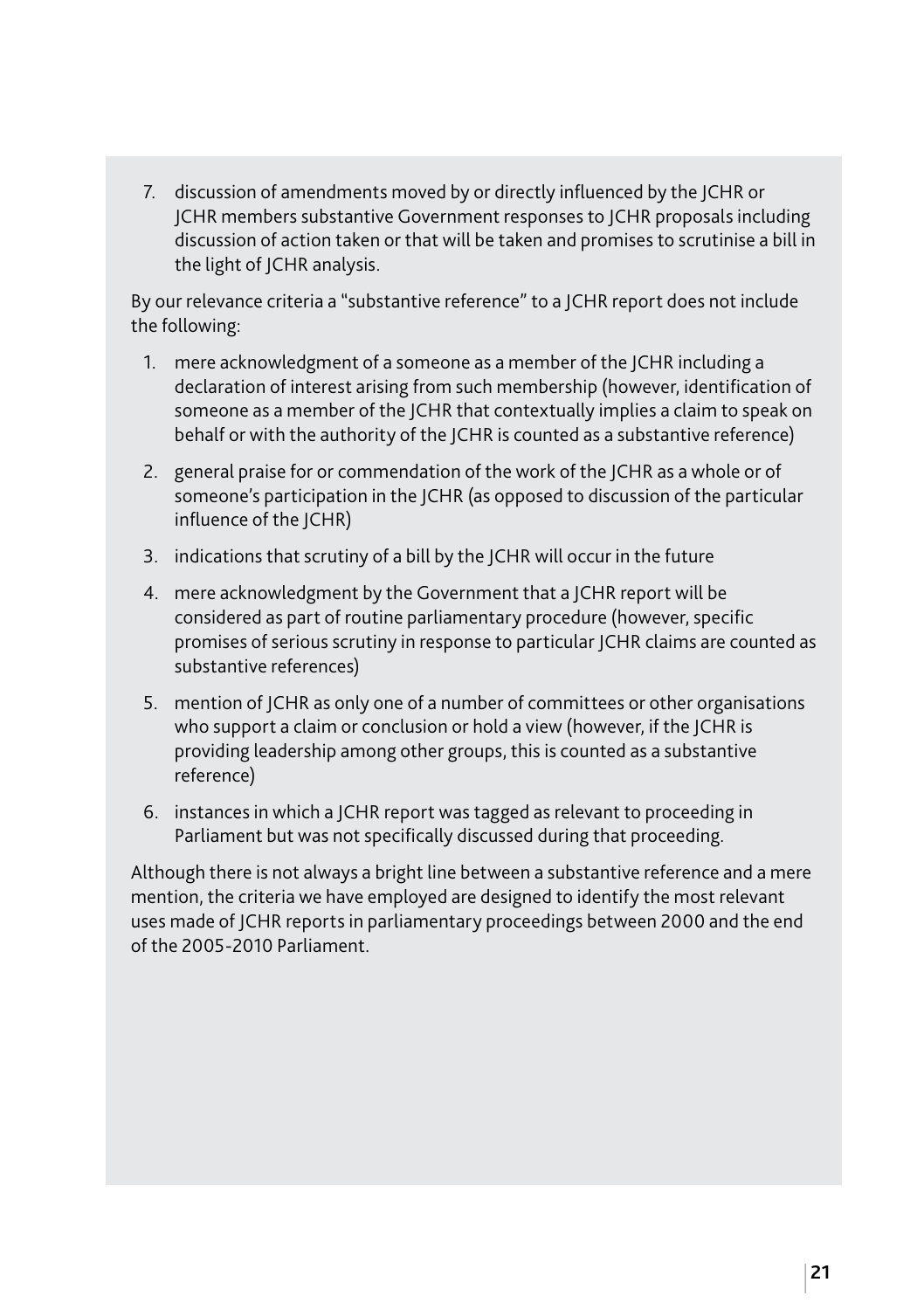#### **The increase in substantive references in 2005-2010**

Figure 1 and Table 1 above illustrate a dramatic increase in substantive references to JCHR reports in the 2005-10 Parliament over the 2000-05 Parliament. Particularly striking is that the number of substantive references remained in single figures during each session of the 2000-05 Parliament, but increased to over 200 references per session for the first four sessions of the 2005-10 Parliament. There are a number of possible factors that could explain this significant increase. The Committee produced more reports in the 2005-10 Parliament (129 compared to 90 in the 2000-05 Parliament), partly because for at least some of the 2005-10 Parliament it was better resourced than in the previous Parliament. The Committee changed its working practices in 2006, partly in an attempt to make its work of more relevance to debate in Parliament, and in the Commons in particular.<sup>37</sup> One of the changes was the adoption of a deliberate strategy of recommending amendments to Bills to give effect to the Committee's recommendations, and those amendments were often moved by some particularly active members of the Committee, resulting in more debate of the Committee's reports on the floor of both Houses. Following the London bombings in July 2005 there was also a significant increase in parliamentary debate about counter-terrorism measures, the subject matter of which inevitably raises human rights issues.

Counting total mentions of the term "human rights" also shows a significant increase between 2000-05 and 2005-10, as shown by Table 2 and Figure 2. A large percentage of mentions of "human rights", however, relate to human rights conditions in other countries, and for this reason and others little can be inferred for present purposes from the number of instances of use of the term. Nonetheless, in searching for explanations of the significant increase in substantive references to JCHR reports in the 2005-10 Parliament, it is interesting that the increase appears to correspond to a general increase in references to human rights in parliamentary proceedings overall. Whatever the cause of the increase, the relative abundance of JCHR references in 2005-10 compared to the paucity between 2000-05 led us to a decision to focus our further quantitative and qualitative analysis on the 2005-10 Parliament. It should be noted with regard to the above tables and figures that the parliamentary sessions of 2004-05 and 2009-10 were short sessions compared to the others, with only about half the number of days in session.

<sup>37</sup> 23rd Report of 2005/06, The Committee's Future Working Practices, HL 239/HC 1575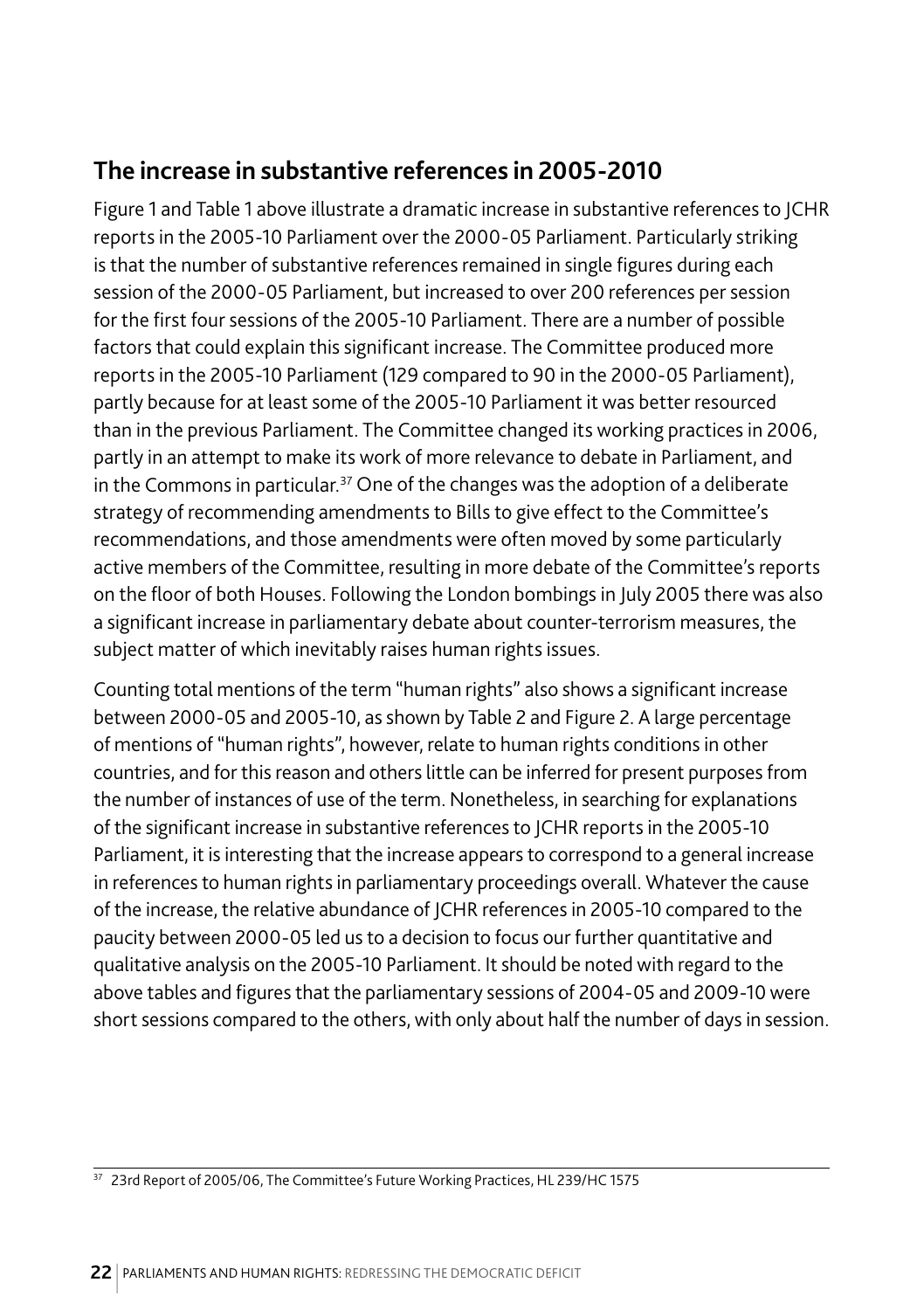#### *Table 2*

| Parliamentary<br>Session | JCHR Sub.<br>References | Mentions of<br><b>JCHR</b> | Mentions of<br>Human Rights |
|--------------------------|-------------------------|----------------------------|-----------------------------|
| 2000-01                  | 0                       | 31                         | 636                         |
| 2001-02                  | 6                       | 10                         | 1613                        |
| 2002-03                  | 5                       | 14                         | 1426                        |
| 2003-04                  | 8                       | 25                         | 1584                        |
| 2004-05                  | $\overline{4}$          | 6                          | 691                         |
| 2005-06                  | 258                     | 353                        | 4952                        |
| 2006-07                  | 210                     | 408                        | 3491                        |
| 2007-08                  | 246                     | 411                        | 3666                        |
| 2008-09                  | 204                     | 342                        | 3436                        |
| 2009-10                  | 88                      | 154                        | 1833                        |
| <b>Total</b>             | 1029                    | 1754                       | 23328                       |

*Figure 2 – Human Rights Activity, 2000-10*

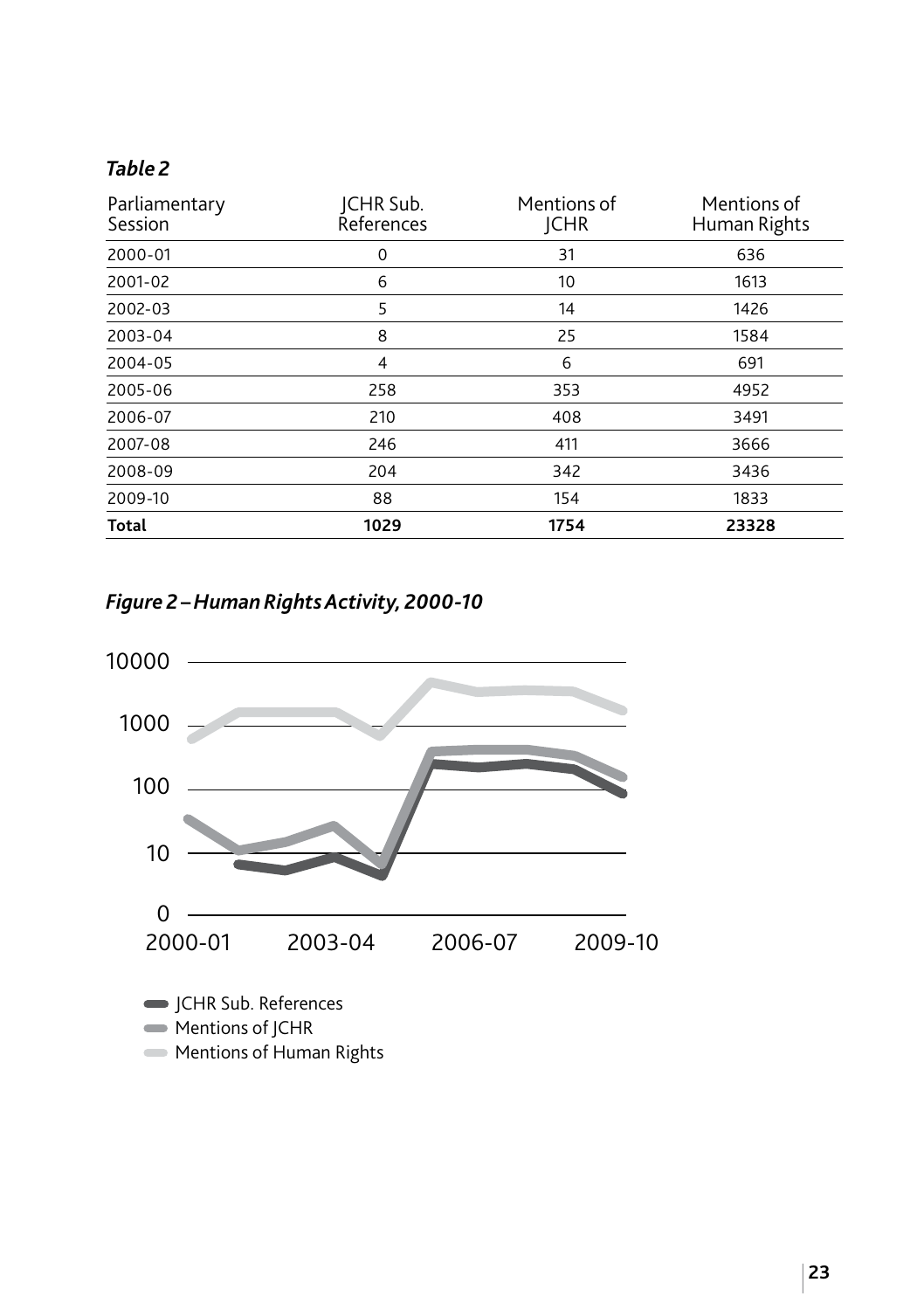# **Who uses JCHR reports in Parliament and how?**

In 2005-10 there were a total of 1006 substantive references to JCHR reports in parliamentary proceedings. 241 members of Parliament made at least one substantive reference, although two thirds of substantive reference were by 43 members who made at least 5 such references.

The great majority of substantive references supported or reflected the position of the JCHR, but, not surprisingly, some references were opposed to the position of the JCHR. In either case it is clear that the work of the JCHR has provoked debate in Parliament about human rights.

Responses by Government representatives to the JCHR were counted in our research as substantive references. Such responses include indications that the Government has or will amend a bill or take other action, promises to scrutinise a bill in the light of specific JCHR concerns, and statements disagreeing with the JCHR.

There were seven "high-frequency users" of JCHR reports (30 or more references). Two were members of the House of Commons: Andrew Dismore, Member of Parliament for Hendon and Chair of the JCHR for the 2005-10 Parliament; and Dr. Evan Harris, Member of Parliament for Oxford West and Abingdon and member of the JCHR from 2005 to 2010. The remaining five were all members of the House of Lords: Lord Lester of Herne Hill; Lord Judd; Baroness Stern; Lord Avebury; and the Earl of Onslow. Six of the seven high-frequency users of JCHR reports were members of the JCHR: only Lord Avebury was not.

There were 36 medium-frequency users (between 5 and 29 references; see Table 4 in Appendix). High-frequency users contributed 352 references and medium-frequency users 317 (see Table 3 and Figure 3). Together high-frequency and medium-frequency users accounted for 669 of the 1006 total references to JCHR reports, or 67%. The relatively small number of members who are responsible for most of the references to JCHR reports is striking, as is the obvious importance of active members to force debates about the Committee's work in the chamber.

*High-frequency users are those with 30 or more substantive JCHR references. Medium-frequency users are those with 5-29 substantive references. The abbreviations HF and MF are used in the tables below to indicate high- and mediumfrequency users respectively.*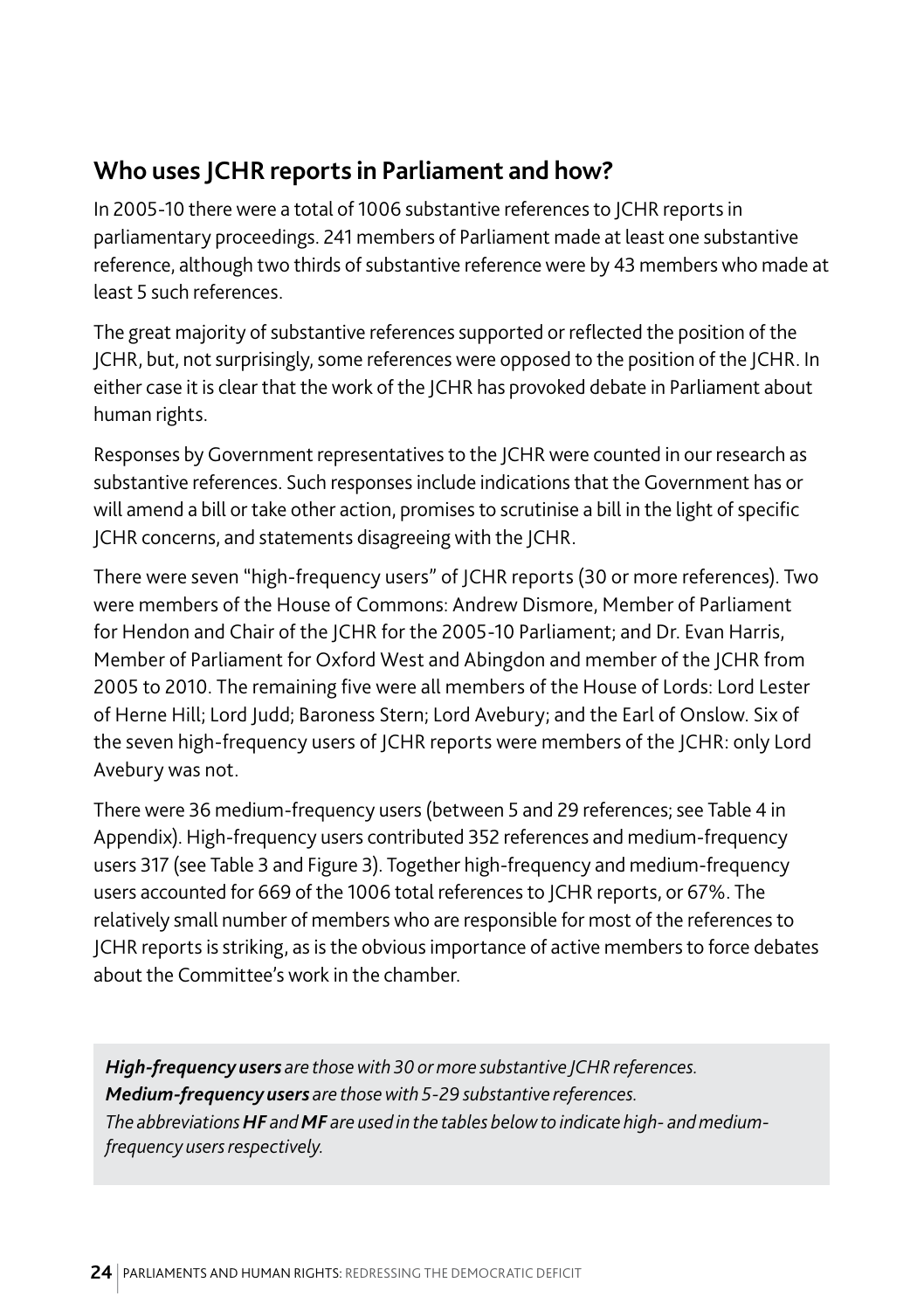#### *Table 3 – HF Users*

| Refs. |
|-------|
| 80    |
| 66    |
| 48    |
| 47    |
| 45    |
| 36    |
| 30    |
| 352   |
|       |

*Figure 3 – References by Category of User*



#### **Comparison of users of JCHR reports by House**

References to JCHR reports were significantly more frequent in the House of Lords than in the House of Commons. The Lords contributed 667 references or 66% of the total, while the Commons contributed 339 references or 34%. Of the total of 241 members of Parliament who made at least one reference, 133 of these were from the House of Lords and 108 from the House of Commons.

Of the references in the Commons, 128 of 339 (38%) were by the two high-frequency users, Andrew Dismore MP (with 80) and Dr. Evan Harris MP (with 48). There were eight medium-frequency users contributing another 14% of the total, and together the 10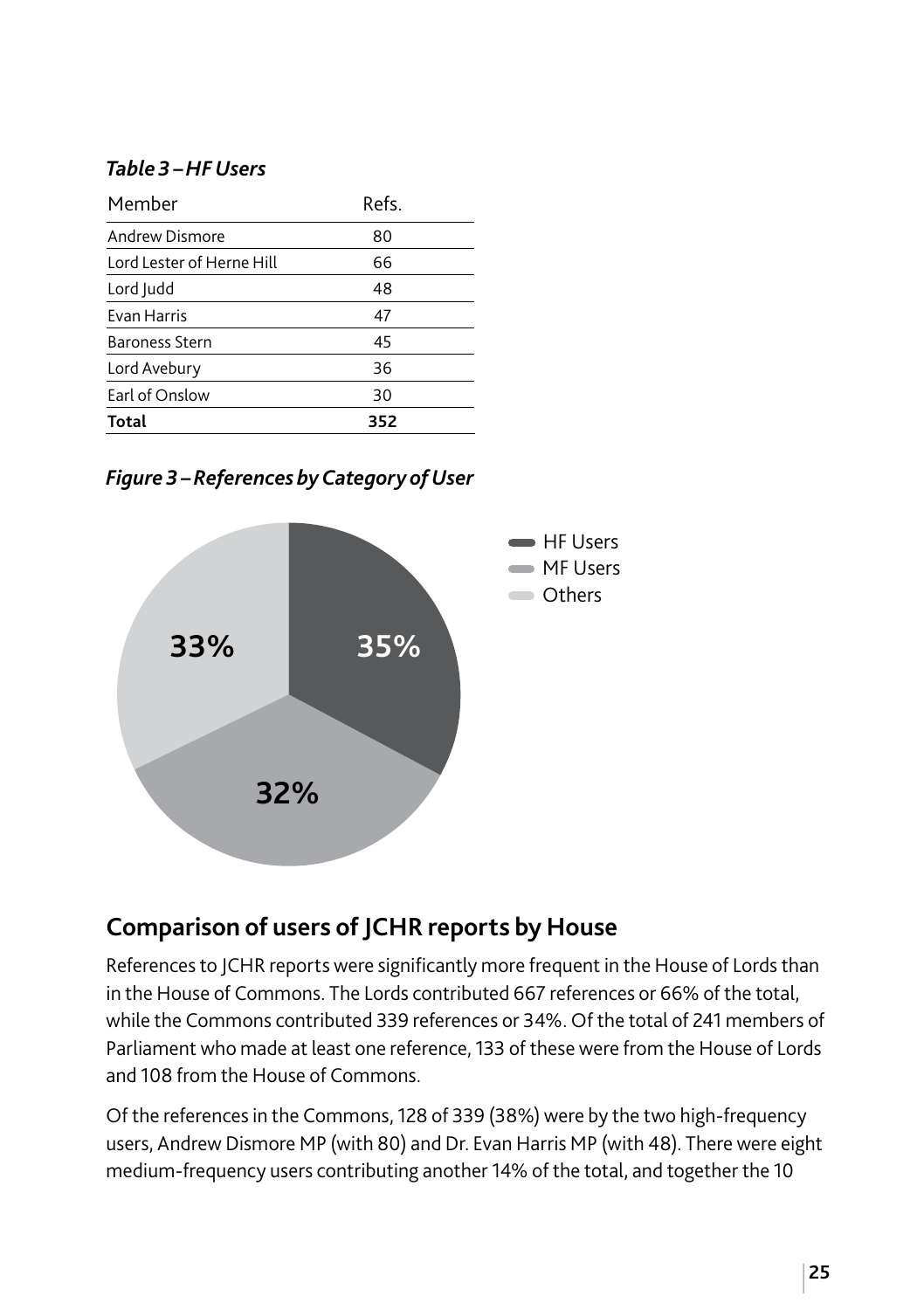high- and medium-frequency users accounted for about half (51%) of all references in the House of Commons.

The House of Lords had significantly more high- and medium-frequency users than the House of Commons. As seen in Table 3 above, there were 5 high-frequency users in the House of Lords (compared to two in the Commons). They contributed 224 references, or 34% of the total of 667. There were 28 medium-frequency users in the House of Lords (see Appendix, Table 4) who contributed another 271 references, or 41% of the total. Combined the high- and medium-frequency users in the House of Lords contributed 74% of the total references. The comparable figure in the House of Commons of 51% for high- and medium-frequency users shows that JCHR references in the Commons were more widely distributed.

The sizable contingent of 33 high- and medium-frequency users in the House of Lords contributed to a distinctive kind of engagement with JCHR reports and debate about human rights. The substantive references involving these users were generally longer and more detailed than references in the House of Commons (save for the references by the two high-frequency users there). Debates in the House of Lords often involved two, three or more members successively making a number of points based on JCHR reports and entering into dialogue with Government representatives and other members about human rights issues. This kind of sustained debate on human rights occurred less frequently in the House of Commons.



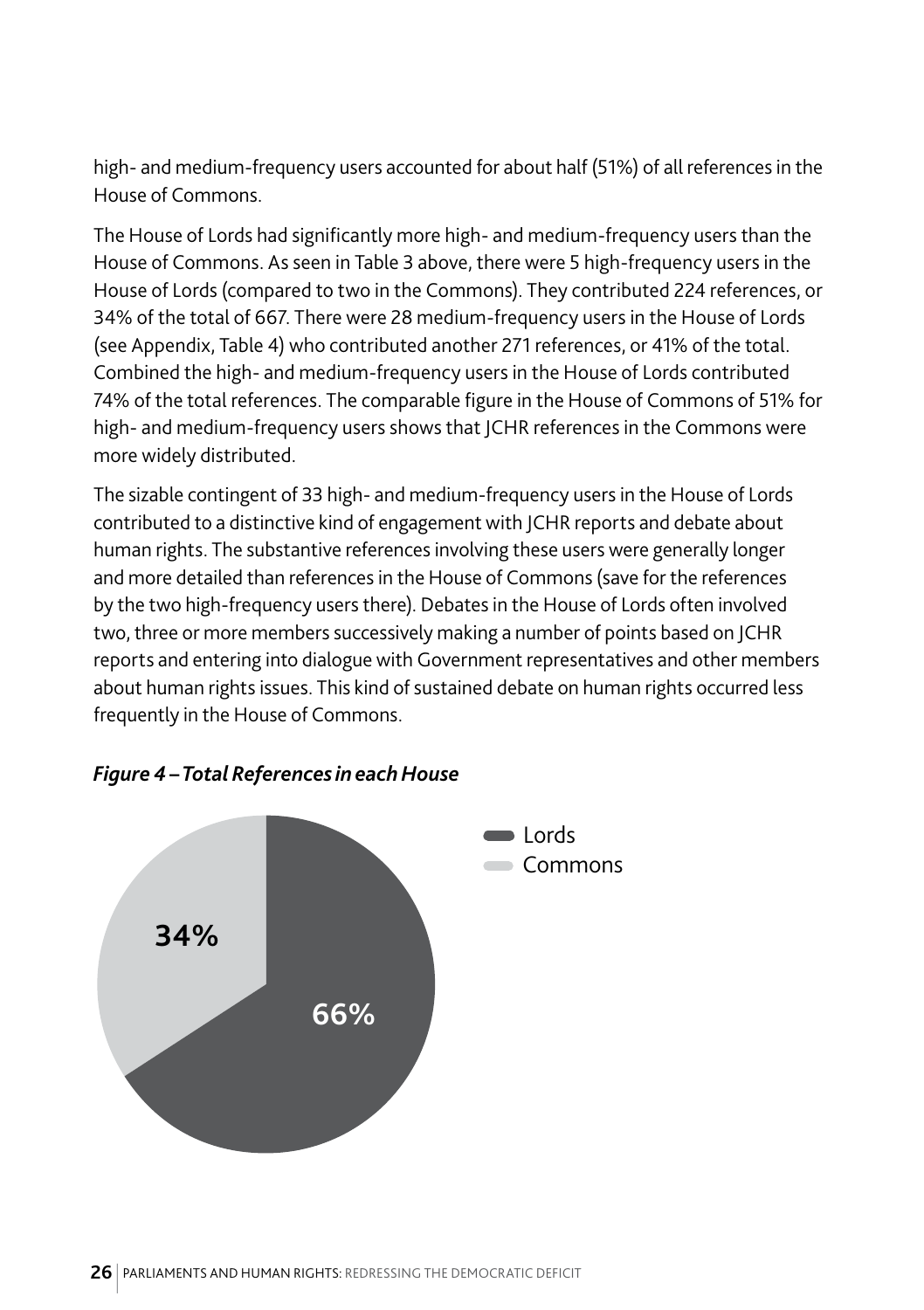# **Comparison of use of JCHR reports by political party**

Table 5 provides information on numbers of references to JCHR reports by political affiliation of the member concerned. To calculate party strength relative to Parliament as a whole we used the sum of (1) seats that parties took in the 2005 election and (2) number of seats the parties hold in the House of Lords in January 2012. The latter is used as a proxy for party strength in the House of Lords from 2005-10, which would be difficult to quantify exactly due to the changing membership of the House of Lords. Accounting for party strength in this way allowed us to calculate, in addition to gross totals of substantive references, what percentage of members of a given party made use of JCHR reports and how frequently that occurred relative to the party's number of seats in Parliament. The distribution of references across the three major parties, and cross-benchers in Lords, is as follows: Labour 413, Liberal Democrats 296, Conservatives 183, and cross-benchers 101.

The Liberal Democrats had substantially more members who made references as a percentage of the party (30%) than Labour (17%) or the Conservatives (15%). The Liberal Democrats also had substantially more references per party seat (1.93) than Labour (0.70) or the Conservatives (0.44). However, 50% of all Liberal Democrat references were by just 3 members: Dr. Evan Harris, Lord Lester, and Lord Avebury. And 80% of all Liberal Democrat references were by their 3 high-frequency and 8 medium-frequency users. The distribution of references is broader for Labour (64% of party's references by high- and medium-frequency users) and the Conservatives (52% of party's references by high- and medium-frequency users). Figures 5 to 7 below depict total references by party and the distribution within the party of high- and medium-frequency users and others, for the House of Lords, House of Commons, and both together. Table 6 provides the data in Figure 5 – 7 in more detailed form.

| Party            | Number<br>of Seats | References |     | Party Members Members making<br>making refs. refs. as % of Party | Number of refs.<br>per Party Seat |
|------------------|--------------------|------------|-----|------------------------------------------------------------------|-----------------------------------|
| Labour           | 594                | 413        | 103 | 17                                                               | 0.70                              |
| Conservative     | 416                | 183        | 63  | 15                                                               | 0.44                              |
| Liberal Democrat | 153                | 296        | 46  | 30                                                               | 1.93                              |
| Cross Bench      | 186                | 101        | 23  | 12                                                               | 0.54                              |
| Bishop           | 25                 | 9          | 4   | 16                                                               | 0.36                              |
| Plaid Cymru      | 4                  | 3          |     | 25                                                               | 0.75                              |
| Independent      |                    |            |     | 100                                                              | 1.00                              |

#### *Table 5*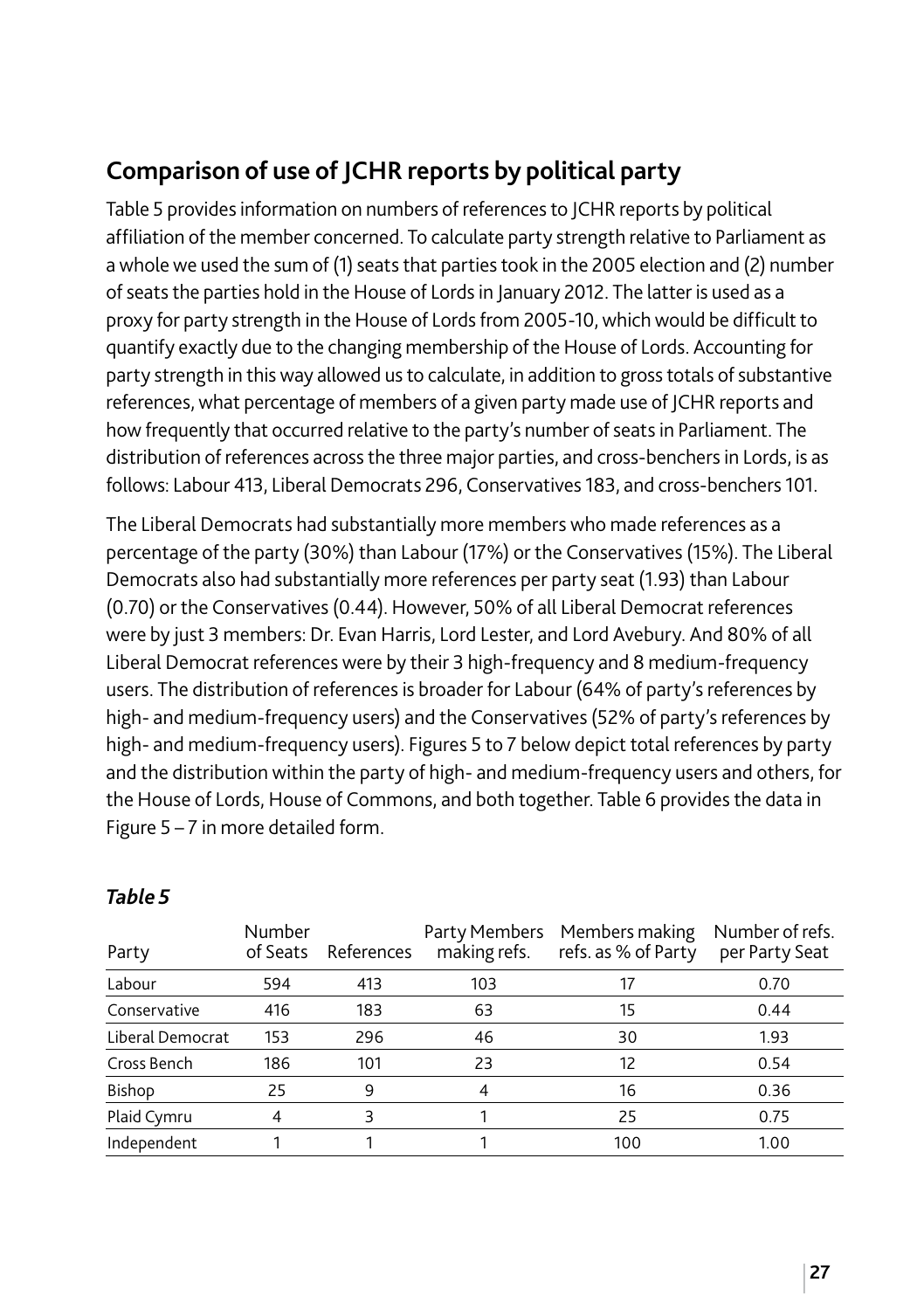*Figure 5 – Refs. by Party, showing MF and HF Users – Commons*



*Figure 6 – Refs. by Party, showing MF and HF Users – Lords*

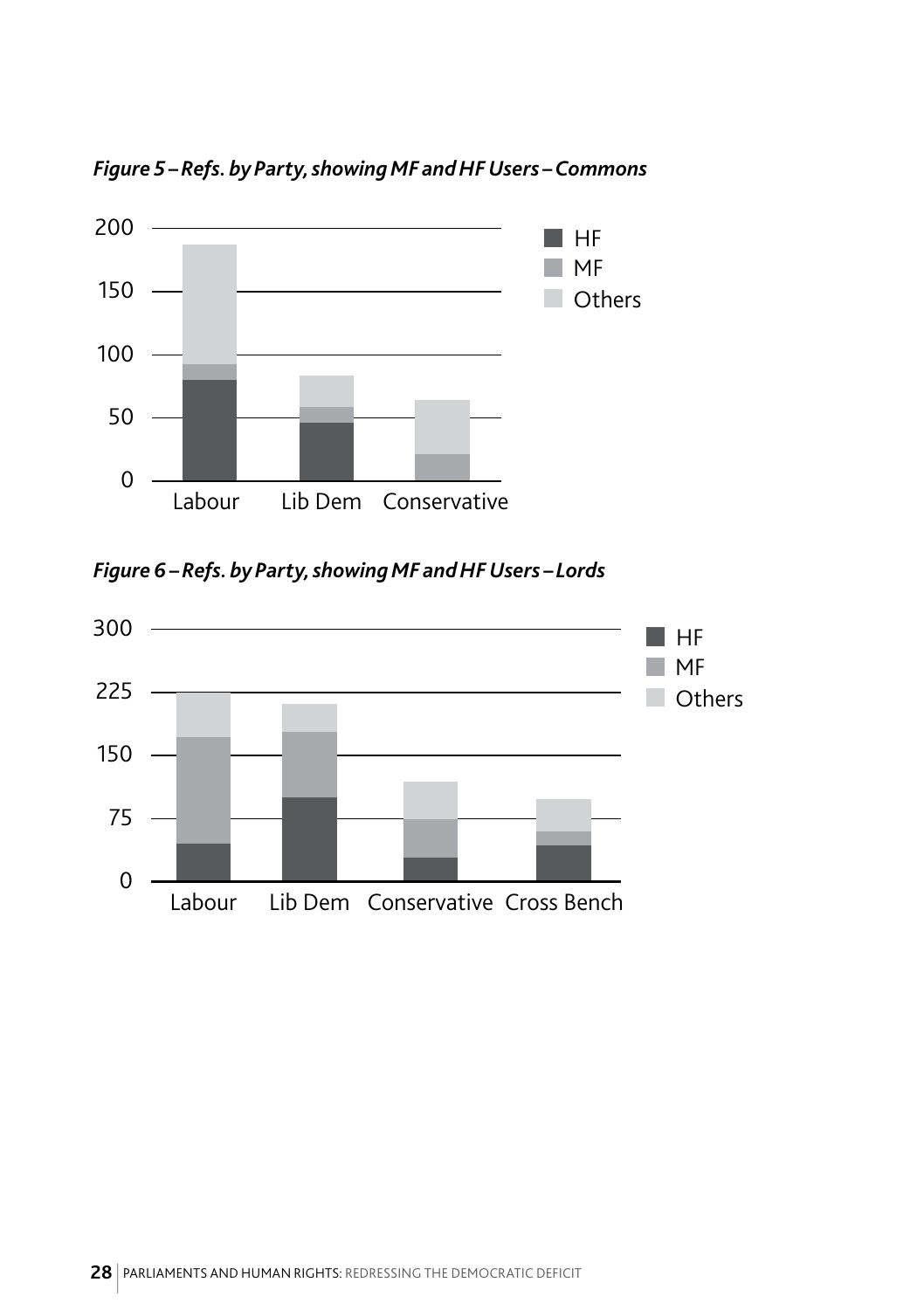

*Figure 7 – References by Party, showing MF and HF Users – Lords and Commons*

| ×<br>۰.<br>v.<br>۰.<br>$\sim$<br>× | ۰, |
|------------------------------------|----|
|------------------------------------|----|

| Party               | References Users HF Users | HF | Refs. by | <b>HF Users</b><br>as $%$<br>of Party | MF<br><b>Users</b> | Refs.<br>by MF<br><b>Users</b> | MF Users<br>as % of<br>Party | $HF+MF$<br>Users as %<br>of Party |
|---------------------|---------------------------|----|----------|---------------------------------------|--------------------|--------------------------------|------------------------------|-----------------------------------|
| Labour              | 413                       | 2  | 128      | 31                                    | 16                 | 138                            | 33                           | 64                                |
| Conservative        | 183                       |    | 30       | 16                                    | 8                  | 66                             | 36                           | 52                                |
| Liberal<br>Democrat | 296                       | 3  | 149      | 50                                    | 8                  | 90                             | 30                           | 81                                |
| Cross Bench         | 101                       |    | 45       | 45                                    | 3                  | 17                             | 17                           | 61                                |
| Bishop              | 9                         |    |          |                                       |                    | 6                              | 5                            | 67                                |

In comparing references by the Labour Party to other parties, it should be noted that Labour's total was increased by the fact that responses to the JCHR, which we have counted as substantive references, were by Labour Government representatives. This suggests that Labour and the Conservatives are closer to parity in terms of references per party seat when accounting for references specifically owing to the fact that there was a Labour Government in 2005-10; and as indicated above, Labour and the Conservatives are near parity in percentage of party members making use of JCHR reports. The Liberal Democrats substantially exceed the two larger parties on these measures, owing primarily to the activity of their 3 high-frequency and 8 medium-frequency users.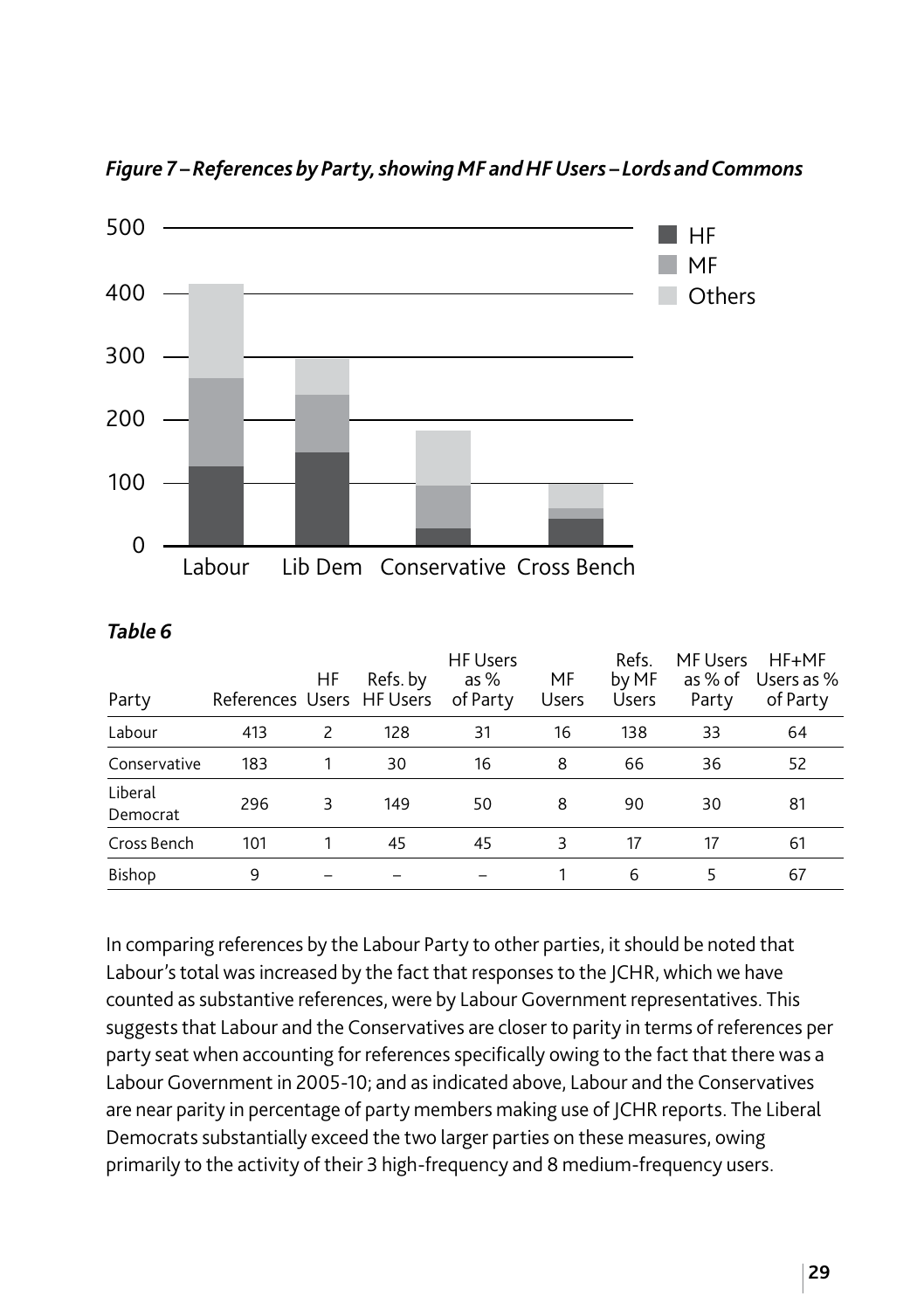# **What uses are made of JCHR reports in Parliament?**

We have classified the 1006 substantive references to JCHR reports in 2005-10 according to seven types of use indicated in Figure 8. The primary activity of the JCHR is **legislative scrutiny**. Every Government bill is reviewed by the JCHR for human rights compatibility,<sup>38</sup> and the JCHR produced 129 reports in the 2005-10 session, most of them involving detailed review of bills. About 60% of substantive references to JCHR reports involve legislative scrutiny of various kinds, including proposing (i) amendments to bills or existing law, (ii) the rejection of provisions in bills (in the absence of revision), and, occasionally, (iii) the repeal of existing law.

In addition to legislative scrutiny, the JCHR conducts general studies of areas where there are concerns about human rights abuses, as reflected, for example, in reports on Deaths in Custody,<sup>39</sup> Human Trafficking<sup>40</sup> and The Human Rights of Older People in Care Homes.<sup>41</sup> These and similar reports include recommendations regarding **broad changes in policy and law**, or adoption of new policies or laws. About 10% of references to JCHR reports are in this category.

Another 5% of references concern the **international dimension of human rights obligations**, such as an argument that the UK should do more to implement a human rights treaty or should ratify a treaty. About 15% of references involve **responses by ministers or other Government representatives to JCHR concerns**, and another 5% involve **queries to Government representatives** in which JCHR report or concerns are mentioned (typically using the procedural form of a written or oral question).

In about 5% of cases, someone discusses **disagreement with the JCHR**. Most of these instances are in Government responses (accounting for roughly one third of Government responses), and when this occurs disagreement overlaps with that category. Only about 1% of references concern disagreement expressed outside of a Government response (the chart above depicts disagreement only when it occurs outside a Government response.) Finally, about 4% of references involve points about the **nature and function of parliamentary scrutiny** for human rights compatibility, including matters such as the time available for debating bills, the role and aims of the JCHR, and the general institutional framework in which scrutiny occurs.

<sup>&</sup>lt;sup>38</sup> Statement of Andrew Dismore, 7 Dec 2006.

<sup>39</sup> 3rd Report of 2004/05, Deaths in Custody, HL 15-I/HC 137-I, HL 15-II/HC 137-II.

<sup>40</sup> 26th Report of 2005/06, Human Trafficking, HL 245/HC 1127-I,II.

<sup>41</sup> 18th Report of 2006/07, The Human Rights of Older People in Healthcare, HL 156-I,II/HC 378-I,II.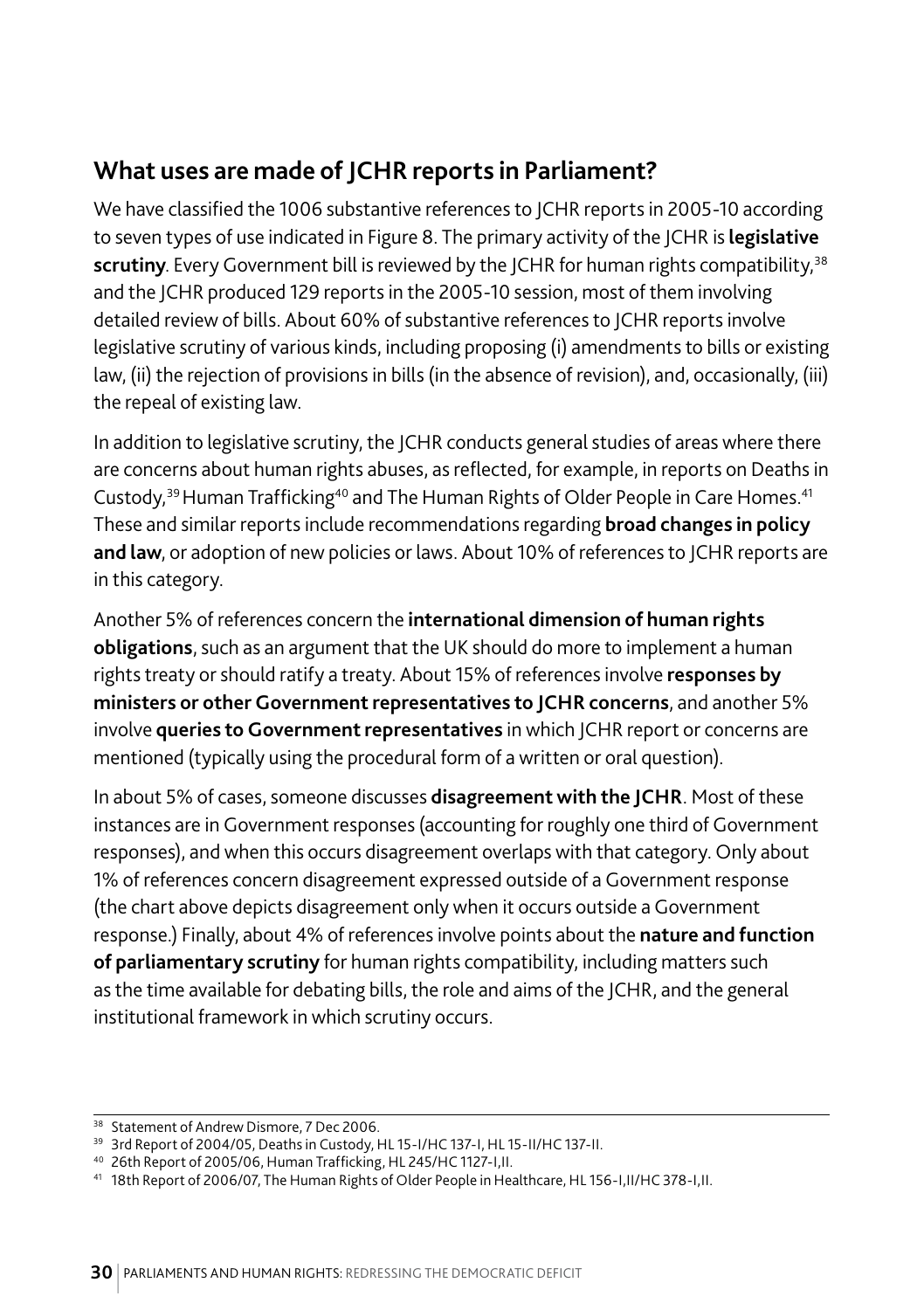*Figure 8 – Type of Reference*



#### **In which contexts are JCHR reports referred to?**

Figure 9 below provides a count of the contexts in which JCHR reports are most frequently referred to. (The numbers are greater than the actual number of references because some references involve more than one context.) The most common contexts are (1) counter-terrorism and (2) criminal justice and procedure. The other most common subject areas are (3) health care and welfare; (4) equality and discrimination; (5) immigration, deportation, and asylum; and (6) the institutional framework of human rights scrutiny (this topic corresponds to the similar category above). Each of these is involved in 100 or more references. Other subject areas in which JCHR references occur with some frequency are (7) education and schools; (8) human trafficking; (9) treatment in custody; (10) property and housing rights; and (11) data privacy. The "Other" entry in the table includes the following: identity cards; labour and employment; protests and free speech; financial regulation; local government; prohibition of smoking; elections and voting; family law; charities and trusts; business, commerce, and licensing; euthanasia and assisted suicide; planning and environment; and tax and revenue.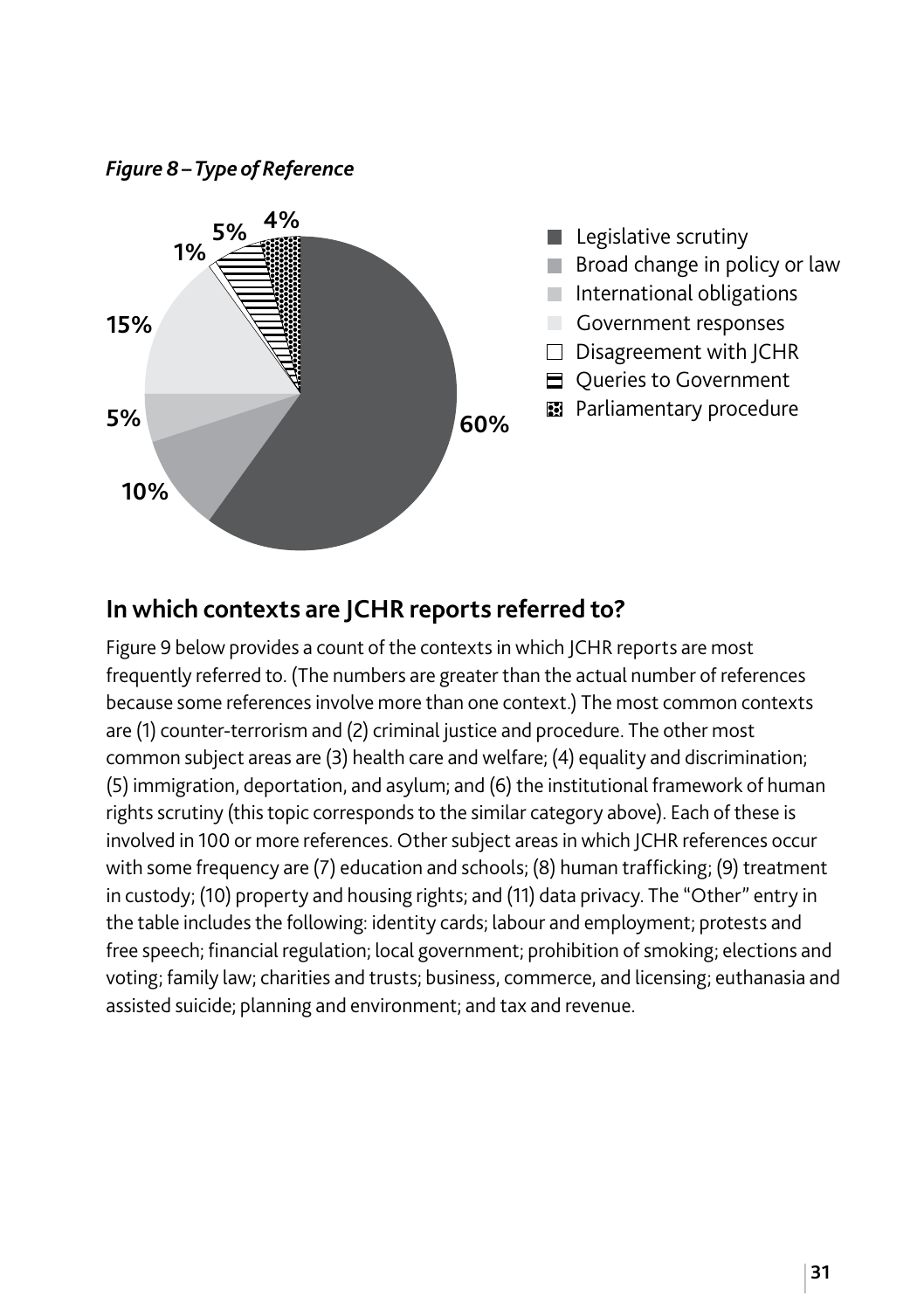

*Figure 9 – References to JCHR Reports by Topic*

# **The range of conceptions of human rights**

The JCHR has, since its inception, embraced the idea that human rights entail both negative and positive obligations on the state. A majority of JCHR references could be classified in the first category, particularly in the areas of counter-terrorism and criminal justice and procedure, because they concern arguments on such matter as limitations on the legitimate sphere of state action and the procedures that must be followed before depriving someone of liberty or imposing punishment or liability in the context of criminal or civil justice.

A large minority of references, however, make claims regarding the state's positive duties. It is difficult to provide an exact quantification of this, both because the boundary between a positive and negative duty is not always clear, and because some human rights span both categories. The right to equality, for example, can involve both negative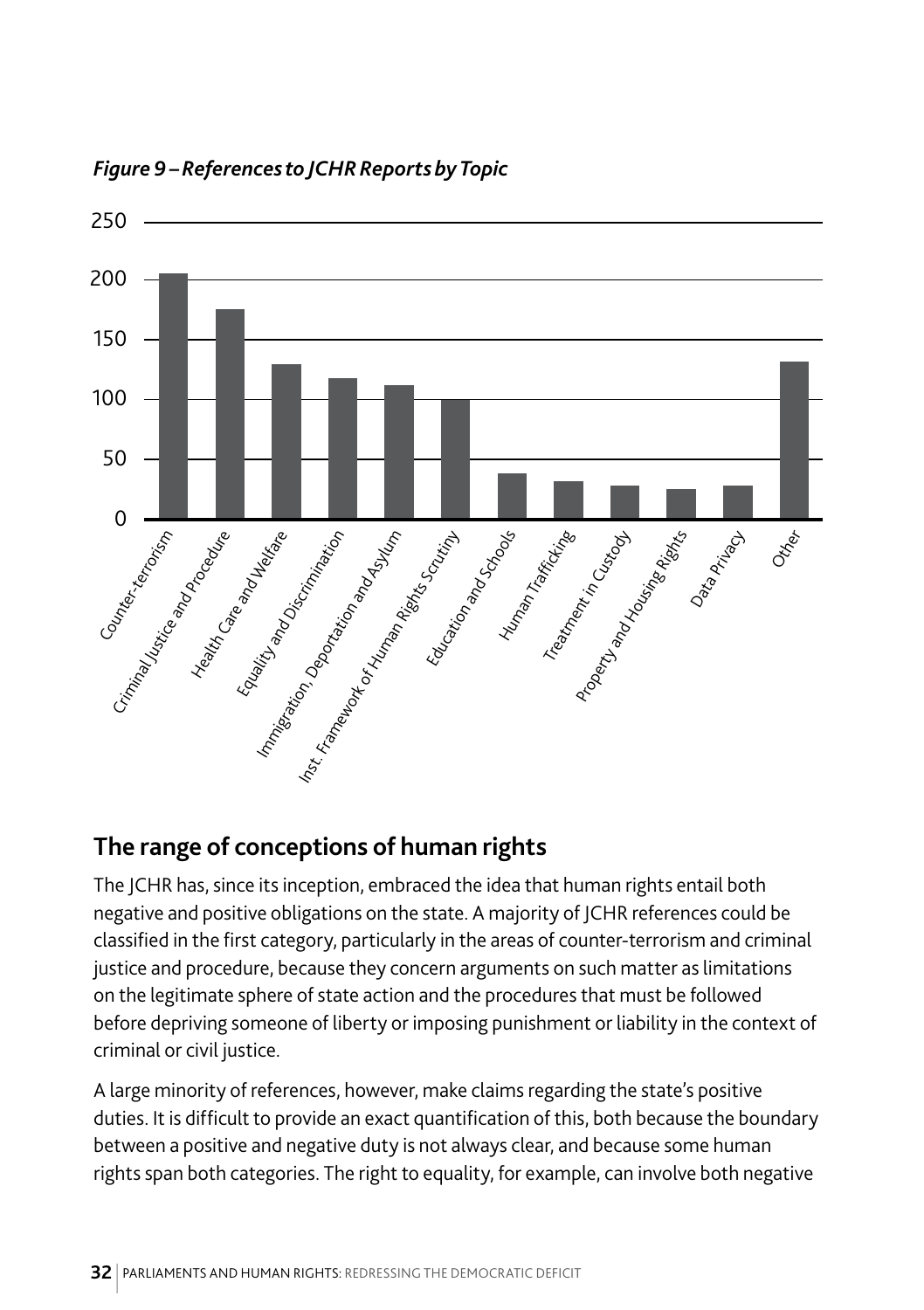duties on the state not to discriminate and positive duties to improve access to services and opportunities for disadvantaged groups. The JCHR's commitment to this positive dimension of human rights is seen not only in the hundreds of substantive references to JCHR reports in areas such as health care and welfare, equality, education and schools, human trafficking, and housing and property rights (see Figure 9), but also in several statements by JCHR representatives and in reports that overtly reflect this understanding of rights. For example, the JCHR's report on corporate manslaughter and homicide<sup>42</sup> notes the wording of Article 2(1) ECHR, which provides, "Everyone's right to life shall be protected by law," and endorses the European Court of Human Rights' interpretation of this as laying down a "positive obligation on states to take appropriate steps to safeguard the lives of those within its jurisdiction".<sup>43</sup> This positive obligation is emphasised at several places in the report, and in the JCHR's view it includes a duty "to secure the right to life by putting in place effective criminal law provisions to deter the commission of offences against the person," which should be backed up by effective law enforcement.<sup>44</sup> The positive obligation includes an obligation to protect individuals against threats to their life not only from the State, but from the actions of other private individuals.<sup>45</sup> This part of the JCHR report was discussed by two members of the House of Lords in the relevant debate.46 In the context of scrutiny of counter-terrorism legislation, Andrew Dismore frequently framed his contributions to the debates by stating that the starting point was the state's positive obligation to protect its citizens and the whole community arising from the right to life.<sup>47</sup> He stated that the ICHR's 10 reports on counter-terrorism policy in the 2007-08 Parliament "all start from the same basic premise in human rights law: the state's positive obligation to protect us all from terrorism and violence, and the state's duty to prosecute those who are guilty and to make that prosecution more effective."<sup>48</sup> References to JCHR reports have also addressed the state's positive human rights obligations in a variety of other contexts such as human trafficking<sup>49</sup> and protection of children in immigration.50

<sup>42</sup> 27th Report of 2005/06, Legislative Scrutiny: Corporate Manslaughter and Corporate Homicide Bill, HL 246/HC 1625

<sup>43</sup> Ibid. p. 7. (citing L.C.B. v UK (1998) 27 EHRR 212, at para. 36; Paul and Audrey Edwards v UK (2002) 35 EHRR 19.

<sup>44</sup> Ibid.

 $45$  Ibid.

<sup>46</sup> Statement of Lord Judd, 19 Dec 2006; Statement of RtHonLord Hunt (of Wirral), 15 Jan 2007.

<sup>47</sup> E.g., Statements of Andrew Dismore on 21 Feb 2008, 11 Jun 2008, and 1 Mar 2010.

<sup>&</sup>lt;sup>48</sup> Statement of Andrew Dismore, 1 Apr 2008. His statement on 11 Jun 2008 makes the same point.<br><sup>49</sup> Statement of the Earl of Onslow, 1 Jul 2009

<sup>&</sup>lt;sup>50</sup> Statement of Damian Green, 1 Jul 2009, which quotes reference to the state's positive obligations to children in the JCHR's 19th Report of 2003/04, Children Bill, HL 161/HC 537.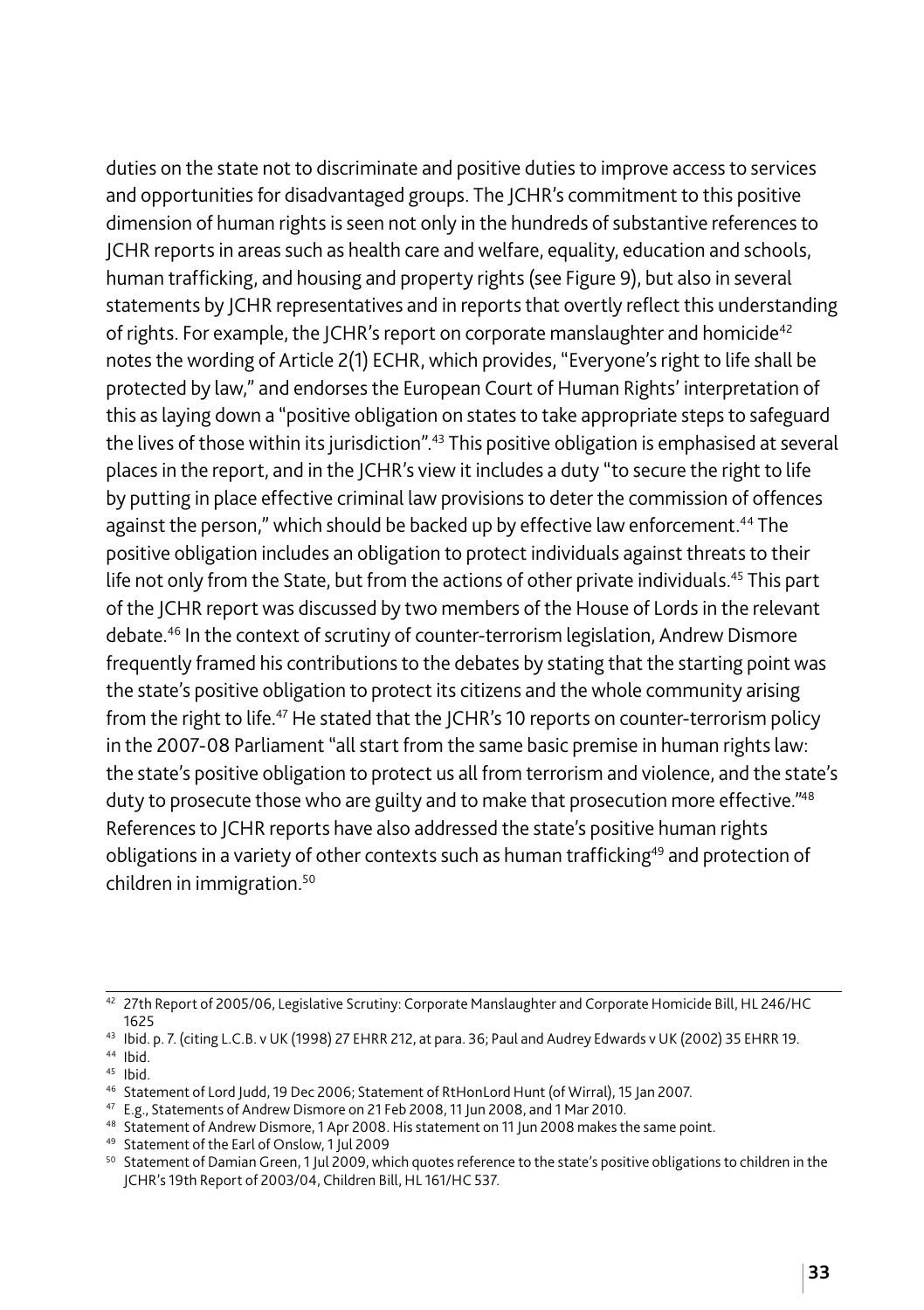# **Modes of Argumentation in JCHR References**

There are a number of modes of argumentation when JCHR reports are referred to in parliamentary debates. Often the JCHR report is used to identify the main human rights issue raised by a particular Bill, including the rights which are most directly affected by the proposed legislation. Some arguments engage directly with the justifications for a provision in a bill, offering critical analysis of its substance and potential effects, in a way that resembles legislative scrutiny in other contexts. Many references cite the European Convention on Human Rights or other human rights sources, and many others refer to individual rights without citing any specific textual sources. Some references employ argumentation based explicitly on case law. A number of references discuss evidence that was received by the JCHR during committee meetings or investigation. Many references employ elements of the standard proportionality inquiry either explicitly or implicitly as part of the critical analysis of a bill: they consider what evidence there is of the claimed necessity to interfere with the affected right, discuss the extent of the Bill's interference with the right and analyse whether the justifications offered by the Government for that interference are good enough to command Parliament's support.<sup>51</sup> The role played by the JCHR report is often to frame this debate, and also to inform it by not only identifying the appropriate questions to ask from a human rights perspective, but analysing the adequacy of the Government's response to those questions.

The extent to which JCHR Reports are referred to in such debates ranges widely from brief, general references to extensive, detailed discussion of proposed amendments and the reasons for those amendments. Below we discuss the use of legal sources and other modes of argumentation in more detail, as part of a more general evaluative assessment of references to JCHR reports and the contextual parliamentary debate.

# **Representation of Marginal Groups and Vulnerable People**

About 60% of JCHR references concern the rights of members of minority or marginalised groups in society, or people who are vulnerable, weak, or less well-off. The Chair of the JCHR during the 2001-05 Parliament, Andrew Dismore MP, drew a distinction between (1) "unpopular minority groups" or "people on the fringes of society for whom public sympathy is low or non-existent" and (2) "vulnerable persons in the mainstream".<sup>52</sup> This was in the context of introducing the JCHR's report on the human rights of older people

<sup>&</sup>lt;sup>51</sup> Using language commonly employed by the European Court of Human Rights, the JCHR often speaks of legislative measures interfering with rights and considers whether such interference can be justified according to the proportionality inquiry. This approach is not without controversy. See, e.g., GCN Webber, *The Negotiable Constitution: On the Limitation of Rights* (Cambridge University Press, 2009) 116-45.

<sup>&</sup>lt;sup>52</sup> Statement of Andrew Dismore, 7 Dec 2006.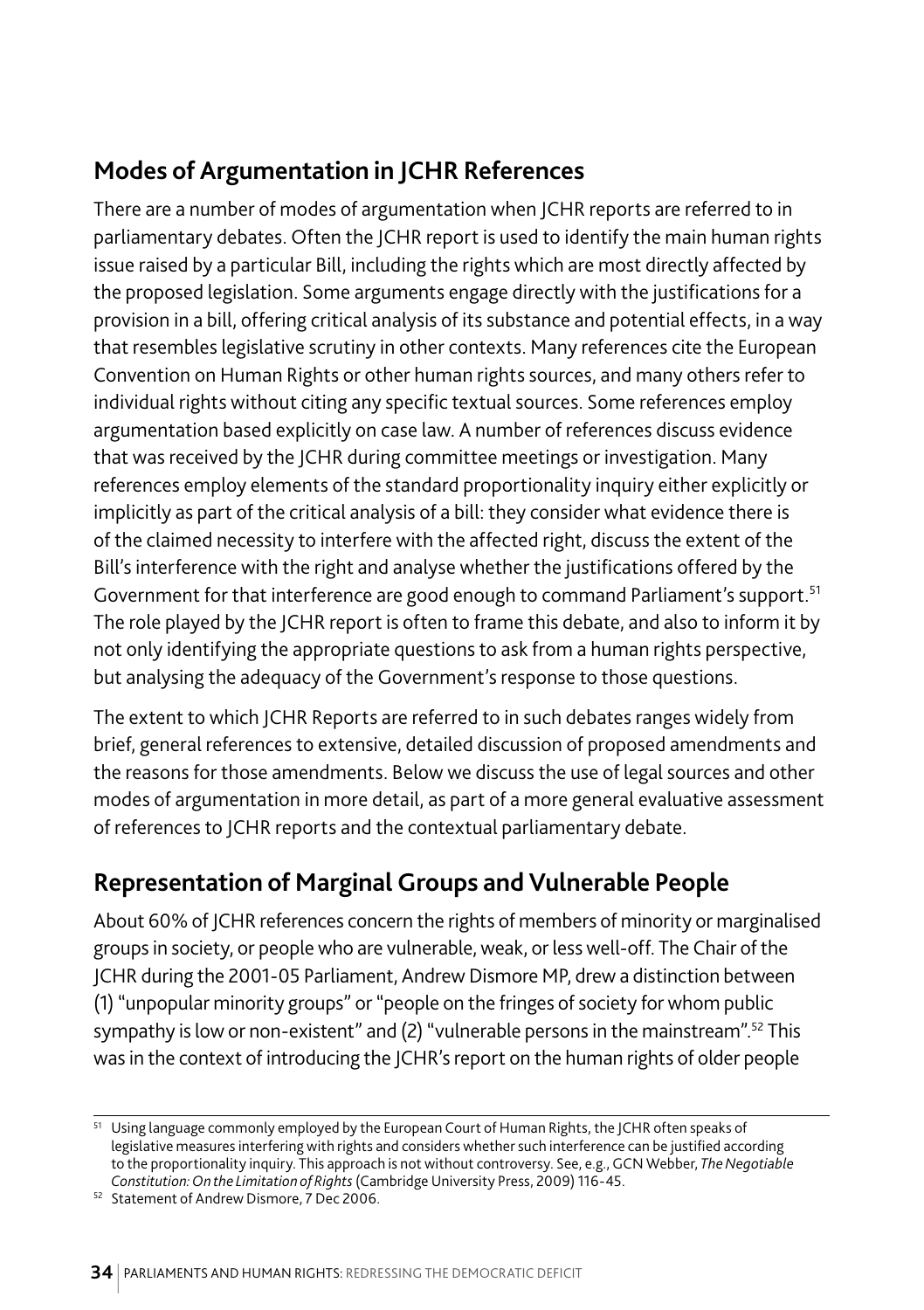in health care, $53$  which he gave as an example of the second category. These distinctions should not be taken as mutually exclusive or all-encompassing; not all minority groups are unpopular, and certain vulnerabilities are related to group characteristics. Nonetheless, the two categories can be used to classify a range of JCHR references, and they provide some insight into how the JCHR understood its role between 2000 and 2010 and how it was perceived in Parliament. Baroness Stern, for example, describes concern for the "vulnerable and powerless" as a motivation for the JCHR.<sup>54</sup> Ivan Lewis, a Government minister at the time, spoke of the need for "championing unfashionable causes",<sup>55</sup> and Andrew Dismore has stated that the ICHR "embraces the universality of human rights by examining and reporting on popular and unpopular causes alike".56

The "vulnerable people in the mainstream" on whose behalf the JCHR has spoken include the elderly, residents of care homes and public housing, children, welfare recipients, teenage mothers, and those with addictions. The minority and marginal groups for whom the JCHR has provided representation include asylum seekers, immigrants and people in various stages of immigration proceedings (including deportation), the Gypsy and traveller communities, refugees, victims of human trafficking, criminal suspects and criminals, suspected terrorists, suspected members of youth gangs, young offenders, HIV/AID sufferers, members of minority religions, and various national and ethnic minorities.

The characteristic that seems to be most distinctive of the use of JCHR reports in Parliament is providing representation for a wide range of minorities, marginal groups, and vulnerable persons. Hanna Pitkin has distinguished "standing for" representation, wherein a representative shares characteristics of the represented group (such as ethnicity, class, gender, religion, age, etc.) from "acting for" representation, wherein a representative speaks and acts on behalf of the interests of the represented group.<sup>57</sup> In this latter sense of representation, the JCHR provided an active voice in the 2005-10 Parliament for many kinds of minority groups, as shown in the description above. The wide range bears out Andrew Dismore's description of the JCHR as being "prepared to stand up for less popular, often demonised, groups who do not have the ear of the media or general public sympathy",<sup>58</sup> and the extensive use made of JCHR reports shows that Parliament as a whole was receptive to being informed in this way.

<sup>&</sup>lt;sup>53</sup> 18th Report of 2006/07, The Human Rights of Older People in Healthcare, HL 156-I,II/HC 378-I,II.<br><sup>54</sup> Statement of Baroness Stern, 29 Apr 2008.<br><sup>55</sup> Statement of Ivan Lewis, 13 Mar 2008.

<sup>&</sup>lt;sup>56</sup> Statement of Andrew Dismore, 13 Mar 2008. See also Andrew Dismore, statement of 1 Jul 2009 ("It is often said that human rights are all about unpopular causes.")

<sup>&</sup>lt;sup>57</sup> H Pitkin, *The Concept of Representation* (University of California Press, 1967) 144.<br><sup>58</sup> Statement by Andrew Dismore, 19 Feb 2007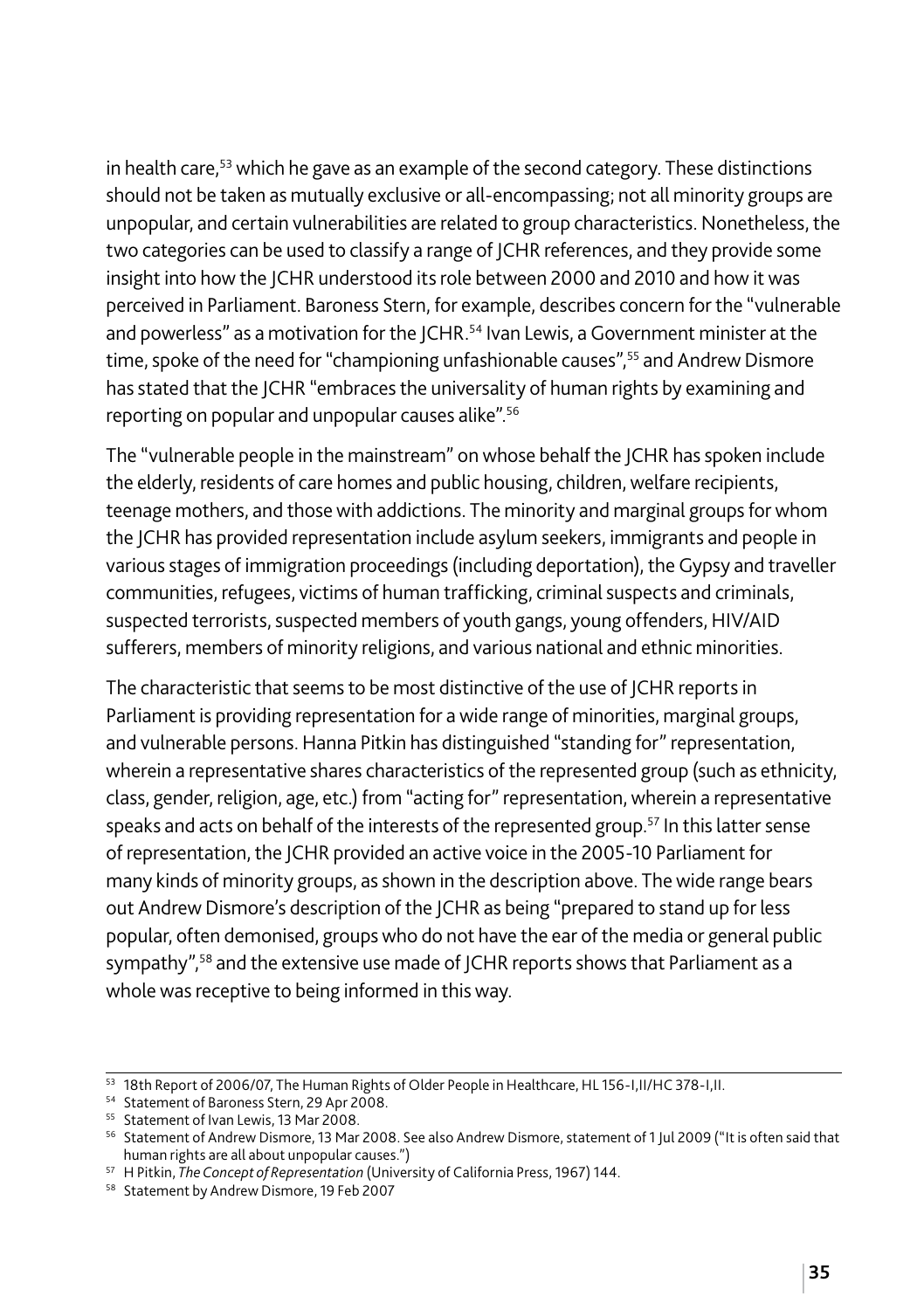There were around 600 total references that involved discussion of the interests of minorities and vulnerable persons. This finding – and the debates in which these references occur – should be of interest to scholars of legislative activity as well as to those who study political institutions more generally, judicial review of legislation, and the theory of democracy. Further study will need to be done to gauge the overall impact and effectiveness of the activity of the JCHR and the use of its reports in Parliament in the area of minority interests, but, as shown below, the present study concludes that this activity achieved a number of discrete results in the 2005-10 Parliament in terms of amendment of legislation. Aside from measurable impact, the fact that the JCHR was able to provide representation for many different minority and marginal groups, and to make substantial contributions to parliamentary debate, challenges the assumptions and conclusions of some theorists about the nature of legislative decision-making and of democratically elected bodies.

A longstanding concern in constitutional and political theory is that electoral systems and legislatures are structured to give effect to preferences or interests of the majority, to the neglect of minority groups. Ronald Dworkin has argued that legislatures are systematically biased against minority interests because representatives must, in order to be re-elected, side with the majority "in any serious argument about the rights of a minority against it".59 Dworkin argues that courts should have power to review – and strike down – legislation because judges do not face electoral pressures and are thus better situated to protect minority interests.<sup>60</sup> Some have gone further, claiming that due to the political incentives facing legislatures, they are not well-positioned institutionally to engage in principled decision making or to make disinterested judgments,<sup>61</sup> or to give reasons for their decisions.62 Others have come to defence of legislatures with regard to their capacity for reasoned debate and ability to give due regard to minority interests, and the legitimacy of majority voting as a way to resolve disagreement.<sup>63</sup> The debate has

<sup>59</sup> R Dworkin, *Law's Empire* (Harvard University Press, 1986) 375.

<sup>60</sup> Ibid. 61 E.g., RC Den Otter, *Judicial Review in an Age of Moral Pluralism* (Cambridge University Press, 2011) 19-20, 310-11; O Fiss, "Between Supremacy and Exclusivity" in R Bauman and T Kahana (eds) *The Least Examined Branch* (Cambridge University Press, 2006) 452, 464. Fiss states the legislatures are charged either with enacting the will of electors or "promoting some public policy", using policy in the sense that Dworkin did when he distinguished it from principle. Dworkin states that judicial review of legislation is needed to insure that "the most fundamental issues of political morality will finally be set out and debated as issues of principle and not political power alone, a transformation that cannot succeed, in any case not fully, within the legislature itself". *A Matter of Principle* (Harvard University Press, 1985) 70.

<sup>62</sup> See Den Otter, *ibid*., 310.

<sup>63</sup> E.g., J Waldron, *Law and Disagreement* (Oxford University Press, 1999); "A Rights-based Critique of Constitutional Rights" (1993) 13 OJLS 18; "The Core of the Case Against Judicial Review" (2006) 115 Yale LJ 1346; R Bellamy, Political Constitutionalism (Cambridge University Press, 2007) 241 ("[M]ost legislation is not the product of a homogeneous majority imposing its will upon a constituent minority, but of a series of compromises brokered by winning coalitions of different minorities.").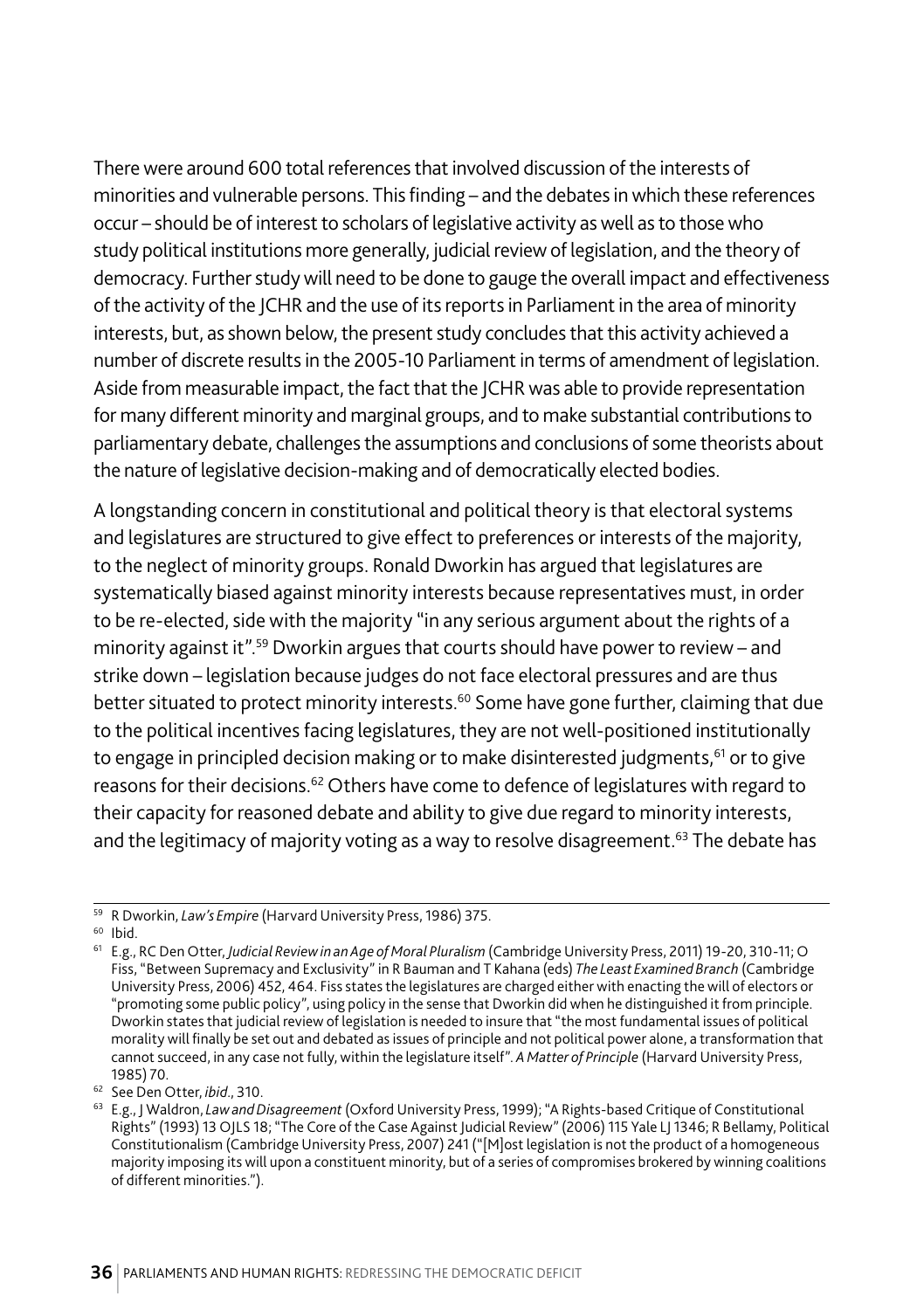carried on, with one recent entrant arguing that the problem with legislatures is not so much one of systematic bias against minorities as one of oversight, which may be due to lack of time and rushed decisions.<sup>64</sup> A common thread to many criticisms of the legislature is to assume that its perceived failures need to be remedied by an outside force, with the most eligible institution being that of courts. The JCHR's demonstrated capacity to bring issues about minority rights to the attention of Parliament, and the time that members of the House of Lords in particular have been able to devote to sustained, detailed scrutiny of bills, suggest that if there are deficiencies in the legislative process regarding minority protection, there are means of addressing them by internal measures and structures rather than only seeking to check legislative power with that of courts. Moreover, as mentioned above and discussed in more detail below, the JCHR's arguments regarding minority rights (and other issues) often draw the Government into dialogue in which both sides gives reasons for their decisions. This does not entail that judicial consideration of human rights questions is not needed, but it does suggest that some criticisms of the legislative process as intrinsically ill-suited for principled debate are exaggerated.

# **Evaluating the effect of JCHR Reports on the Quality of Parliamentary Debate on Human Rights**

One of the objectives of the project was to evaluate parliamentary deliberation with respect to arguments referring to JCHR reports and the effect of the work of the JCHR on parliamentary debate about human rights. We relied on an evaluative framework comprising five main considerations:

- 1. What use was made, explicitly or implicitly, of human rights sources in the debate?
- 2. What use was made, explicitly or implicitly, of the concept of proportionality?
- 3. Has the work of the JCHR led the Government to provide more detailed justification for laws and policies affecting human rights?
- 4. Has the work of the JCHR framed, stimulated or influenced debate in Parliament?
- 5. Has the work of the JCHR led to more informed debate in Parliament?

#### *1. Use of human rights sources*

The use of legal sources relates in particular to the JCHR's task of advising Parliament regarding its legal obligations to comply with human rights instruments in both domestic and international law, as well as with judgments of the European Court of Human Rights.

<sup>64</sup> See R Dixon, "A Democratic Theory of Constitutional Comparison" (2008) 56 Am J Comp L 947, 967.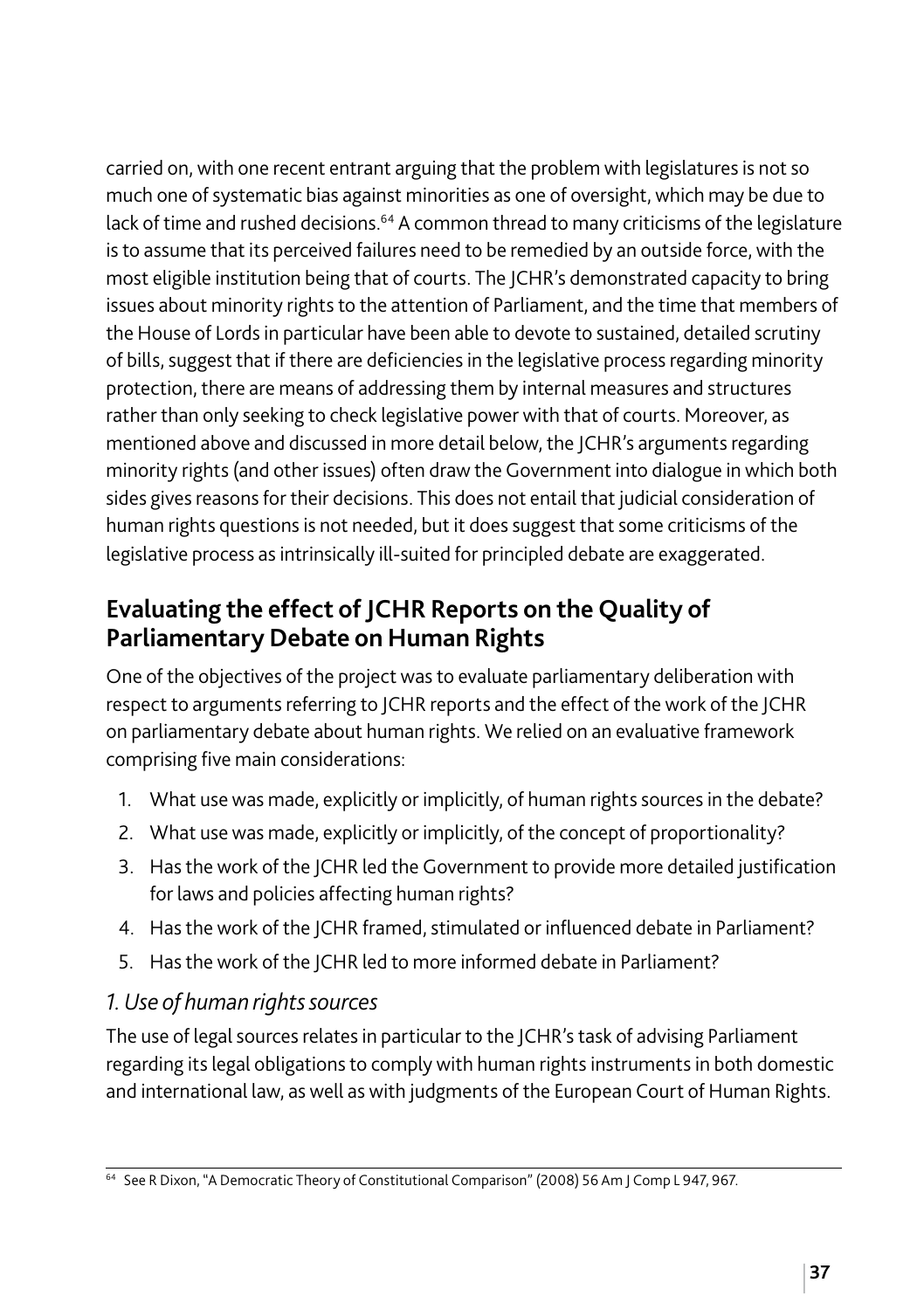Beyond this, the JCHR has sought to bring attention to human rights as providing a general framework for legislative and governmental activity and of promoting certain values and interests that might otherwise be overlooked. The Universal Declaration of Human Rights states that every organ of society should strive "to promote respect for these rights and freedoms and by progressive measures, national and international, to secure their universal and effective recognition and observance".<sup>65</sup> In keeping with this, several members have referred to concepts such as a "human rights culture", a "human rights ethos"<sup>66</sup> or a "human rights-based approach",<sup>67</sup> and Baroness Stern has said that the "human rights framework has considerable importance in structuring the ethos of public life in this country".68 Baroness Wilkins echoed these views, adding that the core principles of human rights are autonomy, dignity, and equality.69

About 20% of parliamentary references to JCHR reports include express citation of at least one human rights instrument, with several citing more than one. The great majority of these citations are to the European Convention on Human Rights or the Human Rights Act 1998. There are several citations of the UN Convention on the Rights of the Child (17) and the UN Convention against Torture (9). Beyond these, the frequency of citation of other instruments tails off, but a number of other human rights sources are cited on occasion, including the Universal Declaration on Human Rights 1948, the UN Convention on the Rights of Persons with Disabilities, the UN Convention and Protocol Relating to the Status of Refugees, the European Convention on Action Against Trafficking in Human Beings, the European Convention for the Prevention of Torture, and the International Convention on the Protection of the Rights of All Migrant Workers and Members of Their Families.<sup>70</sup>

Citations of these sources are generally used to frame a debate or to indicate a particular value or values at stake, in many cases preliminary to evidence-based argument or application of the principle of proportionality. Human rights instruments are not typically used in rule-like fashion to contend directly for a particular conclusion without further argument based in law, policy, or evidence.

About 100 of the JCHR references included citation to a court judgment. In a number of these, the JCHR proposed amendments to bills or existing law to comply with rulings

<sup>&</sup>lt;sup>65</sup> United Nations Universal Declaration of Human Rights, Preamble.

<sup>66</sup> Statement of Lord Darzi, 21 April 2008.

<sup>&</sup>lt;sup>67</sup> Statement of Sandra Gidley, 18 Feb 2008.

<sup>68</sup> Statement of Baroness Stern, 29 April 2008.

<sup>69</sup> Statement of Baroness Wilkins, 29 April 2008.

 $70$  When parliamentary records as a whole in 2005-10 are searched for use of international human rights instruments, it can be seen that a number of instruments besides the ECHR and Human Rights Act are cited in parliamentary debates, but with relatively low frequency. See Appendix, Table 10.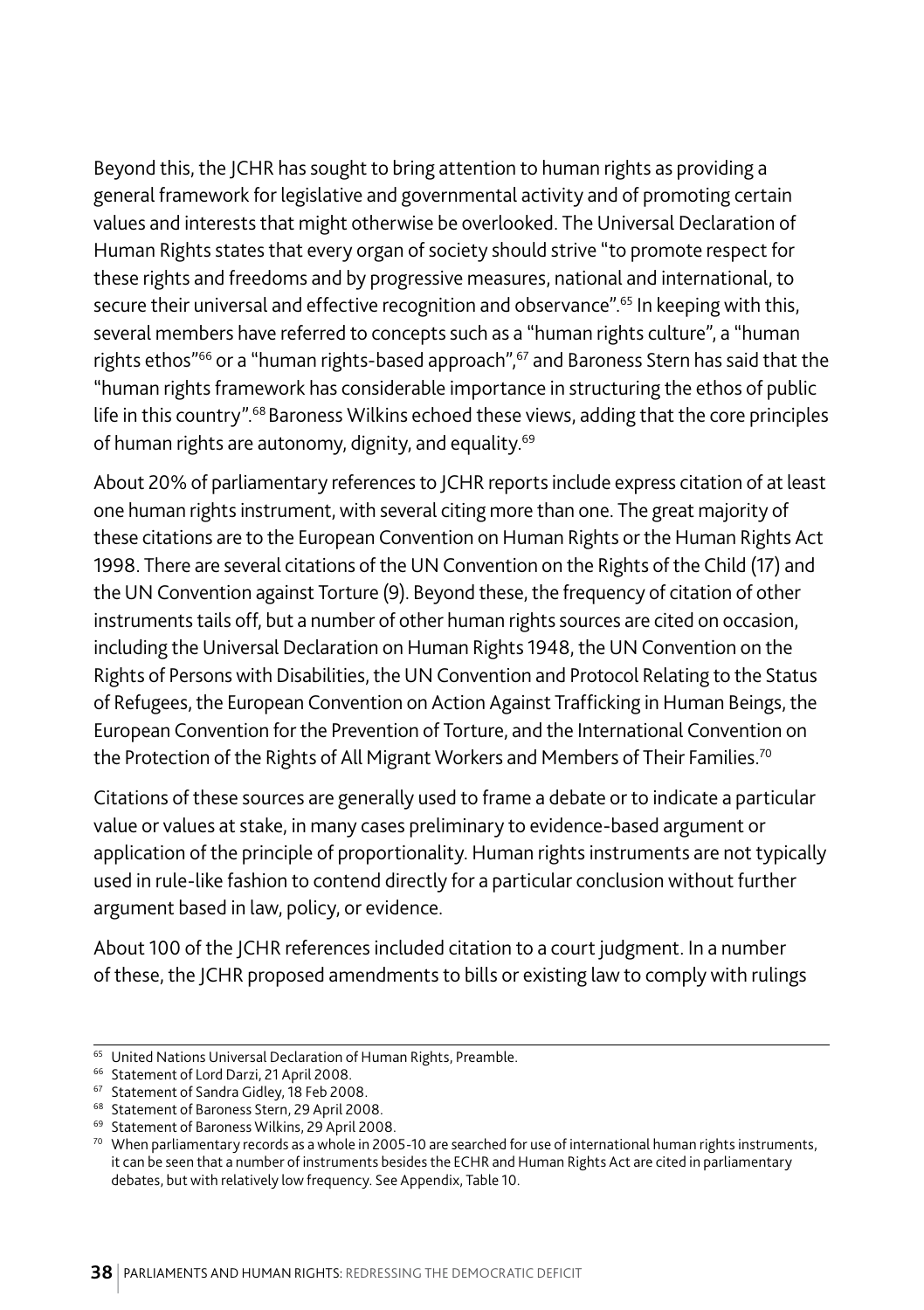against the United Kingdom in the European Court of Human Rights or declarations of incompatibility by a UK court under section 4 of the Human Rights Act. Parliamentary debates on counter-terrorism measures frequently included JCHR references, and several of these cited the Belmarsh decision in the House of Lords and other cases on the compatibility of such measures with human rights.71 The citations to judgments by the Strasbourg court against the UK covered a range of topics.<sup>72</sup> In another category, ICHR references cited cases as authority for a general position regarding how a right should be interpreted or a conclusion on a particular issue regarding human rights.<sup>73</sup> Finally, some references involved citation of a case where the JCHR disagreed with the court's interpretation of the law on an issue related to human rights protection, and sought legislative reform in order to counter the effect of the judgment in question.<sup>74</sup>

Some have questioned the effectiveness and propriety of legalistic argument in parliamentary debate. One author has criticised the JCHR's contributions to the debate over control orders, for example, as being too legalistic, and contends that such arguments bring about "democratic debilitation" by limiting access to debates about human rights to those who have legal expertise.<sup>75</sup> Bridget Prentice, Member of Parliament for Lewisham East at the time, took a different view of the effect of JCHR contributions. She observed that "[h]uman rights matters are sometimes perceived as arguments that are best left to lawyers and judges" and are dealt with more commonly in the House of Lords, but added that amendments proposed by JCHR members in the Commons "put human rights on the agenda of the elected House – where they belong, at the heart of our democratic process".76

JCHR reports generally combine legal argumentation with other kinds of argument, and on the whole were well received by both houses of Parliament. Many of the references to

 $\frac{1}{11}$  A v Home Secretary (Belmarsh) [2004] UKHL 56; Home Secretary v AF (No. 3) [2009] UKHL 28, A v United Kingdom [2009] ECHR 301

<sup>72</sup> S and Marper v United Kingdom (2009) 48 EHRR 50 (retention of DNA samples); Aslef v The United Kingdom, App. no. 11002/05, (27 May 2007) (the power of labour unions to expel members); Connors v United Kingdom (2005) 40 EHRR 9 (rights of Gypsy and Traveller communities); Grieves v United Kingdom (2004) 39 EHRR 8 (court martial). A debate in the House of Lords on the Government's response to adverse human rights judgments in general included references to Hirst v. United Kingdom (2006) 42 EHRR 41 (blanket prohibition on prisoner voting ruled inconsistent with principle of free elections) and Dickson v United Kingdom (2006) 46 EHRR 419 (right of prisoner and spouse to<br>artificial insemination facilities).

<sup>&</sup>lt;sup>73</sup> E.g., DH and Others v Czech Republic (2008) 47 EHRR 3, cited for the proposition that the need for the state to take positive action is a necessary element in the right to equality. See Statement of Lord Lester, 9 Feb 2010.

<sup>74</sup> An example of such a case is YL v Birmingham City Council [2007] UKHL 27. The JCHR sought to broaden the definition of public authority beyond the interpretation adopted by the House of Lords in that case.

<sup>75</sup> Joo-Cheong Tham, "Parliamentary Deliberation and the National Security Executive: The Case of Control Orders" [2010] Public Law 79, 101.

<sup>76</sup> Statement of Bridget Prentice, 3 July 2009.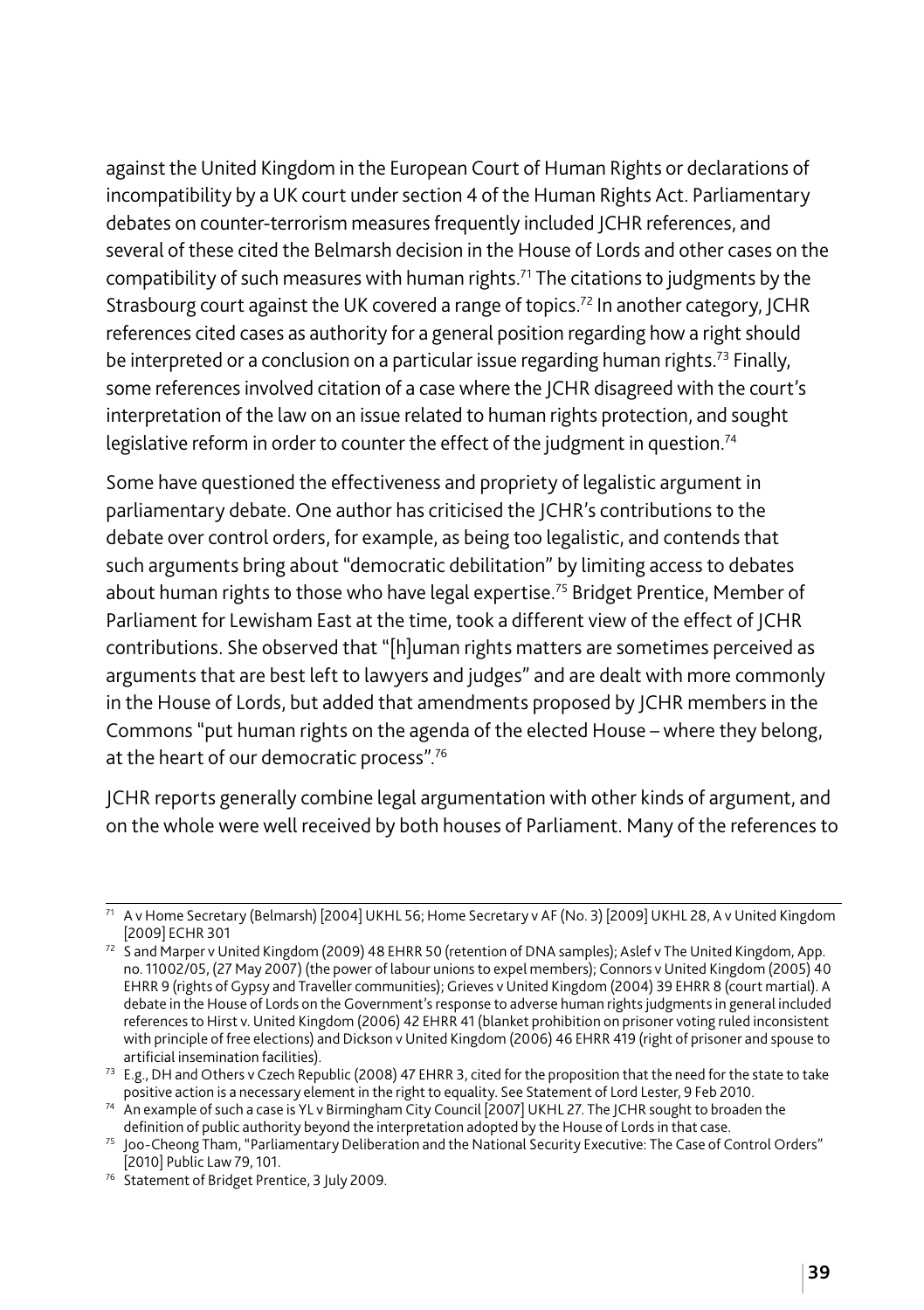JCHR reports show that what the report has done is to provide a framework within which parliamentary debate about human rights can take place, advising, for example, about the evidential questions it is necessary to settle, rather than purporting to prescribe particular outcomes or rule out particular options. We observed many instances of commendation of and appreciation for JCHR reports by non-JCHR members, and only isolated expressions of criticism of the JCHR.

We think further study is warranted of questions about the effectiveness of legal argumentation in parliamentary debate, and about the proper framework and modes for introducing such argument.

#### *2. Use of proportionality*

The proportionality inquiry is often associated with adjudication in human rights cases in the UK, but if law and policy are to withstand legal challenge on human rights grounds it is important that the principle of proportionality is fully taken into account in the process of law and policy making. Evaluating Government bills by reference to proportionality standards has been regarded as a continual responsibility of the JCHR, according to Andrew Dismore.<sup>77</sup> In the parliamentary references to JCHR reports, there are numerous explicit mentions of proportionality, as well as to "necessity" and "balancing" as components of the proportionality inquiry. Apart from such explicit mentions there are many implicit uses of proportionality-style reasoning, for example when Members probe Government ministers about alternatives to proposed measures that would have a lesser burden on the right in question, or when members engage in evaluative argument that involves weighing the value of legislative proposals against their effects on rights-protected interests. Examples of proposed measures that were objected to in debate on grounds of their disproportionality include provisions in the Identity Cards Bill 2005 that could result in disclosure of private information in a way that disproportionately interferes with the right to private life,<sup>78</sup> a strict liability offence for paying for a prostitute in the Policing and Crime Bill 2009;<sup>79</sup> and the crime of glorification of terrorism in the Terrorism Bill 2005.80

<sup>77</sup> Statement of Andrew Dismore, 7 Dec 2006.

<sup>78</sup> Statement of Earl of Northesk, 14 Dec 2005.

<sup>79</sup> Statement of Evan Harris, 19 May 2009.

<sup>80</sup> Statement of Lord Lester, 5 Dec 2005.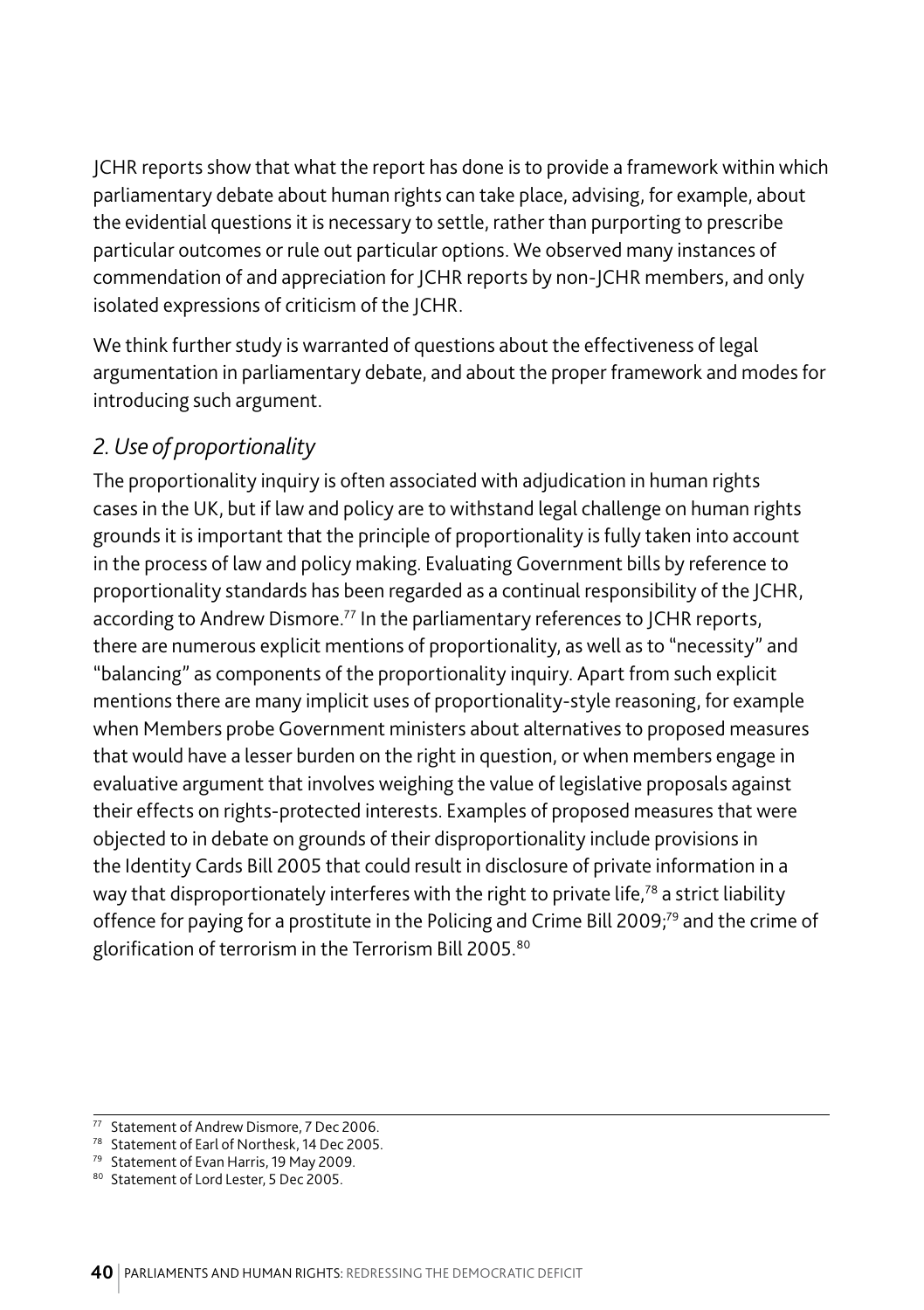#### 3. Has the work of the *JCHR framed, stimulated or influenced debate in Parliament?*

The extent to which the work of the JCHR has stimulated debate in Parliament can be gauged partly by the number of substantive references to JCHR reports (1,006) identified by our study. It seems clear to us that on the whole these references, and the arguments based on them, are taken seriously in Parliament. There are many instances in which Government ministers and non-members of the JCHR commend JCHR reports for their quality and for making important contributions to the debate. In many references, nonmembers of the JCHR urge other members to read a particular report.

There were several debates in the 2005-10 Parliament that included extensive discussion of a JCHR report. These include most prominently debates over various bills relating to counter-terrorism measures, touching on topics including the period of pre-charge detention for terrorism suspects, control orders, deportation that could result in torture of the suspect, and the use of evidence obtained by torture. Other bills in which JCHR reports figured prominently in debate are the Identity Cards Bill, the Criminal Justice and Immigration Bill, the UK Borders Bill, and the Health and Social Bill. JCHR reports were also used extensively in discussions and debates in Parliament outside of proposed bills regarding areas of concern about human rights, including human trafficking, the treatment of the elderly and others in nursing and care homes, and the problems facing adults with learning disabilities. Table 7 is a list of 10 frequently cited JCHR reports.

#### *Table 7*

| 10 Frequently Cited JCHR Reports                                                                     |
|------------------------------------------------------------------------------------------------------|
| 3rd Report of 2004/05, Deaths in Custody                                                             |
| 5th Report of 2004/05, Identity Cards Bill                                                           |
| 3rd Report of 2005/06, Counter-Terrorism Policy and Human Rights: Terrorism Bill and Related Matters |
| 26th Report of 2005/2006, Human Trafficking                                                          |
| 10th Report of 2006/07, The Treatment of Asylum Seekers                                              |
| 13th Report of 2006/07, Legislative Scrutiny: Sixth Progress Report                                  |
| 18th Report of 2006/07, The Human Rights of Older People in Healthcare                               |
| 5th Report of 2007/08, Legislative Scrutiny: Criminal Justice and Immigration Bill                   |
| 7th Report of 2007/08, A Life Like Any Other? Human Rights of Adults with Learning Disabilities      |
| 26th Report of 2008/2009, Legislative Scrutiny: Equality Bill                                        |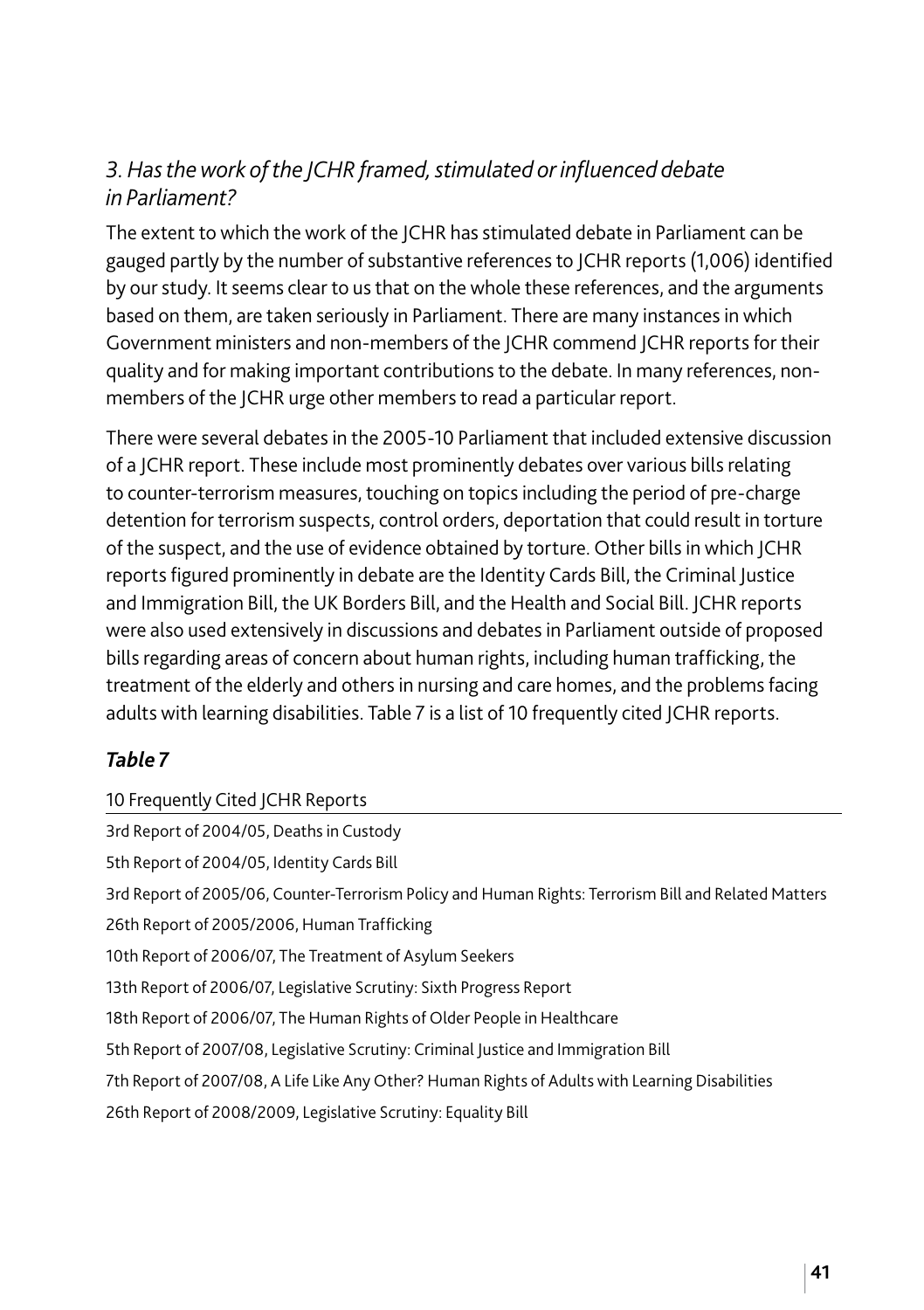The selection is just some of the more prominent cases. Over 100 different JCHR reports were referred to in the 2005-10 Parliament; this includes most of the 129 reports the JCHR produced in 2005-10 (and some reports produced during the prior Parliament).

#### *4. Has the work of the JCHR led to more informed debate in Parliament?*

The JCHR receives a great deal of evidence on human rights issues from government officials, lawmakers, academics, and others, and gathers other evidence of various kinds. The JCHR makes much of this information publicly available by publishing oral and written evidence on its website, as well as by including highlights and summaries of evidence in its reports. About 150 of the JCHR references identified in the study discuss evidence generated by the JCHR, and around half of these references are by non-members of the JCHR, suggesting that the efforts of the JCHR in this area are having some influence on parliamentarians who are not members of the Committee. Most of the discussions of evidence generated by the JCHR occurs in references we have classified as legislative scrutiny, proposals for broad change in law or policy, or points about the UK's international human rights obligations. About 20% of all such references involve argument based specifically on evidence produced through JCHR efforts.

#### *5. Has the work of the JCHR led the Government to provide more detailed justification for laws and policies affecting human rights?*

When arguments based on JCHR reports are made in Parliament, this very frequently results in a Government minister or representative providing a substantive response. Indeed about 15% of all JCHR references identified in our study involve the Government responding to an issue raised by the JCHR. Another 5% of references are those in which use has been made of the procedural mechanism of oral or written questions to elicit a response from the Government involving a point raised by the JCHR. While there is certainly room for improvement, with regard both to references to JCHR reports and responses, the debate is often carried out at a level that evidences that both sides are taking seriously the potential consequences of legislation and the way in which it will affect human rights. When the Government expresses disagreement with the JCHR, which occurs in roughly one third of its references, it often explains its reasons in detail and often provides information to support its conclusion. This kind of exchange, however, occurs more frequently in the House of Lords than in the House of Commons.

The Government often agrees with points raised by the JCHR, at least in part. The next section discusses those instances in which references indicate that the Government has agreed to amend a bill or to issue guidance regarding interpretation or application of the law as the result of a JCHR recommendation. In some cases the Government indicates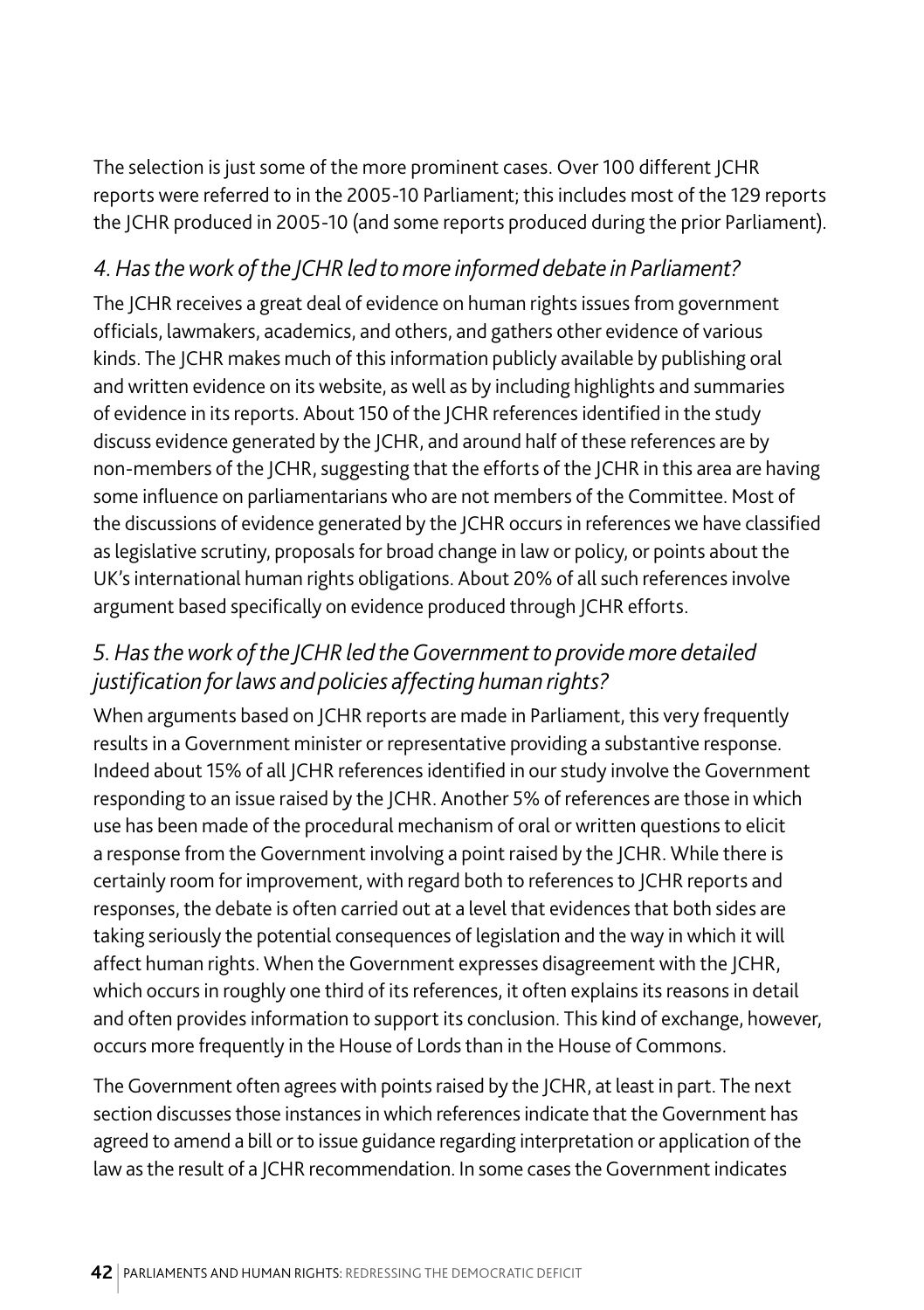a measure of agreement with a JCHR point but explains why it does not agree with a proposed amendment.81 In other cases the Government promises to consider a JCHR recommendation or criticism and give further scrutiny to a bill. It can sometimes be difficult to distinguish between a serious promise and mere politeness, but there are several instances which suggest that the Government give weight to JCHR reports. An example is this statement by Lord West, which is representative of several others in the references and which promises scrutiny related to a JCHR report on counter-terrorism policy.

*The first thing that I should say on the Joint Committee on Human Rights is how welcome is the huge amount of very valuable work that it does. I am not saying that the Government agree with every single thing in the report, but it raises the right sort of issues that we need to look at. We will look in detail at a number of those and come back when we have done so with a response to the various points.*<sup>82</sup>

As Baroness Ashton put it, the JCHR gives advice which is not always welcome to the Government, but is none the less important.<sup>83</sup>

# **Amendments and Related Impact**

Apart from the JCHR's effect on shaping deliberation as described in the last section, our study identified more discrete impacts of the JCHR's legislative scrutiny. With respect to at least 16 of the JCHR references identified in our study, it can be seen that the Government offered amendments to a bill or agreed to do so, which are based on recommendations in JCHR reports. (On most of these occasions the JCHR recommendation is described as the sole influence, but on a few the JCHR recommendation is described prominently among other influences.) The Government's response on some of these occasions included more than one amendment. It is likely that the total number of amendments influenced by the JCHR during the 2005-10 Parliament is significantly higher than what we found evidenced in debates, because the scope of our study did not include identifying all amendments proposed in any stage of parliamentary proceeding as the result of JCHR recommendations, or attempt to trace what eventually transpired with regard to all of the hundreds of amendments proposed in the JCHR references we identified (which would involve the task of analysing, among

<sup>81</sup> E.g., Statement of Baroness Scotland, 13 July 2005. Here Baroness Scotland expressed agreement with the JCHR that the wording in a section of the Equality Bill was too wide but said that the Government did not agree with the JCHR's amendment. She added that "we will continue to give thought to the matter [and] try to come back with something that meets our joint purpose".

<sup>82</sup> Statement of Lord West, 27 Feb 2008, referring to JCHR, 10th Report of 2007/08, Counter-Terrorism Policy and Human Rights (Eighth Report): Counter-Terrorism Bill, HL 50/HC 199

<sup>83</sup> Statement of Baroness Ashton, 18 Feb 2008.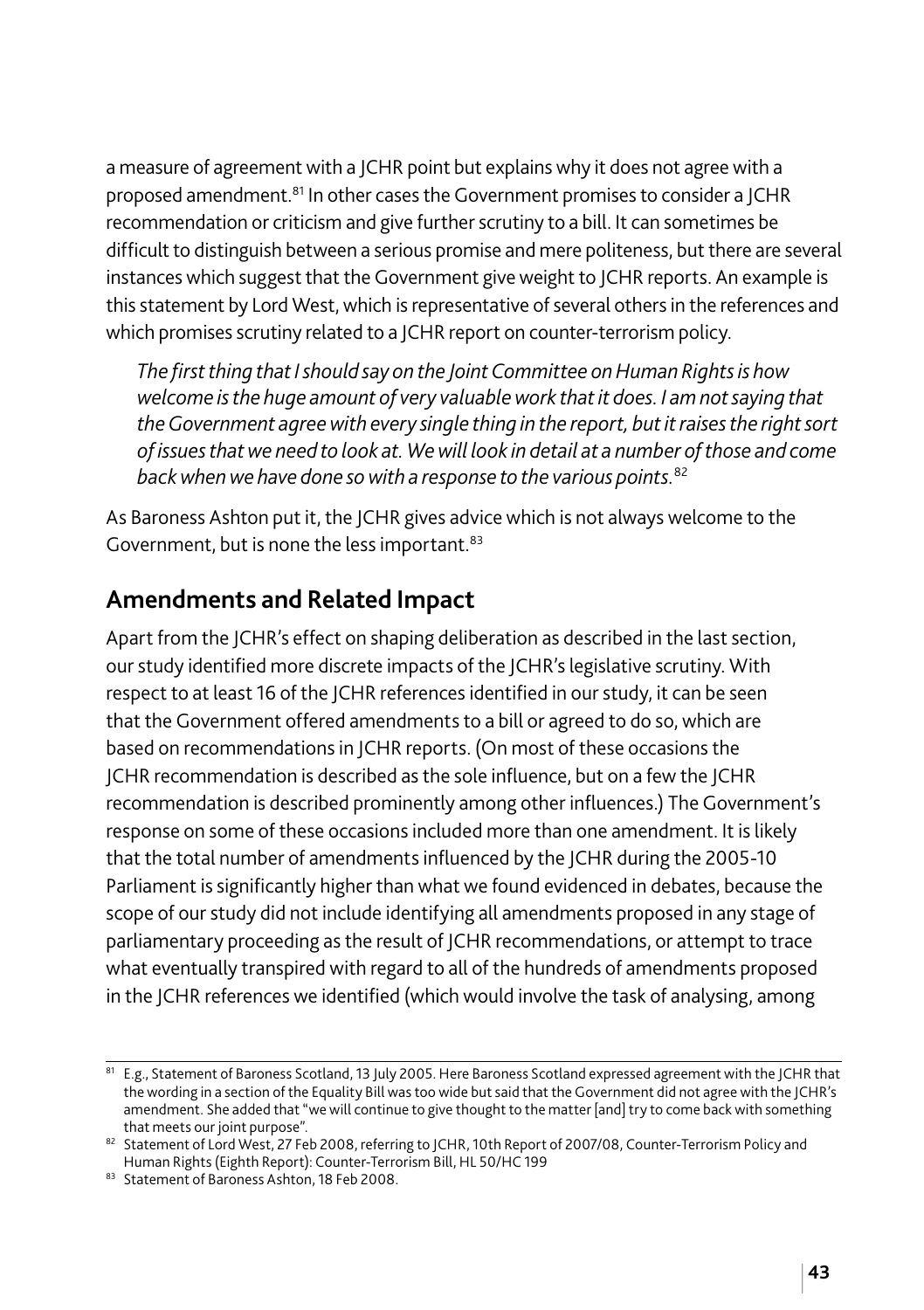other things, the causal effect of JCHR recommendations in relation to other influences on the legislative process). The scope of our study on this point of impact was limited to the JCHR references found in our search methodology, and to oral evidence of a member of Parliament that an amendment resulted from JCHR recommendations.

In 15 out of these 16 occasions, the Government's response is indicated in proceedings in the House of Lords. The bills amended include the Charities Bill 2005, to ensure there is no discrimination between religious and non-religious charities;<sup>84</sup> the Terrorism Bill 2005, to remove terrorism against property from the offence of glorification of terrorism;<sup>85</sup> and the, Police and Justice Bill, to ensure conformity with UN Convention on the Rights of the child;<sup>86</sup> the Education and Inspections Bill;<sup>87</sup> the Safeguarding Vulnerable Groups Bill;<sup>88</sup> the Criminal Justice and Immigration Bill;<sup>89</sup> the Financial Services Bill;<sup>90</sup> the Digital Economy Bill;<sup>91</sup> and the Equality Bill.<sup>92</sup>

In addition to amendments to bills, there are at least 7 instances in which the references show that Government issued guidance on the basis of recommendation in JCHR reports (or agreed to do so) to administrative and law enforcement officials on how certain terms in the law should be interpreted and on criteria for applying laws and other kinds of decisionmaking. As with amendment, the actual number of instances of guidance issued in 2005-10 could be significantly higher due to the same methodological issue mentioned above.

In some of the above cases the Government took up part but not all of the JCHR's recommendations in agreeing to amendments or issuing guidance. Some of the JCHR references involve criticisms of the Government for not going far enough and continuing debate over what is required to comply with the requirements of human rights law.

 $84$  Statement of Baroness Whitaker, 12 Oct 2005.<br>  $85$  Statement of Lord Goodhart, 7 Dec 2005.

<sup>86</sup> Statement of Baroness Stern, 6 Jul 2006.

<sup>87</sup> Statement of Lord Avebury, 17 Oct 2006.

<sup>88</sup> Statement of Lord Adonis, 1 Nov 2006.

<sup>89</sup> Statement of Lord West, 23 Apr 2008.

<sup>&</sup>lt;sup>90</sup> Statement of Ian Pearson, 25 Jan 2010.<br><sup>91</sup> Statement of Lord Young, 1 Mar 2010.

<sup>92</sup> Statement of Baroness Scotland; 19 Oct 2005; Statement of Lord Lester, 13 Feb 2006.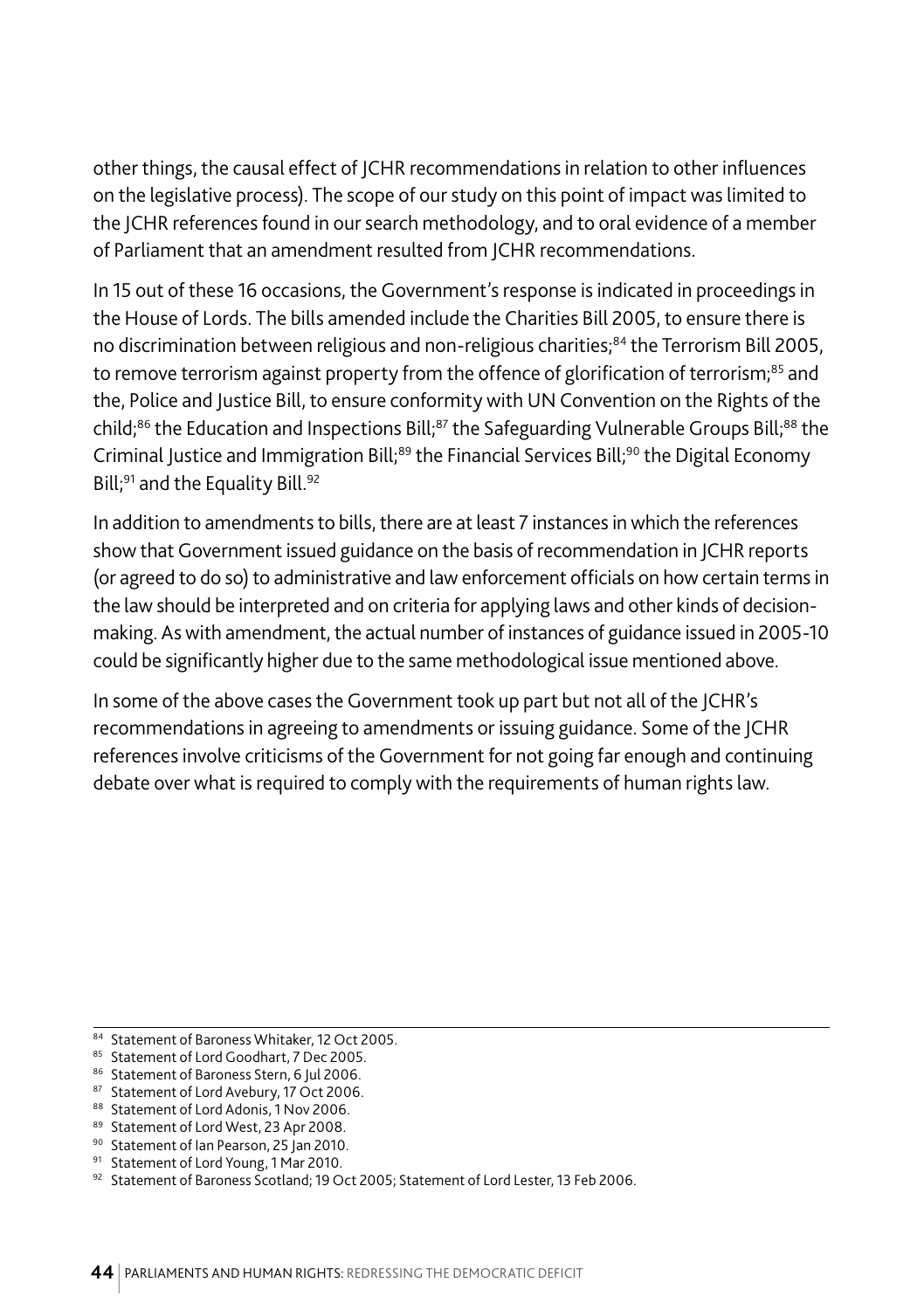#### **Introduction**

In a democracy, courts must always pay respectful attention to the reasons given by democratically accountable decision-makers, including parliaments. It is particularly important that they take elected politicians seriously and conscientiously engage with the reasons and motivations which underpin a particular law or policy when they are judicially scrutinising it for compatibility with human rights standards. One might therefore expect, in democracies, to find routine judicial reference to parliamentary consideration of human rights questions in the course of human rights adjudication by courts, especially when the issue before the court is the human rights compatibility of legislation. The overarching objective of this part of our research was to ascertain the extent and type of use of parliamentary material by courts when they are considering human rights compatibility issues which have previously been considered by Parliament. To identify what are likely to be the most relevant judicial references it was decided to search for judicial references to the JCHR.

The more specific aim of this part of the project was therefore to find out on what sort of scale courts make use of JCHR reports in their judgments and what sort of uses they make of them. The primary function of reports of the Joint Committee on Human Rights – in fact of all Select Committee reports – is of course to assist and inform parliamentarians in the exercise of their functions of legislation and oversight. However, it has become increasingly apparent that JCHR reports reach a wider audience than the parliamentarians to whom they are primarily addressed. One such increasingly interested audience is the courts, including the European Court of Human Rights, and the European Court of Justice. We therefore set out to find out more about the uses to which JCHR reports have been put by courts.

We found that since the inception of the JCHR in 2000 through to March 2012 a total of seventy-two cases have occurred in which the JCHR itself has been mentioned (in the domestic and both European courts), or a JCHR Report has been referred to, or the work of the JCHR has been mentioned. On the face of it, this sounds like a surprisingly large number of judicial references to the reports of a parliamentary committee the task of which is to advise and inform Parliament. However, since 2001 across the same spectrum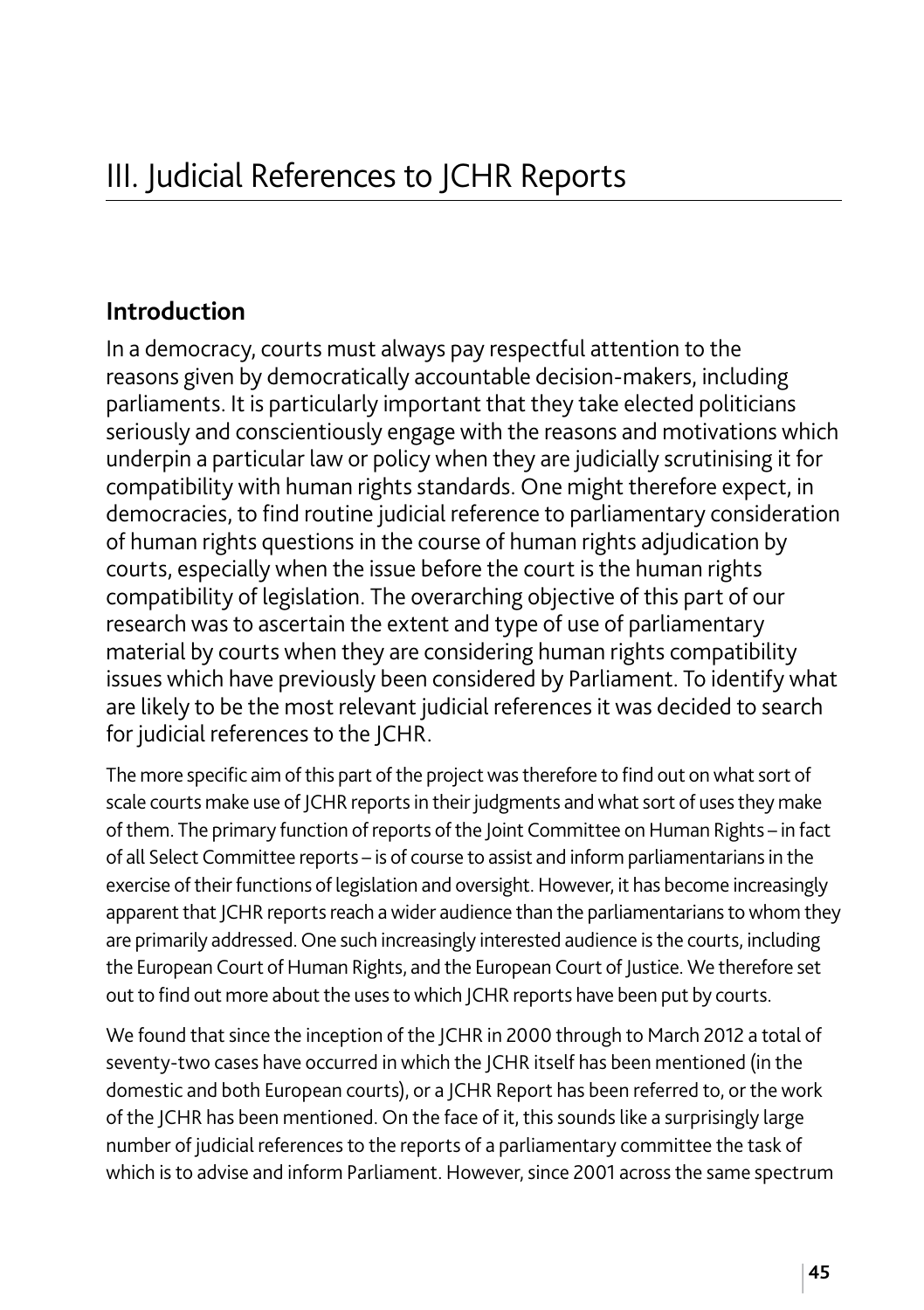of courts, there has been a staggering 23,343 references to human rights in general terms according to a Boolean search on the British and Irish Legal Information Institute (BAILII) database. Seen in context, therefore, references to JCHR Reports are but a drop in a very, very large ocean. Of course, numerical data alone cannot capture much of what is interesting about the nature and extent of institutional dialogue between the courts and the United Kingdom Parliament on matters of human rights, and we therefore also sought to evaluate the nature of the references to JCHR reports that our research identified.

# **Methodology**

To find mentions of the JCHR in reported case-law we carried out a Boolean search for the exact phrase "Joint Committee on Human Rights" in the Case Law section of the British and Irish Legal Information Institute (BAILII) website. There were no parameters on the type of court or tribunal which could be included, so the search was conducted as widely as possible to include courts and tribunals across the whole United Kingdom, plus the European Union Judicature (the Court of First Instance, the General Court, Opinions of the Advocate General, and the Court of Justice) and the European Court of Human Rights. No filter was applied as to the date, given that the JCHR only came into being in 2000.

# **Quantitative Findings**

During the decade from the first judicial reference to a JCHR report in March 2002 to February 2012 there have been seventy-two instances of judicial references to JCHR Reports, spanning both domestic and supranational courts. The distribution of references by year can be found in Table 8.

#### *Table 8*

| Year            | No. of Cases Citing JCHR Report |
|-----------------|---------------------------------|
| 2002            | 3                               |
| 2003            | 2                               |
| 2004            | 5                               |
| 2005            | 2                               |
| 2006            | 10                              |
| 2007            | 11                              |
| 2008            | 14                              |
| 2009            | 8                               |
| 2010            | 4                               |
| 2011            | 9                               |
| 2012 (to 02/12) | 4                               |
| <b>Total</b>    | 72                              |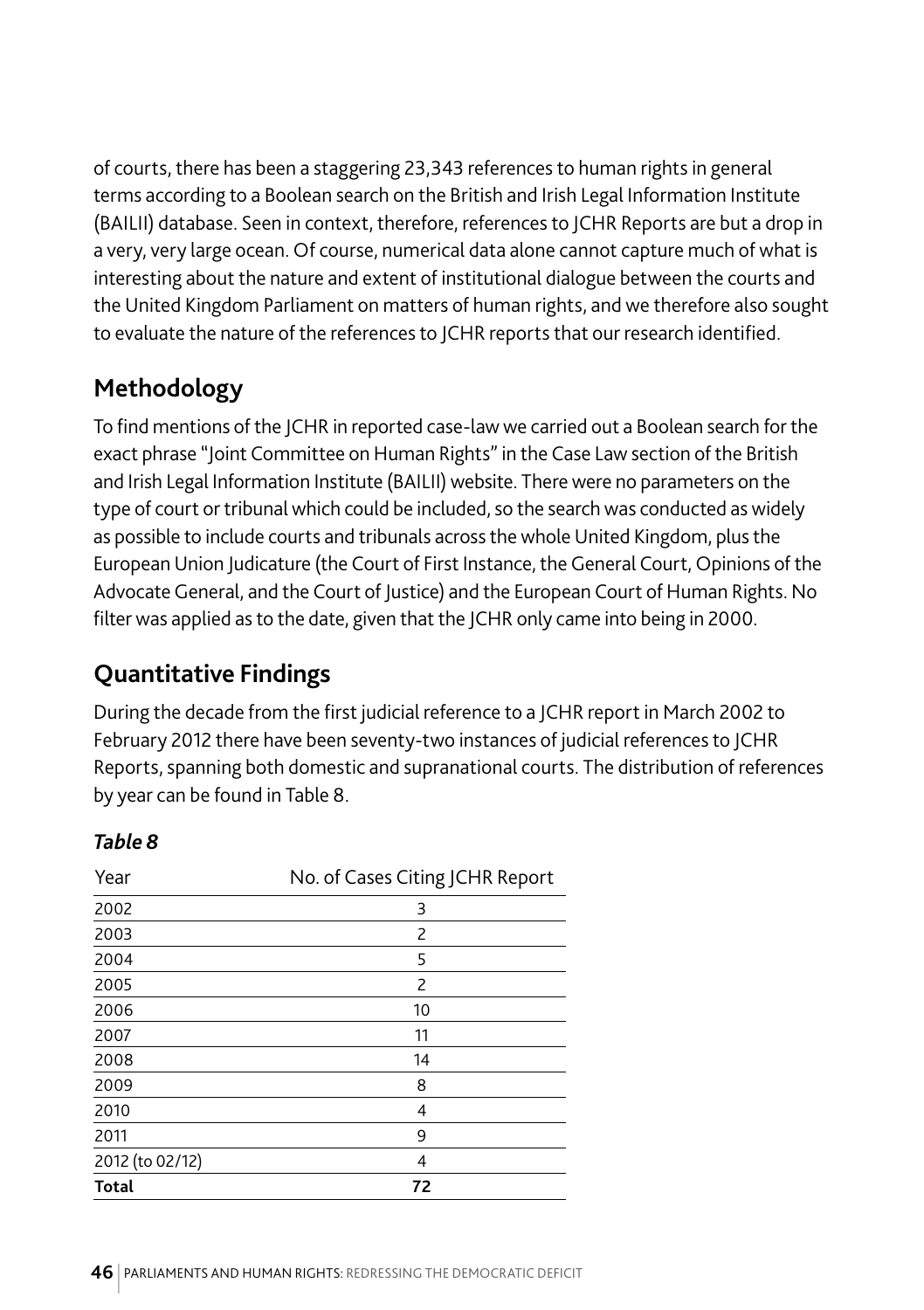In short, we found that JCHR reports are not frequently referred to by courts in human rights adjudication, when considered in the overall context of the amount of such adjudication. The frequency with which they are referred to by courts increased between 2006 and 2008, but then reverted to levels a little higher, but not significantly higher, than in the years immediately after the JCHR was established.

The Administrative Division of the High Court of England and Wales made the most use of JCHR Reports, accounting for twenty-six of the seventy-two citations (around 36 per cent). Both the Northern Ireland High Court and the Northern Ireland Court of Appeal have made use of JCHR Reports, but, interestingly, no Scottish Court as yet has made use of a JCHR Report. It had been suggested that Scottish courts were in fact *more hostile* to human rights arguments prior to the incorporation of the Convention into domestic law than other courts in the United Kingdom.<sup>93</sup> The last major empirical study conducted on the use of human rights law by Scottish courts was undertaken in 2004.<sup>94</sup>

It should be remembered that Scotland has additional measures for human rights protection in terms of section 29(2) of the Scotland Act 1998, which mandates that the Scottish Parliament is prohibited from legislating contrary to the European Convention on Human Rights, and section 57(2), which prohibits any Scottish Minister from making subordinate legislation or acting in a manner that is incompatible with the Convention. The Scotland Act came into force earlier than the Human Rights Act 1998 on 20 May 1999, whilst the Human Rights Act 1998 itself came into force on 2 October 2000. The absence of consideration of JCHR Reports in the Scottish courts cannot be explained by the fact that most litigation challenged Scottish parliamentary legislation. In fact, no primary legislation of the Scottish Parliament was invalidated in the period between May 1999 and August 2003, the period which the last major empirical study considered. The most common reason for granting a remedy in the period studied was that a public authority had acted incompatibly with a Convention right (contra section 6 of the Human Rights Act 1998) and the most common policy areas in which litigation occurred were in relation to procedural fairness in criminal trials (i.e. Article 6 ECHR challenges). In civil cases, the most frequently litigated policy areas were in relation to prison conditions (slopping out) and immigration control.

In total thirteen different types of court made use of JCHR Reports, or made reference to the work of the JCHR. The distribution of courts using JCHR Reports (most to least

<sup>93</sup> T Mullen *et al*, "Human Rights in the Scottish Courts" 32(1) (2005) Journal of Law and Society 146-168, p. 149.

<sup>94</sup> T Mullen *et al*, "The use of human rights legislation in the Scottish courts", Scottish Executive Social Research (Edinburgh, 2004).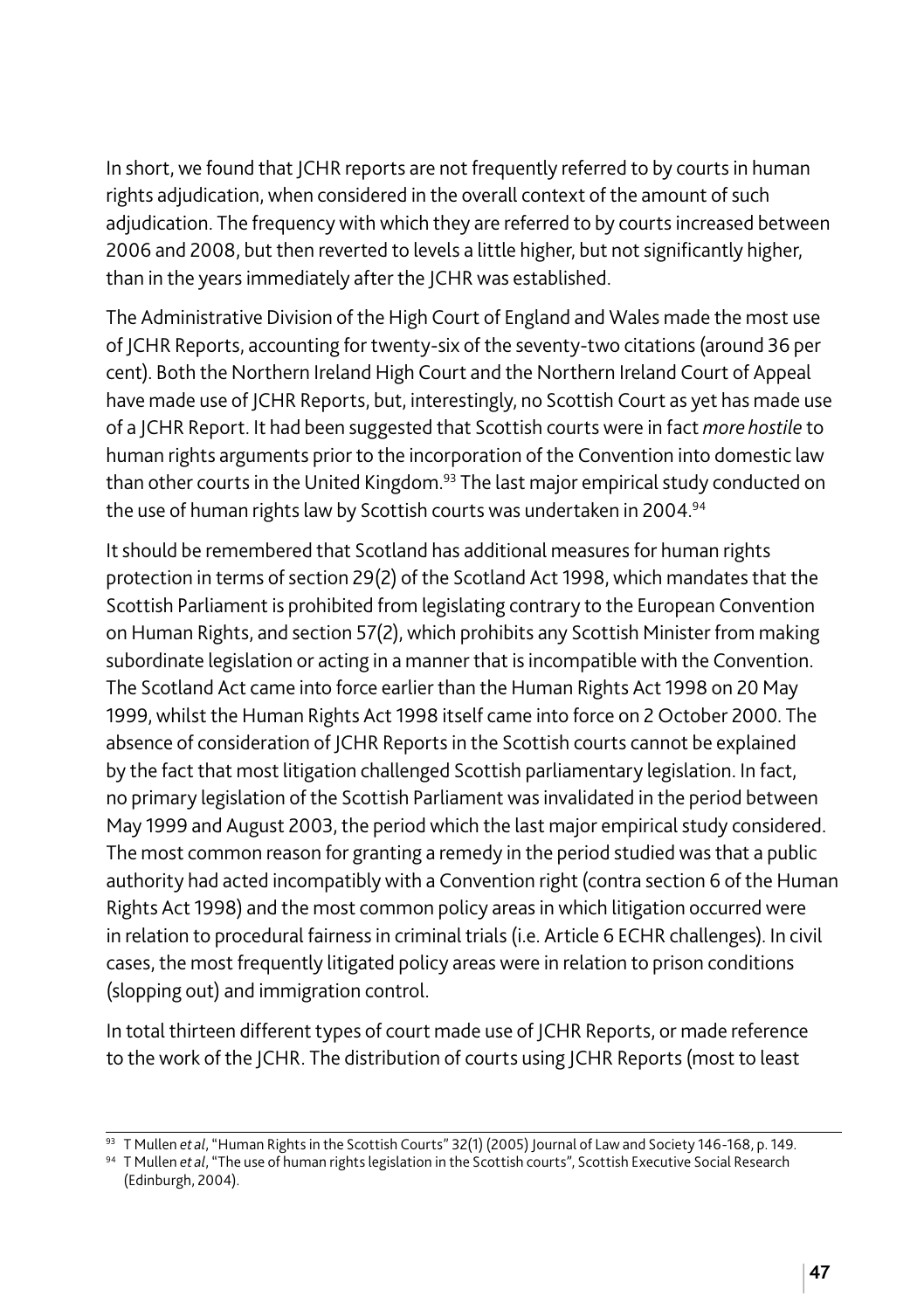frequent) is as follows: High Court (Administrative Division) 25, House of Lords 12, Court of Appeal (Civil Division) 11, European Court of Human Rights 8, High Court (Northern Ireland) 5, Court of Appeal (Northern Ireland) 3, UK Asylum and Immigration Tribunal 3, United Kingdom Supreme Court 2, Court of Appeal (Criminal Division) 1, High Court (Commercial Court) 1, Information Tribunal 1, and Upper Tribunal (Immigration and Asylum Chamber) 1. Although the High Court (Administrative Division) is the court of first instance for judicial review actions, there is no general correlation between high use of JCHR Reports and courts of first instance or "lower" courts in general. Only three tribunals each made one use of JCHR Reports, whereas the House of Lords made twelve references to JCHR Reports between 2000 and 2010. The most common procedure in which reference to JCHR Reports was made was during judicial review proceedings. Reference to JCHR Reports by European Union Courts and the European Court of Human Rights suggests that the JCHR is regarded as a positive model of parliamentary consideration of human rights by international institutions.

The Judge who made the most references to JCHR Report was Lord Bingham of Cornhill, with seven instances, closely followed by Baroness Hale of Richmond with five references.

In terms of the subject matter of cases in which there was judicial reference to JCHR reports, courts made most use of JCHR Reports in the fields of counter-terrorism (eighteen of seventy-two references) and immigration and asylum (fourteen of seventytwo references). The full breakdown of subject matter areas can be consulted in Table 9.

#### *Table 9*

| Subject Area                       | Percentage of Total      |
|------------------------------------|--------------------------|
| Counter-terrorism                  | 25                       |
| Immigration, Deportation, Asylum   | 21                       |
| Criminal Justice and Procedure     | 10                       |
| Data Retention and Sharing         | 7                        |
| Administration                     |                          |
| Treatment in Custody               | 6                        |
| Family Law                         | 6                        |
| Protest and Free Speech            | 4                        |
| <b>Elections and Voting</b>        | 3                        |
| <b>Health Care and Welfare</b>     | $\overline{\phantom{a}}$ |
| <b>Equality and Discrimination</b> | 1                        |
| Labour and Employment              |                          |
| Other                              | 7                        |
| Total                              | 100                      |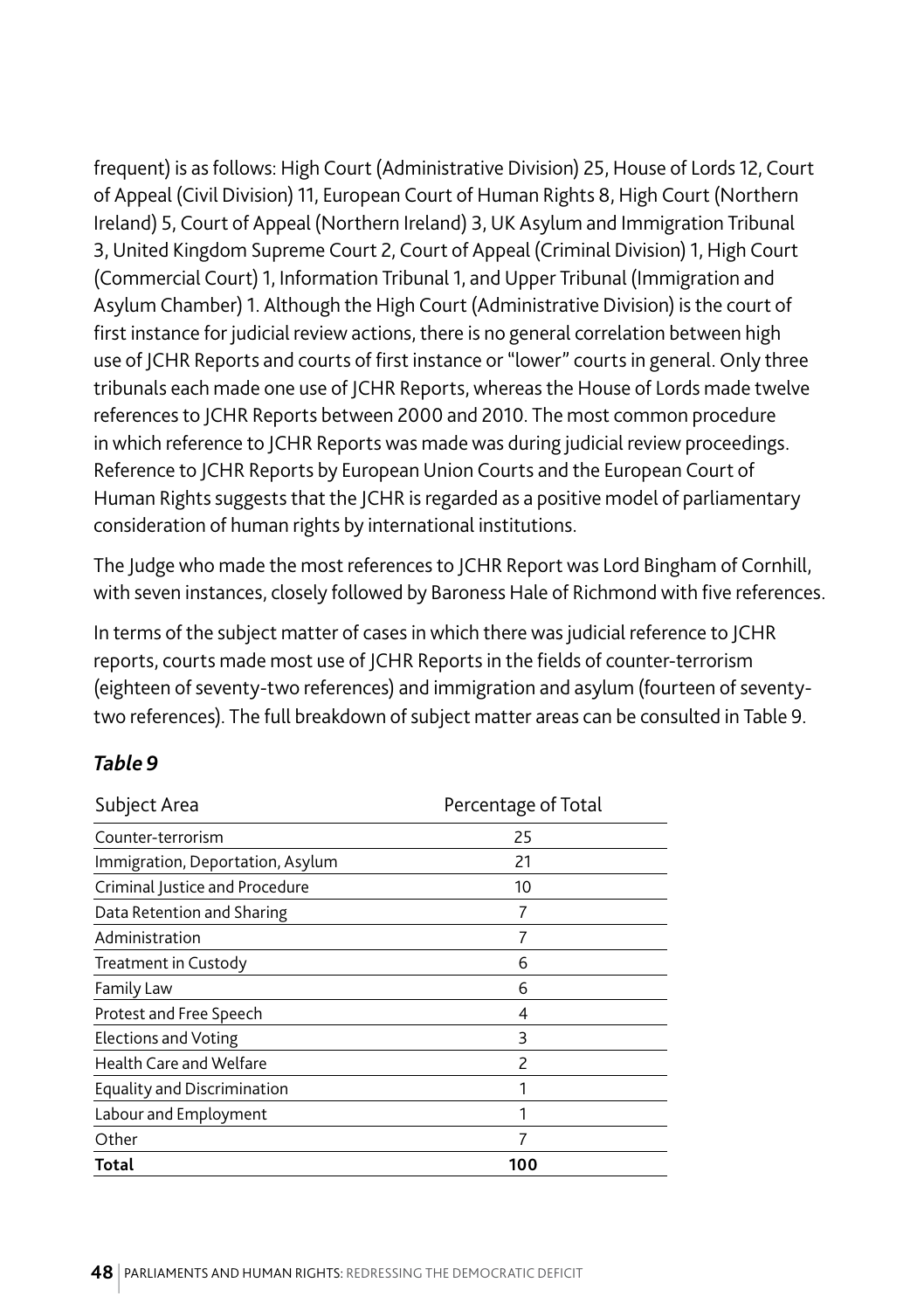The most frequently cited JCHR Report related to the renewal of control orders in 2006<sup>95</sup> which was cited by Courts on six separate occasions. There were six instances where courts mentioned the work of the JCHR but did not refer to a specific report.

The Convention right in the context of which a JCHR Report was most frequently referred to was Article 6 ECHR, the right to a fair trial (cited fourteen times alone), and ten of these cases occurred in the subject area of counter-terrorism. The next most frequent context for judicial reference to the JCHR was Article 8 ECHR (alone in seven cases and in combination with other rights in sixteen other instances). When considered alone, Article 8 ECHR was relied upon in relation to the subject matter of counter-terrorism, youth criminal justice, DNA retention, immigration and asylum, and the smoking ban. Other rights regularly referred to were Article 2 ECHR (five cases) and Article 10 ECHR (four cases).

# **Constitutional propriety of judicial references to JCHR reports**

Our research has found that, although the extent to which courts can consider Select Committee reports like those of the JCHR is by no means settled constitutional territory, courts do not in general appear to feel constitutionally constrained from referring to them.

In recent years there has been quite a lot of litigation concerning the question of whether a court which is considering the human rights compatibility of legislation should regard the reports of and evidence obtained by parliamentary committees such as the JCHR, and subsequent parliamentary debates about compatibility, as being of any relevance to the issues it has to determine. The argument of the parliamentary authorities has been that it is a breach of parliamentary privilege for courts to have any regard to such parliamentary material,96 prohibited by Article IX of the Bill of Rights.

The view that any regard to parliamentary material by courts is a breach of parliamentary privilege and therefore constitutionally inappropriate enjoyed a degree of success in a number of cases in which the Speaker intervened, including *Office of Government Commerce v Information Commissioner* in which Stanley Burnton J concluded that it would be wrong for a party to litigation, or a court or tribunal, to rely on an opinion of a parliamentary committee, because this would involve it passing judgment on the opinion of the committee which would be a breach of parliamentary privilege.

<sup>95</sup> "12th Report of 2005-2006: Counter-Terrorism Policy and Human Rights: Draft Prevention of Terrorism Act 2005 (Continuance in force of sections 1 to 9) Order 2006" HL 122/HC 915.

<sup>96</sup> Other than in the two situations envisaged in *Pepper v Hart* [1992] AC 593, which are to be very narrowly construed.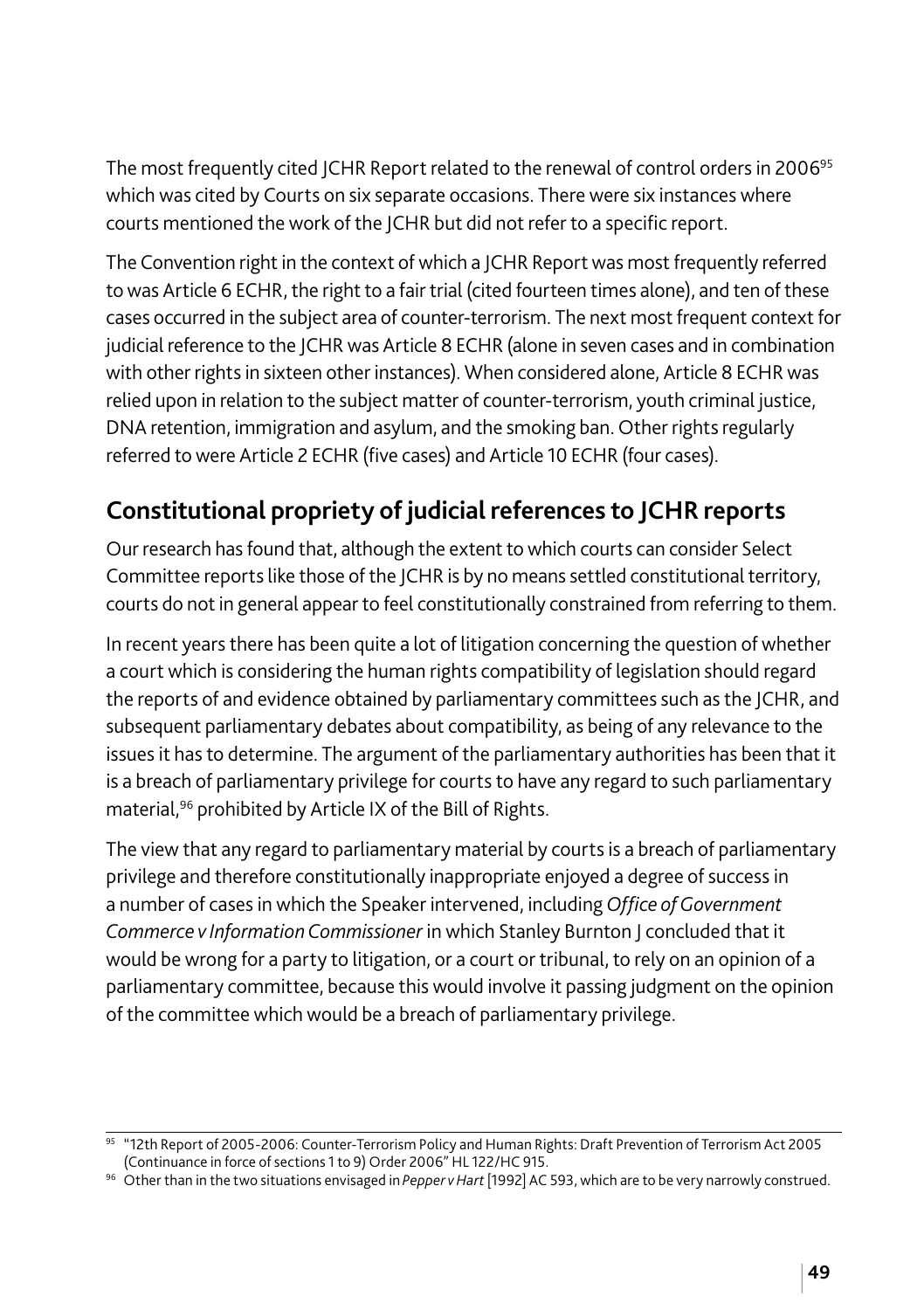However, the Speaker's intervention was less successful in the recent *Age UK* case, which concerned a challenge to the compatibility of the Employment Equality (Age) Regs 2006 with the underlying Directive. Age UK, the Secretary of State and the EHRC all sought to make extensive use of parliamentary material between 2003 and 2006, including evidence to and recommendations from parliamentary committees. The Speaker intervened to argue that such material was inadmissible because of Article IX and could not be legitimately used, other than for very narrow purposes, without breaching parliamentary privilege. In other words, that it is constitutionally improper for the court to receive the record of evidence given by a witness to a parliamentary committee and the views of the committee itself. Blake J. rejected this argument, holding that there was no constitutional impediment to the court receiving that material: see para. 50. It is a matter of the court informing itself on matters which it has a constitutional duty to determine. In so doing it is not adjudicating on whether anyone else who has expressed a view is right or wrong as a matter of law. He went back to *Pepper v Hart* and the subsequent report of the Joint Committee on Parliamentary Privilege (1999) before concluding that he would allow in all the parliamentary material "for the purpose of giving assistance as to the background to the legislation and to examine whether there is any information of relevance and utility to the function that the court faces arising from it." (para. 59).

Our research has found that on the whole courts consider reference to and use of published JCHR reports to be constitutionally appropriate. The scale of the reference to JCHR reports by courts, including the highest courts, suggests that judges do not regard such reference to parliamentary material to be constitutionally problematic. At the same time, however, there is very little evidence of clear or rigorous judicial thinking about the different purposes for which reference can legitimately be made to such reports and there is clearly very considerable scope for developing a more rigorous approach by courts to their use of such reports, as the following summary of our main findings suggests.

# **Types of reference to/use of JCHR Reports by Courts**

We found three main types of reference to JCHR reports.

#### *1. Reference to JCHR Report as Part of "Background Information"*

First, JCHR reports were often referred to as part of the "background information" or historical narrative, either of the issue being adjudicated or of the particular piece of legislation the human rights compatibility of which is being determined by the court. There were sixteen recorded instances of this, making it the most common type of use of JCHR reports by courts. When courts refer to JCHR Reports in this way, the use being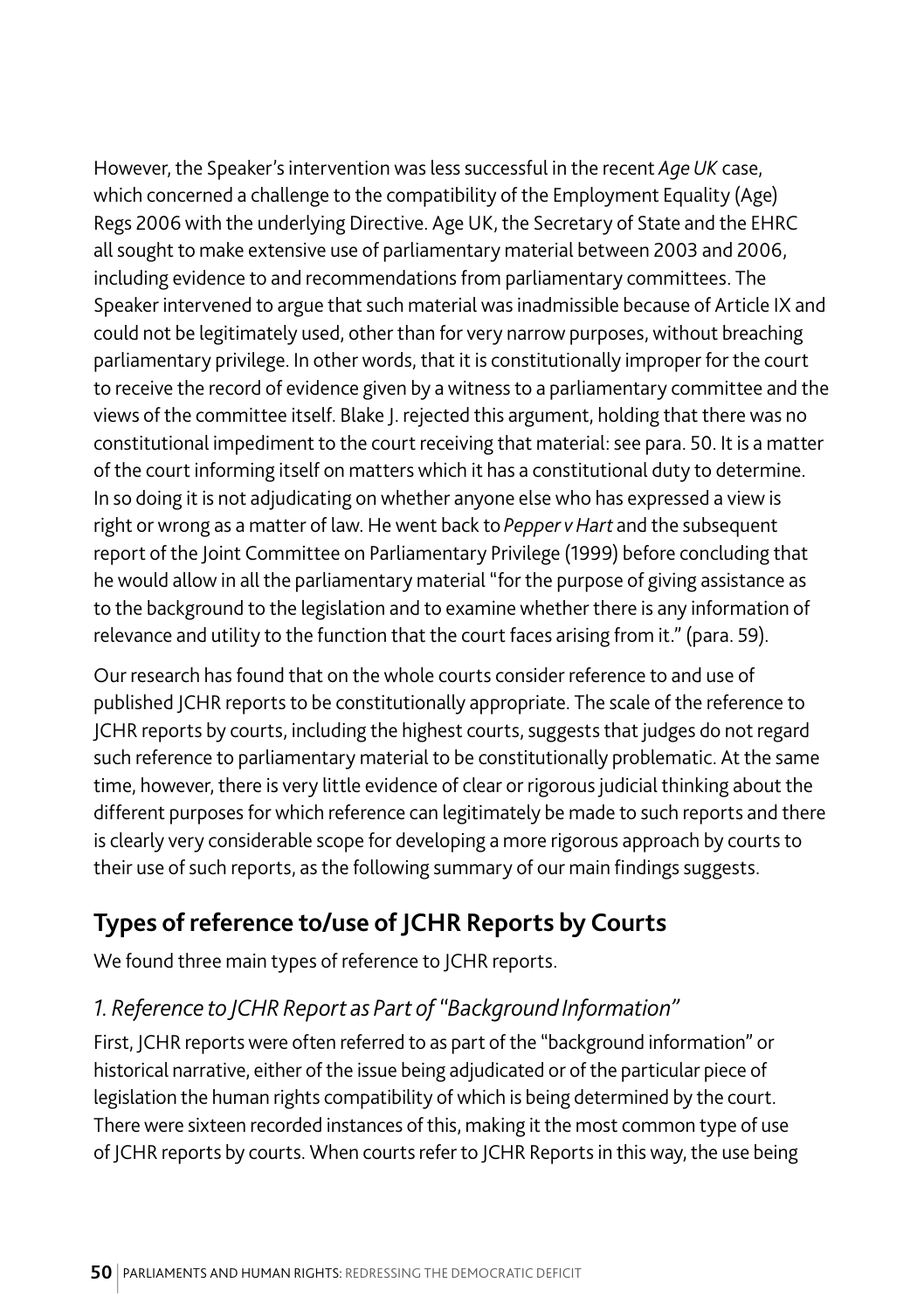made of the reports can range from being background evidence on the legislative history of a statutory provision, or statistics on rights violations in related areas, to information which, although regarded as "background" to the decision, has a heavier impact on the decision-making process of the court. Some examples of the use of information as relevant background include *Re P (a Child)<sup>97</sup>* in which Kerr LCJ referred to a JCHR report<sup>98</sup> for the sole purpose of illuminating the legislative history of the Adoption (Northern Ireland) Order 1987.<sup>99</sup> The same type of use of a JCHR report<sup>100</sup> was made in *Arthurs' (Brian and Paula) Application*101, a case concerning the legality of 'Diplock' trials (trials without jury for terrorism defendants). In this instance the JCHR report was used to illuminate the legislative history of the provision which empowered courts to dismiss a jury.102

Other similar examples of statistical references include *AA and Others*103 where a JCHR report $104$  was used to provide information on the operation of the immigration points system for highly skilled migrant workers. Similarly, in the context of an asylum claim by a Zimbabwean national currently receiving medical treatment in the United Kingdom for  $HIV^{105}$  the work of the  $ICHR^{106}$  was cited alongside a significant amount of social science evidence in relation to the issue of whether issues of access to AIDS medication and food in Zimbabwe was significant enough to show a 'real risk' of discrimination so that deportation may amount to a violation of Article 14 ECHR and section 21 of the Disability Discrimination Act 1995. The Upper Tribunal in this instance dismissed claims for violation of Articles 3, 8, and 14 ECHR and the Disability Discrimination Act concluding that there was not a "real risk" of discrimination against HIV and/or AIDS sufferers in Zimbabwe. The JCHR Report was referred to in a general discussion of the UN Convention on the Rights of Persons with Disabilities. The Upper Tribunal acknowledged that the British government had entered a reservation to this Convention with respect to immigration and that despite criticism from *inter alia* the JCHR the reservation had not been withdrawn.

There are other instances where reference to JCHR reports in an informational manner by the courts clearly has more significant impact upon the decision making process than is

<sup>97 [2007]</sup> NICA 20.

<sup>98</sup> "24th Report of 2001-2002: Adoption and Children Bill: As Amended by the House of Lords on Report" HL 177/HC 979.

<sup>99</sup> SI No. 2203/1987.

<sup>100</sup> "5th Report of 2006-2007: Legislative Scrutiny: Third Progress Report" HL 46/HC 303.

<sup>101 [2010]</sup> NIQB 75.

<sup>102</sup> Justice and Security (Northern Ireland) Act 2007.

<sup>103</sup> AA and Others (Highly skilled migrants: legitimate expectation) Pakistan [2008] UKAIT 00003.

<sup>104</sup> "20th Report of 2006-2007: Highly Skilled Migrants: Changes to the Immigration Rules" HL 173/HC 993.

<sup>105</sup> RS and Others (Zimbabwe – AIDS) Zimbabwe CG [2010] UKUT 363 (IAC).

<sup>&</sup>lt;sup>106</sup> "1st Report of 2008-2009: The UN Convention on the Rights of Persons with Disabilities" HL 9/HC 93.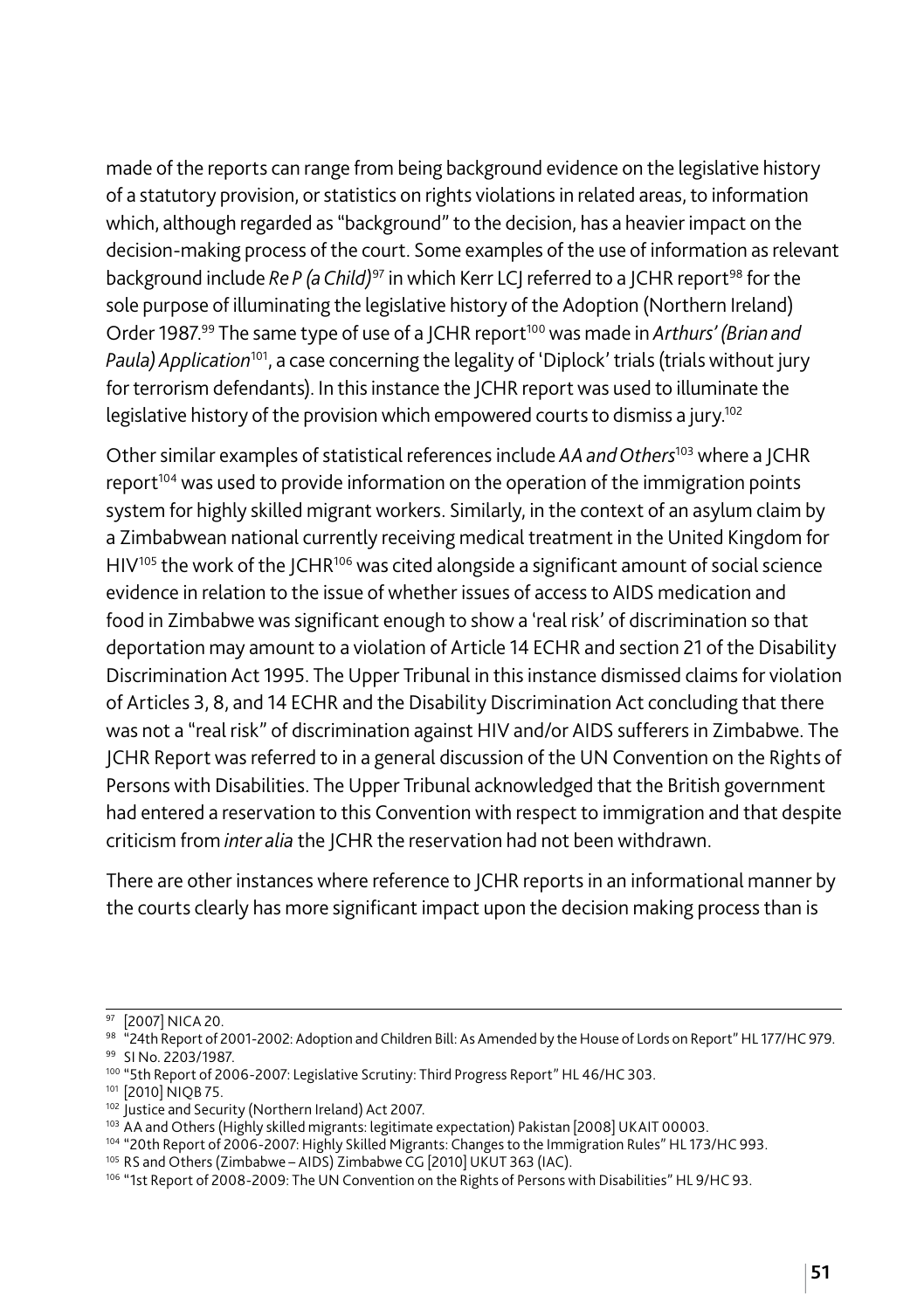first apparent. Two cases which fall into this category are *Children's Rights Alliance*107 and *PR, SS, TC v Home Secretary*. <sup>108</sup> The *Children's Rights* case was a judicial review of a decision of the Secretary of State for Justice to decline to provide information to children in Secure Training Centres (and/or their carers) on the unlawful nature of the legal status of restraint techniques used in STCs and their consequential legal rights. Mr Justice Foskett dismissed the Children's Rights Alliance's application for an order compelling the Justice Secretary to provide such information. The core of the applicant's argument, which was rejected by the court following the decision in *Ullah*, 109 was that the scope of Articles 3 and 8 ECHR could be construed to include positive obligations on the state to provide such information. The work of the JCHR<sup>110</sup> was cited by Foskett J in respect of the Committee's conclusion that restraint for the purposes of "good order and discipline" of "vulnerable children and young people in detention can rarely be acceptable and risks breaching international human rights standards."111 The judgment made another reference to the same JCHR report in the context of a timeline of events relating to responses to deaths of young people as a result of restraint in secure training centres. The final reference to the JCHR report came in the context of a hypothetical issue regarding whether various reports including the report of the JCHR would have met the "parasitic" positive obligation arising from Article 2 ECHR to hold a public enquiry.

#### *2. Reference to JCHR's views as being potentially persuasive*

A second distinct type of reference to JCHR reports by courts treats the Committee's views on human rights issues as being of potential relevance or interest to the court in reaching its own view on a relevant issue before the Court. In a significant number of cases the courts referred to the work of the JCHR and appeared to regard the content of reports as persuasive on the issue that fell to be decided. This accounted for eleven of the seventy-three total. In total this category of use of JCHR reports accounted for sixteen per cent of recorded cases. In total there were fourteen instances (nineteen per cent of cases) where the majority of the court agreed with the reasoning of the JCHR. There was one instance (one per cent of cases) where the views of the JCHR were regarded as persuasive by a dissenting judge.<sup>112</sup>

<sup>107</sup> Children's Rights Alliance for England v Justice Secretary [2012] EWHC 8 (Admin)

<sup>108</sup> [2011] EWCA Civ 988.

<sup>109</sup> *R(Ullah) v Special Adjudicator* [2004] UKHL 26.

<sup>110 &</sup>quot;11th Report of 2007-2008: The Use of Restraint in Secure Training Centres" HL 65/HC 378.

<sup>111</sup> Children's Rights Alliance for England v Justice Secretary [2012] EWHC 8 (Admin), Foskett J [29] "11th Report: The Use of Restraint in Secure Training Centres" 2007-2008 HL 65/HC 378 [42].

<sup>112</sup> R v Durham Constabulary, ex parte R, Baroness Hale and "12th Report: Scrutiny of Bills Further Progress Report" 2002-2003 HL 119 / HC 765.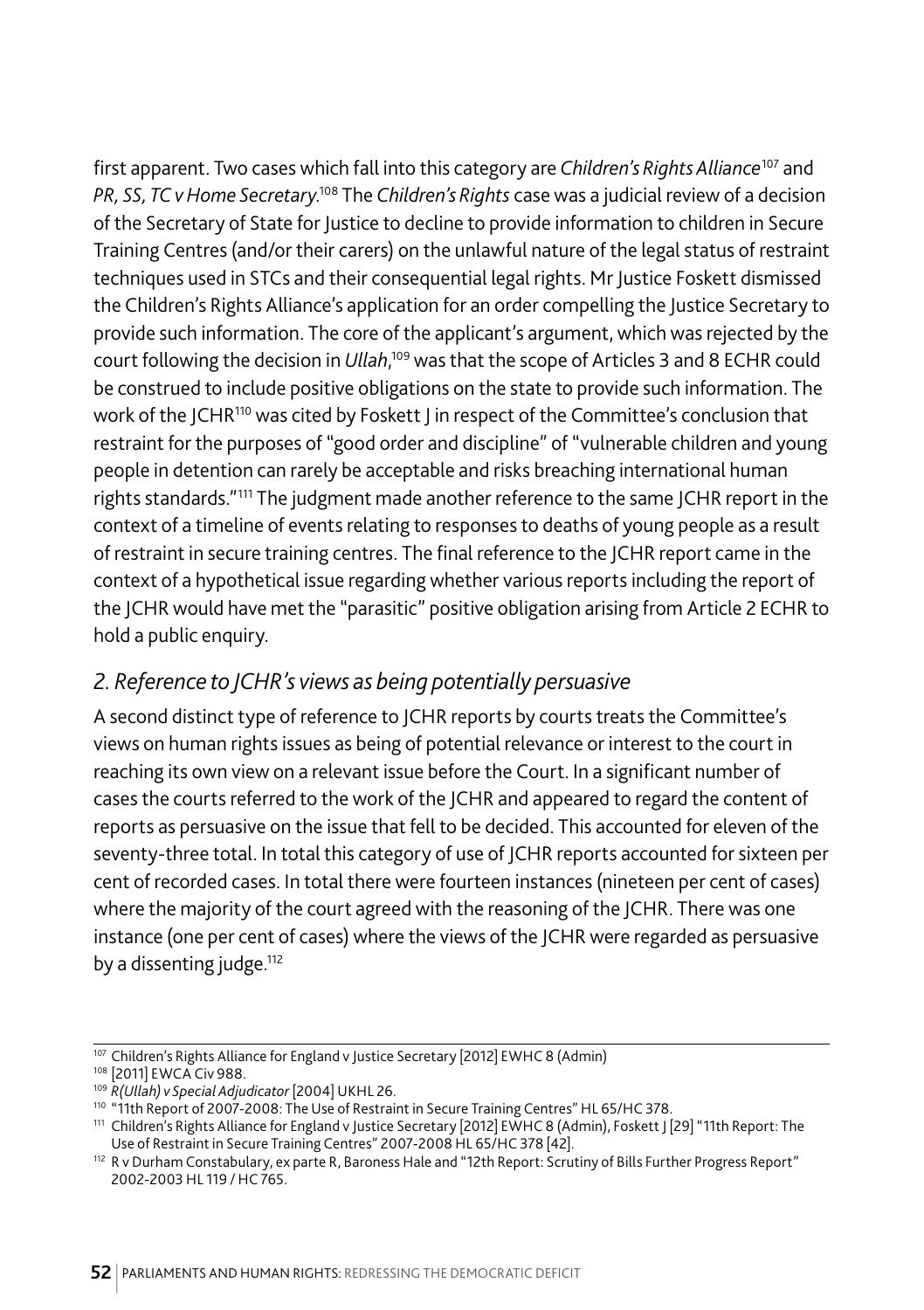The judgments which considered the reasoning of the JCHR persuasive occurred across a wide range of policy areas including counter-terrorism (three instances, twenty per cent)<sup>113</sup>, immigration and asylum (three instances, twenty per cent)<sup>114</sup>, public order, mental health, the smoking ban, criminal justice, police powers, and prisoner's right to vote.

There are several examples where courts make extensive and in-depth use of JCHR reports in adjudication. The most interesting of these examples are when courts refer to the work of the JCHR for guidance on the proportionality of legislation which restricts rights, or where there is a lack of other guidance in the form of legal precedent or academic commentary. However, it is often difficult to assess, even in cases of direct agreement with the JCH, how much influence the views of the JCHR have on the outcome of the judgment overall. For example, in an Article 8 ECHR and Article 14 ECHR challenge to the smoking ban before the Court of Appeal<sup>115</sup> reference was made to the work of the  $ICHR<sup>116</sup>$  to determine whether or not the prohibition residential mental health patients smoking<sup>117</sup> was a proportionate one. The patients at a residential mental health facility claimed that the ban on smoking in the workplace violated their right to private life and discriminated against them in virtue of their "other status" (per Article 14 ECHR) as residential mental patients. In the course of the judgment the Court of Appeal considered the view of the JCHR that "In view of the evidence relied on in support of the proposed prohibition, the fact that it does not extend to a person's home, and that provision is made to exempt places which are peoples' de facto homes, the interference with the private life of smokers is in our view likely to be upheld as being proportionate."118 This JCHR report was cited by Lord Clarke119 comparatively early in his judgment. He also referred to several other select committee reports which, in one form or another, all pointed to the proportionality of a blanket ban on smoking in work places for health reasons. In view of this assessing the influence of the JCHR report on the outcome of the judgment is difficult. In spite of the obvious correlation between the views expressed in the JCHR report and the outcome of the judgment this remains an impossible task.

<sup>113</sup> Home Secretary v JJ [2007] UKHL 45, A v United Kingdom [2009] ECHR 301, Al Rawi and others (Respondents) v The Security Service and others (Appellants) [2011] UKSC 34.<br>114 Q,D,F,B v Home Secretary [2003] EWHC 195 Admin, IH (s. 72 particularly serious crime) Eritrea [2009] UKAIT 00012,

R(HSMP Forum) v Home Secretary [2009] EWHC 711 (Admin).

<sup>&</sup>lt;sup>115</sup> R(N) v Health Secretary and Nottingham Healthcare NHS Trust [2009] EWCA Civ 795.

<sup>116 &</sup>quot;6th Report of 2005-2006: Legislative Scrutiny: Third Progress Report" HL 96/HC 787.

<sup>117</sup> Smoke-free (Exemption & Vehicles) Regulations 2007 (SI 2007/765), s. 10(3).

<sup>&</sup>lt;sup>118</sup> "6th Report of 2005-2006: Legislative Scrutiny: Third Progress Report" HL 96/HC 787 [1.37].<br><sup>119</sup> R(N) v Health Secretary and Nottingham Healthcare NHS Trust [2009] EWCA Civ 795, Lord Clarke [19].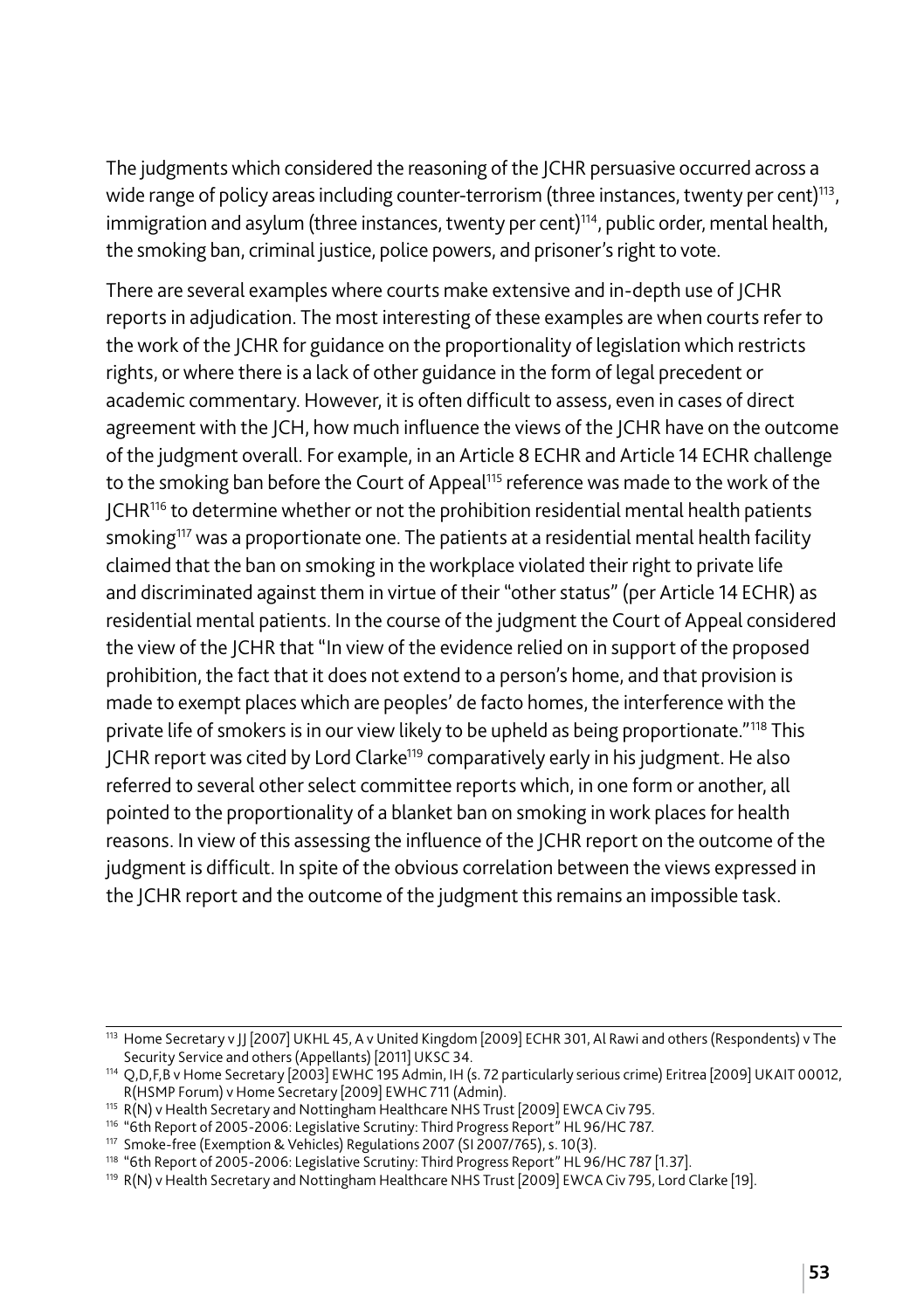The same problem arises in analysis of the *Limbuela* case. In *Limbuela*120 the House of Lords found that section 55(5)(a) of the Nationality, Immigration, and Asylum Act 2002 was in violation of Article 3 ECHR because it empowered the Home Secretary to deny any form of welfare support to asylum seekers who did not register their claim immediately on arrival in the United Kingdom. Lord Hope gave the leading speech and in doing so he agreed with the views of the JCHR stating that "The Joint Committee on Human Rights said [that] they found it difficult to imagine a case where a person could be destitute as defined by what is now section 44(6) of the 2002 Act without giving rise to a threat of a violation of articles 3 and/or 8 of the Convention."<sup>121</sup> His Lordship went on to conduct his own analysis of both relevant case law and the circumstances which the respondents were subjected to as a result of section 55(5)(a) concluding that there had been a violation of Article 3 ECHR. The extent of the JCHR's influence in this decision is unclear, as is the case in many decisions where the court appears to agree with the content of a report.

The Court of Appeal in *Al-Rawi* referred to the JCHR's recent report on Control Orders as "reinforcing" the argument that a closed procedure involving special advocates should not be adopted.122 The Court appeared to place some reliance on the JCHR's conclusion, that the control order regime cannot be guaranteed to ensure procedural justice, as "another reason why the common law should refuse to adopt such a regime." This case shows that courts may grow to respect the work of parliamentary bodies over time, such that they attach some weight to its conclusions on substantive questions.

#### *3. Reference to JCHR reports as evidence of parliamentary consideration (or lack of consideration) of human rights compatibility issues*

The European Court of Human Rights frequently considers the quality of the reasoning relied on in support of a legislative measure when deciding compatibility questions, and whether there was a democratic debate about those justifications prior to the measure's enactment. In *Hirst v UK*, for example, the European Court of Human Rights considered the compatibility of the UK's blanket disenfranchisement of convicted prisoners with the right to vote guaranteed by Article 3 of Protocol 1 ECHR.<sup>123</sup> The UK Government argued that a wide margin of appreciation was to be allowed to Contracting States in determining the conditions under which the right to vote was exercised, and that the policy of a

<sup>122</sup> Para. 57.

 $\frac{120}{120}$  R v Home Secretary (Appellant), ex p Limbuela et al (Respondents) [2005] UKHL 66.

<sup>121</sup> R v Home Secretary (Appellant), ex p Limbuela et al (Respondents) [2005] UKHL 66, Lord Hope [40].

<sup>123</sup> App. no. 74025/01 (judgment of 6 October 2005).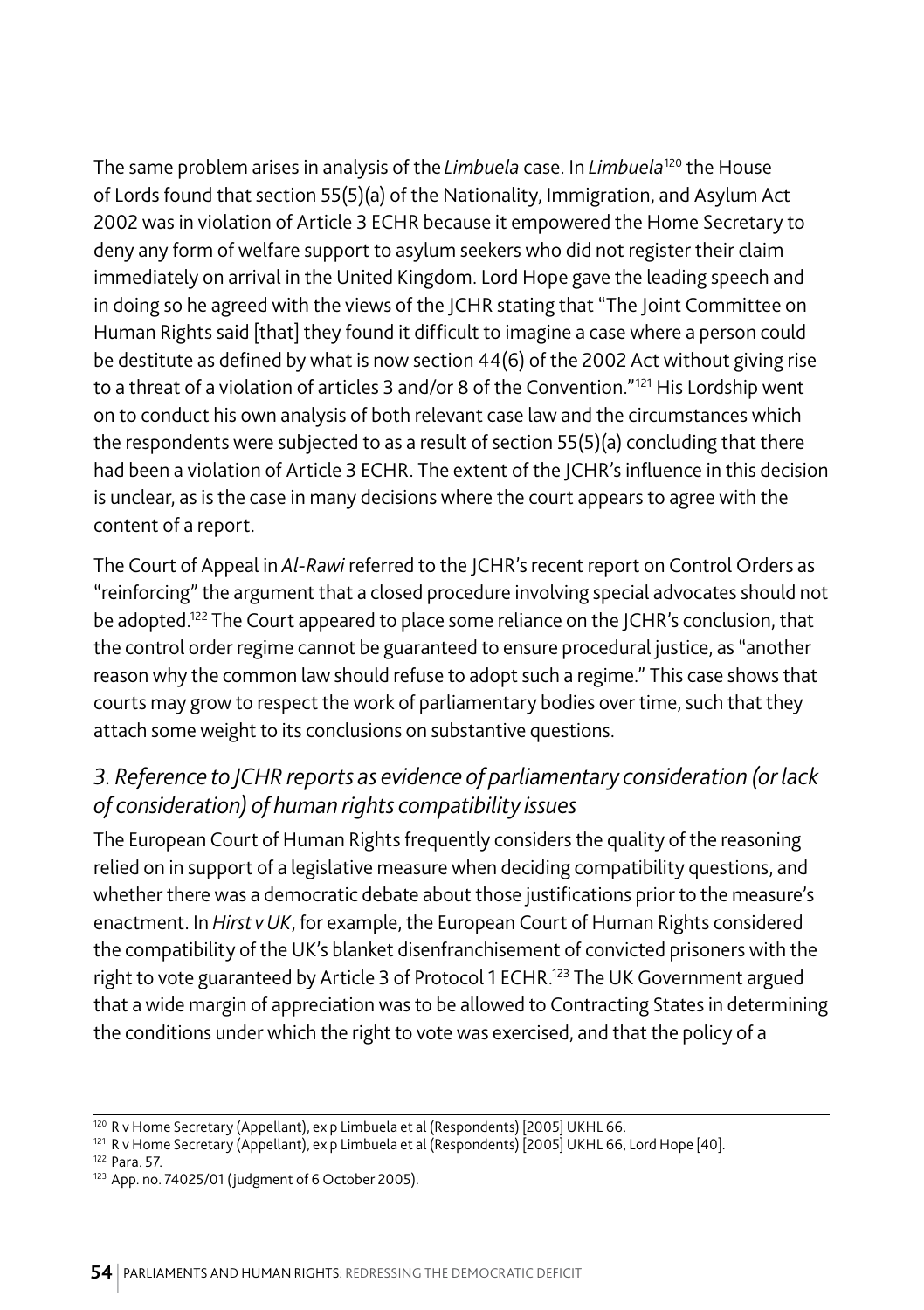blanket ban on convicted prisoners had been adhered to over many years with the explicit approval of Parliament. The Court rejected this argument:

*79. As to the weight to be attached to the position adopted by the legislature … in the United Kingdom, there is no evidence that Parliament has ever sought to weigh the competing interests or to assess the proportionality of a blanket ban on the right of a convicted prisoner to vote. … It may perhaps be said that, by voting the way they did to exempt unconvicted prisoners from the restriction on voting, Parliament implicitly affirmed the need for continued restrictions on the voting rights of convicted prisoners. Nonetheless it cannot be said that there was any substantive debate by members of the legislature on the continued justification in light of modern day penal policy and of current human rights standards for maintaining such a general restriction on the right of prisoners to vote.*

In cases such as *Hirst* it was the *absence* of parliamentary debate about the proportionality of the blanket ban on prisoner voting that the Strasbourg Court took into account in deciding that the blanket ban was disproportionate. In other cases, however, it is the fact that there has been such a parliamentary debate, and the quality of it, that has been taken into account by the Strasbourg Court in deciding that there are no grounds for finding the law to be incompatible with the Convention. Indeed, the UK Government made precisely this argument when it has sought to persuade the Court not to interfere with legislative determinations of compatibility.

In the Countryside Alliance's challenge to the Convention compatibility of the hunting ban, for example, the domestic courts rejected the argument that the ban was incompatible with Articles 8, 11 and 1 of Protocol 1 ECHR on the ground, amongst others, that respect had to be paid to the recent and closely considered judgment of Parliament. The European Court of Human Rights rejected the challenge on much the same grounds.124 In relation to the Article 11 challenge it said:

*50. … As to the question of the necessity and proportionality of the measures, the Court recalls that, by reason of their direct and continuous contact with the vital forces of their countries, State authorities are in principle in a better position than the international judge to give an opinion on the exact content of those moral and ethical requirements as well as on the "necessity" of a "restriction" intended to meet them. Furthermore, a wider margin of appreciation must be accorded to State authorities in regulating a particular assembly the further that assembly moves from one of a political character to one of a purely social character. The Court* 

<sup>124</sup> *Friend v UK* Application no. 16072/06 (24 November 2009).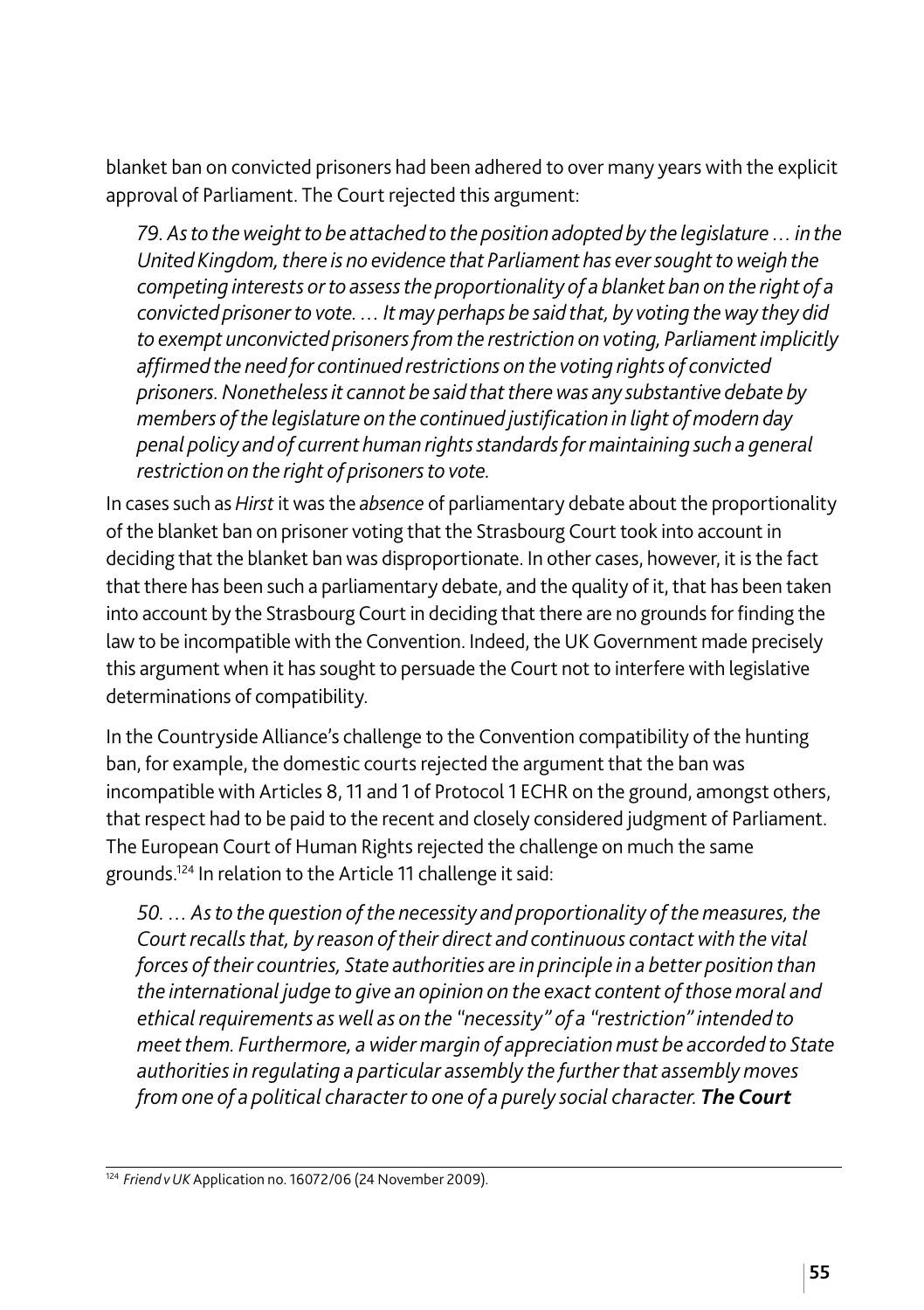*notes that the legislative measures in question in the present case were very recently introduced after extensive debate by the democratically–elected representatives of the State on the social and ethical issues raised by the method of hunting in question. Having regard to the nature and limited scope of any interference with the rights guaranteed by Article 11, the Court finds that the measures may be regarded as falling within the margin of appreciation enjoyed by the State and as being proportionate to the legitimate aim served thereby.*

In relation to the Article 1 Protocol 1 challenge it said:

*56. The Court recalls that in* Jahn and Others v. Germany *[GC], nos. 46720/99, 72203/01 and 72552/01, § 91, ECHR 2005-VI, it stated that "the margin of appreciation available to the legislature in implementing social and economic policies should be a wide one [and the Court] will respect the legislature's judgment as to what is 'in the public interest' unless that judgment is manifestly without reasonable foundation" (see also* J.A. Pye (Oxford) Ltd and J.A. Pye (Oxford) Land Ltd v. the United Kingdom *[GC], no. 44302/02, § 71, ECHR 2007...). It also observes that the 2004 Act was preceded by extensive public debate, including the hearings conducted by the Burns Committee. It was enacted by the House of Commons after equally extensive debate in Parliament where various proposals were considered before an outright ban was accepted. In those circumstances, the Court is unable to accept that the House of Commons was not entitled to legislate as it did or that the refusal of the Burns Report to draw any conclusions as to the suffering of animals during hunting substantially undermined the reasons for the 2004 Act. The judgment that it was in the public interest to ban hunting was, as Lord Hope observed in context of the proportionality of the hunting ban in Scotland, preeminently one for the House of Commons to make.*

It is of particular interest that the European Court of Human Rights expressly referred to the fact that various proposals were considered in the course of extensive parliamentary debates preceding the adoption of the ban. This was central to the Court's decision, in essence, to defer to the legislature's determination of compatibility, but it could not have reached that view without looking at the parliamentary materials to ascertain how extensive was the debate and what other options were considered by the legislature.

Our research has found surprisingly few examples of such references to JCHR reports by UK courts. The best examples are both from relatively early in the JCHR's life. *Animal Defenders International*125 (on which the judgment of the ECtHR is awaited) concerned a

<sup>125</sup> [2008] UKHL 15.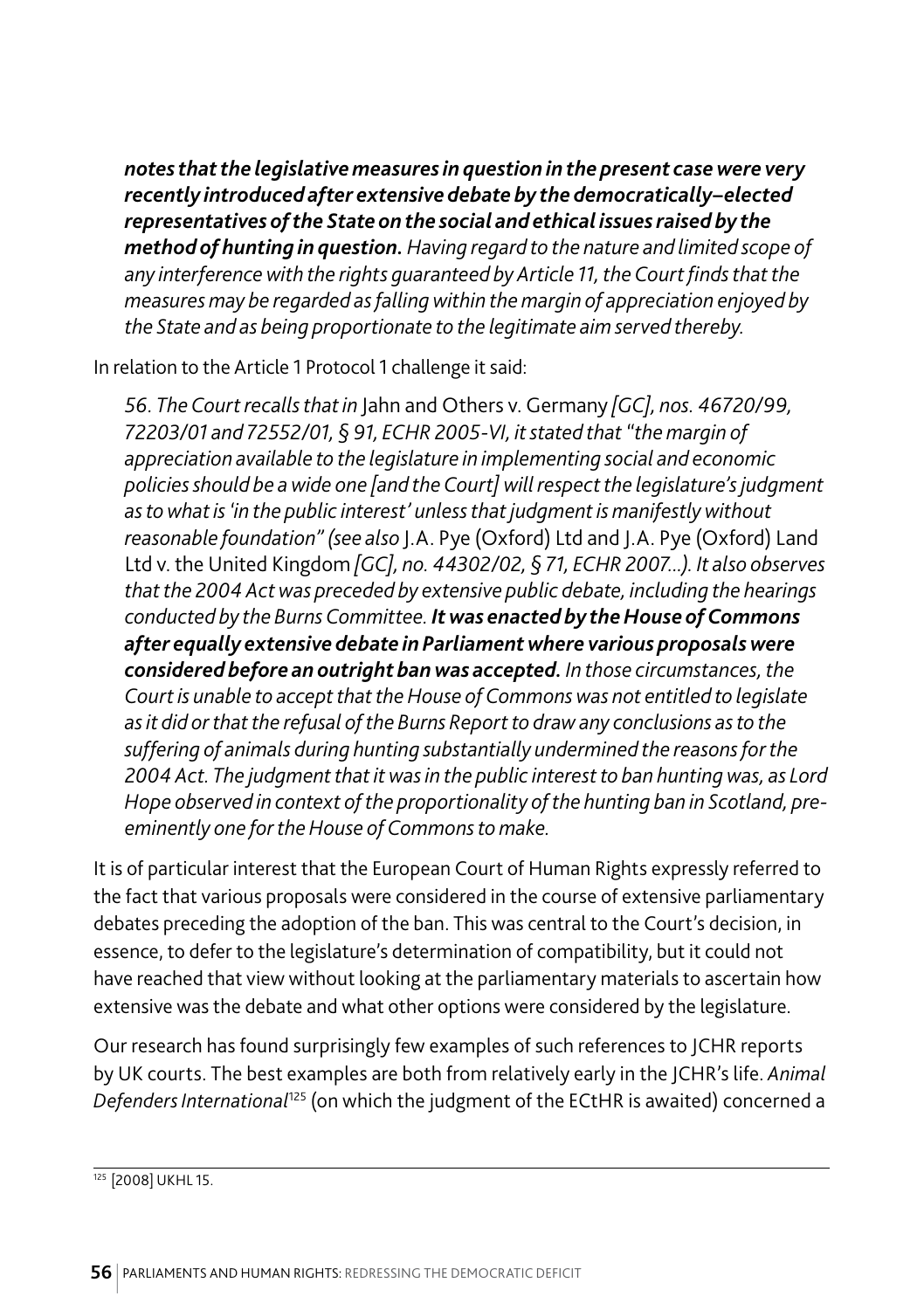challenge to the blanket ban on "political advertising" contained in section 321(2) of the Communications Act 2003 based upon the right to freedom of expression in Article 10 ECHR. The House of Lords held unanimously that the provision did not violate Article 10 ECHR and refused to grant a section 4 "declaration of incompatibility" pursuant to the Human Rights Act 1998. In his Speech Lord Bingham cited two relevant JCHR reports<sup>126</sup> during judicial evaluation of the proportionality of the blanket ban on political advertising vis-à-vis Article 10 ECHR. The Communications Bill had been considered several times by the JCHR paying close attention to the reasoning in the Committee's Reports, and noting that it was a joint committee of Parliament. Lord Bingham accepted the JCHR's concerns that a blanket ban on political advertising stood a strong chance of being declared incompatible with Article 10 ECHR by the European Court of Human Rights, but noted the concern of the JCHR whose report "urged caution in moving from the current position in the UK, referring (para 63) to the fear mentioned in *VqT* of the annexation of the democratic process by the rich and powerful. [The JCHR] recognised the difficulty of devising a more circumscribed ban, and concluded (para 64) that a total ban was likely to be held incompatible."127 His Lordship then went on to note that "despite an express request by the Joint Human Rights Committee to consider compromise solutions, the government judged that no fair and workable compromise solution could be found which would address the problem, a judgment which Parliament accepted. I see no reason to challenge that judgment."<sup>128</sup> In this context Lord Bingham appeared to be reaffirming ideas about the limits of judicial competence in complex policy areas as a reason for deference to the legislature on this issue,<sup>129</sup> and seems to have been influenced to defer by the consideration which was given to the compatibility issue during the course of the Bill's passage through Parliament. Amongst the reasons Lord Bingham gave for deferring to parliament "*in the present context*"130 were that

#### *Our democratically-elected politicians will be peculiarly sensitive to the measures necessary to safeguard the integrity of our democracy; and*

*Parliament has resolved, since the 1998 Act came into force, that the prohibition of political advertising on television and radio may possibly, although improbably, infringe article 10 but has nonetheless resolved to proceed under section 19(1)(b) of* 

<sup>126</sup> the 19th Report: Draft Communications Bill 2001-2002 HL 149/HC 1102, and the 4th Report of 2002-03, Scrutiny of Bills: Further Progress Report, HL Paper 50/HC 397

<sup>127</sup> *Animal Defenders International* [2008] UKHL 15, Lord Bingham [14].

<sup>128</sup> *Animal Defenders Internationa*l [2008] UKHL 15 [32].

<sup>&</sup>lt;sup>129</sup> A Kavanagh, 'Defending deference in public law and constitutional theory' (2010) (126) Law Quarterly Review 222.

<sup>130</sup> *Animal Defenders International* [2008] UKHL 15 [33], emphasis added.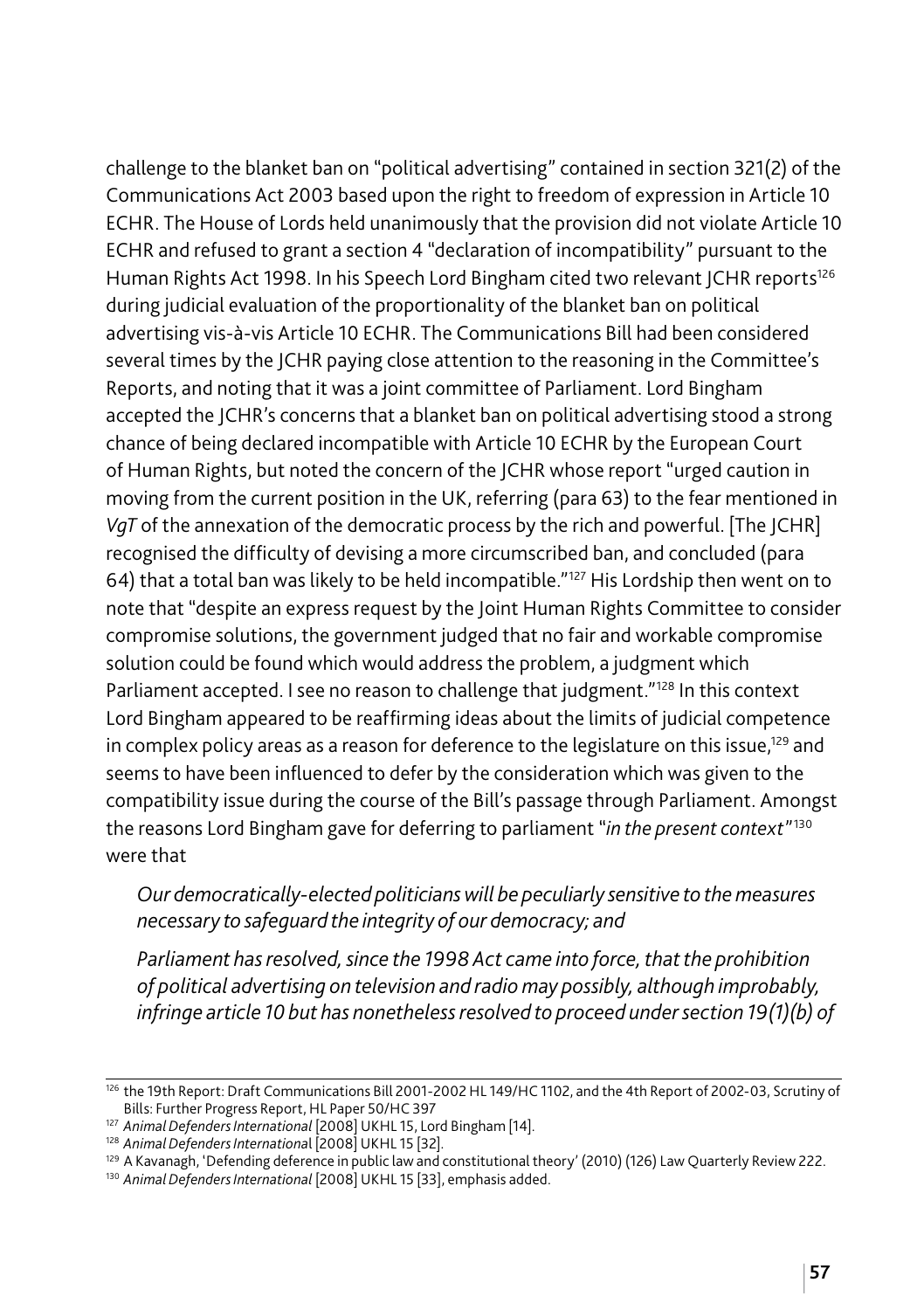#### *the Act. It has done so because of the importance which it attaches to maintenance of this prohibition.*

The best example of a judicial reference to a JCHR Report<sup>131</sup> as evidence of the lack of parliamentary consideration of a human rights issue is the *Belmarsh* case132 in which secondary legislation<sup>133</sup>, which derogated from the right to liberty in Article 5 ECHR, authorising the indefinite detention without trial of foreign terrorist suspects was struck down for being in violation of Article 14 EHCR. Article 15 ECHR allows derogation from certain Convention rights in the event of a "public emergency threatening the life of the nation". The appellants had relied on a series of JCHR reports in which the Joint Committee had expressed repeated concerns that the government had shown neither the Committee nor Parliament sufficient evidence to justify the existence of a public emergency, and further concerns that the Home Secretary had not presented any evidence to justify the derogation before them as evidence. This was, in effect, an invitation to the Court to use the JCHR report as evidence of a proper lack of parliamentary consideration of whether there really was a "public emergency threatening the life of the nation" and, implicitly, an argument that the decision was not worthy of the Court's deference.

Lord Bingham did not accede to this argument, but significantly he did not consider it to be improperly made. He made reference to the "the continuing anxiety of the Joint Committee on Human Rights, as well as His Lordship's own 'misgiving (fortified by reading the opinion of my noble and learned friend Lord Hoffmann)"134 before finding in favour of the government on the existence of a public emergency for three reasons. The first reason was that SIAC (the only tribunal to see the Home Secretary's evidence) had not misdirected itself in law.135 Secondly, Lord Bingham concluded that ECtHR precedent demonstrated that national governments were given a wide margin of appreciation to respond to public emergencies.136 Finally, his Lordship characterised the existence of such an emergency as a 'pre-eminently political question' and thus accorded strong weight to the judgment of the Home Secretary, notwithstanding the anxieties expressed in Parliament about the evidential basis for that judgment.<sup>137</sup>

- <sup>133</sup> Human Rights Act (Designated Derogation) Order 2001 (SI 2001/3644).
- 134 A v Home Secretary (No. 1) (Belmarsh) [2004] UKHL 56, Lord Bingham [26].

<sup>&</sup>lt;sup>131</sup> "18th Report of 2003-2004: Review of Counter Terrorism Powers" HL 158/ HC 713.

<sup>132</sup> A v Home Secretary (No. 1) (Belmarsh) [2004] UKHL 56.

<sup>135</sup> A v Home Secretary (No. 1) (Belmarsh) [2004] UKHL 56, Lord Bingham [27].

<sup>&</sup>lt;sup>136</sup> A v Home Secretary (No. 1) (Belmarsh) [2004] UKHL 56, Lord Bingham [28].<br><sup>137</sup> A v Home Secretary (No. 1) (Belmarsh) [2004] UKHL 56, Lord Bingham [29].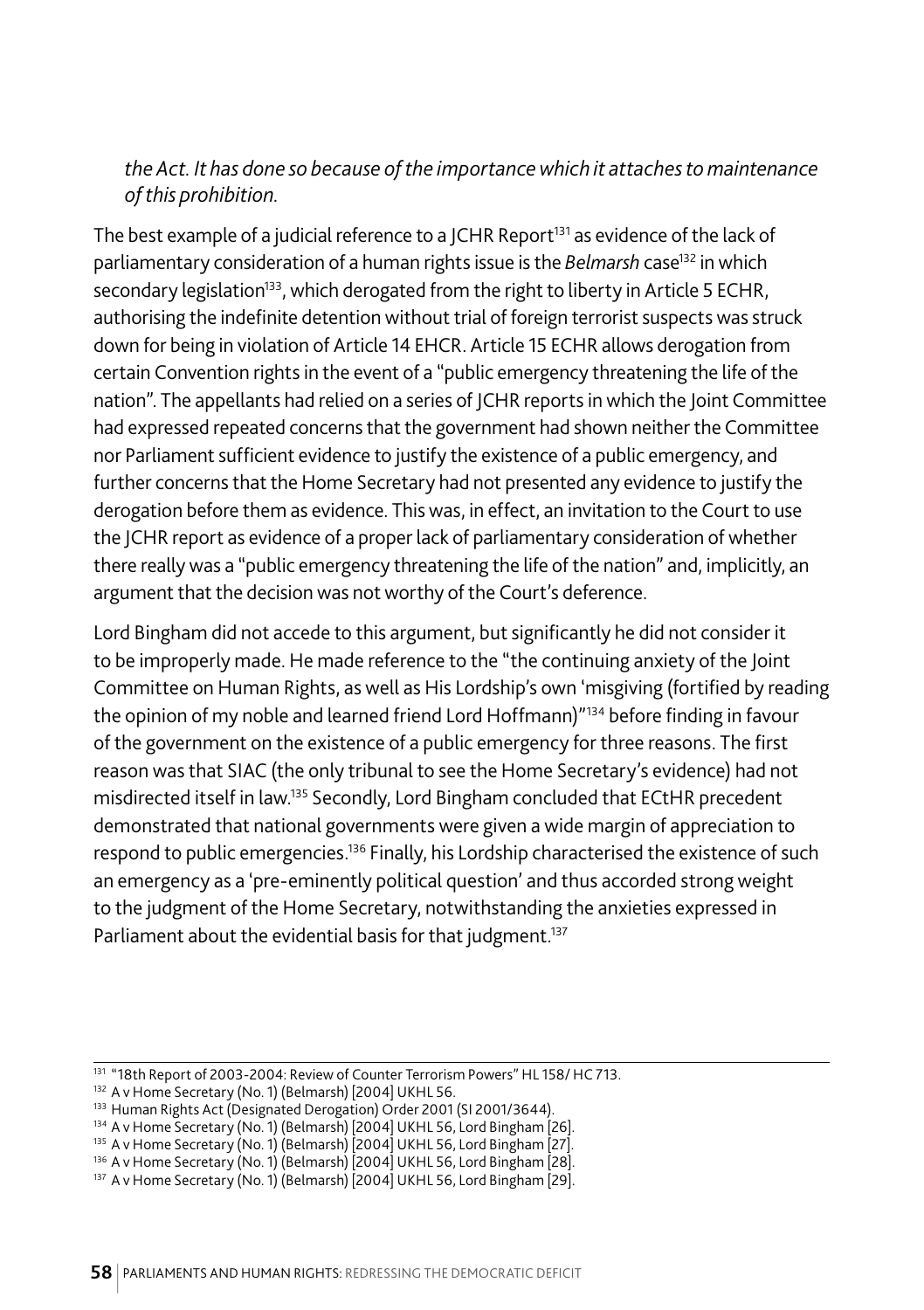# Appendix

| Member                                 | References |
|----------------------------------------|------------|
| Scotland, Baroness (of Asthal)         | 18         |
| Goodhart, Lord                         | 17         |
| Thomas, Lord (of Gresford)             | 17         |
| West, Lord (of Spithead)               | 17         |
| Dholakia, Lord                         | 16         |
| Dubs, Lord                             | 14         |
| Kingsland, RtHonLord                   | 14         |
| Walmsley, Baroness                     | 13         |
| Miller, Baroness (of Chilthorne Domer) | 12         |
| Neville-Jones, Baroness                | 12         |
| Ashton, Baroness (of Upholland)        | 10         |
| Hamwee, Baroness                       | 9          |
| Hunt, Lord (of Kings Heath)            | 9          |
| Bach, Lord                             | 8          |
| Bassam, Lord (of Brighton)             | 8          |
| Clarke, Charles                        | 8          |
| McKenzie, Lord (of Luton)              | 8          |
| Bridgeman, Viscount                    | 7          |
| Huhne, Chris                           | 7          |
| Hylton, Lord                           | 7          |
| Adonis, Lord                           | 6          |
| Andrews, Baroness                      | 6          |
| <b>Bishop of Winchester</b>            | 6          |
| Cash, William                          | 6          |
| Thomas, Baroness (of Winchester)       | 6          |
| Tunnicliffe, Lord                      | 6          |
| Burstow, Paul                          | 5          |
| Darzi, Lord (of Denham)                | 5          |
| Grieve, Dominic                        | 5          |
| Hogg, Douglas                          | 5          |
| Lloyd, RtHonLord (of Berwick)          | 5          |
| Morris, Lord (of Handsworth)           | 5          |
| O'Brien, Stephen                       | 5          |
| Ramsbotham, Lord                       | 5          |
| Straw, Jack                            | 5          |
| Thornton, Baroness                     | 5          |
| Total                                  | 317        |

# *Table 4 – Medium-frequency Users of JCHR Reports*